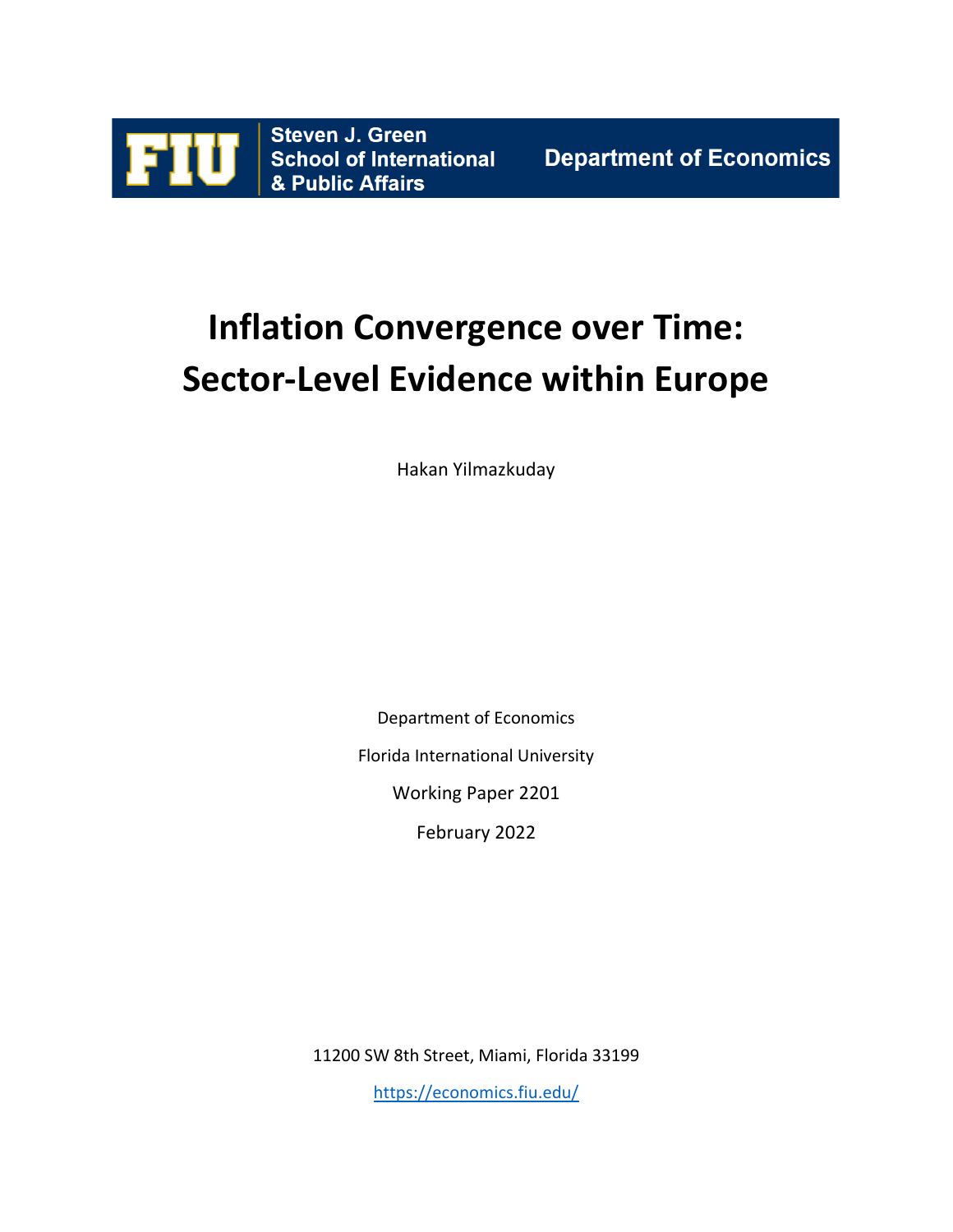# Inflation Convergence over Time: Sector-Level Evidence within Europe

Hakan Yilmazkuday<sup>†</sup>

February 8, 2022

#### Abstract

This paper investigates inflation convergence among European countries by using sector-level data for the period between 1997:M1 and 2019:M12. Panel unit root tests at the country-sector level are conducted by using moving windows, which is useful for analyzing changes in ináation convergence and the corresponding speed of convergence over time. The results suggest that there is evidence for ináation convergence for the majority of sectors within Europe, although certain countries have experienced disruptions, especially during the 2008 financial crisis. Regarding the speed of inflation convergence, the average half-life across European countries decreased from about 15 months to about 8 months during the sample period. Important sector-level implications follow for European Union (EU) candidate countries and non-euro EU member countries in regard to the Maastricht Treaty.

JEL Classification: C32, E31, E58, F45

Key Words: Ináation Convergence; Half-Life; Sector-Level Analysis; European Union; Euro Area

**Short Title:** Inflation Convergence over Time

The author would like to thank editor Benn Steil and two anonymous referees for their helpful comments and suggestions. The author is also grateful for Kimberly Green Faculty Fellowship and the Steven J. Green School of International and Public Affairs for their continuous support.

<sup>&</sup>lt;sup>†</sup>Department of Economics, Florida International University, Miami, FL 33199, USA. Phone: 305-348-2316. Fax: 305-348-1524. E-mail: hyilmazk@Öu.edu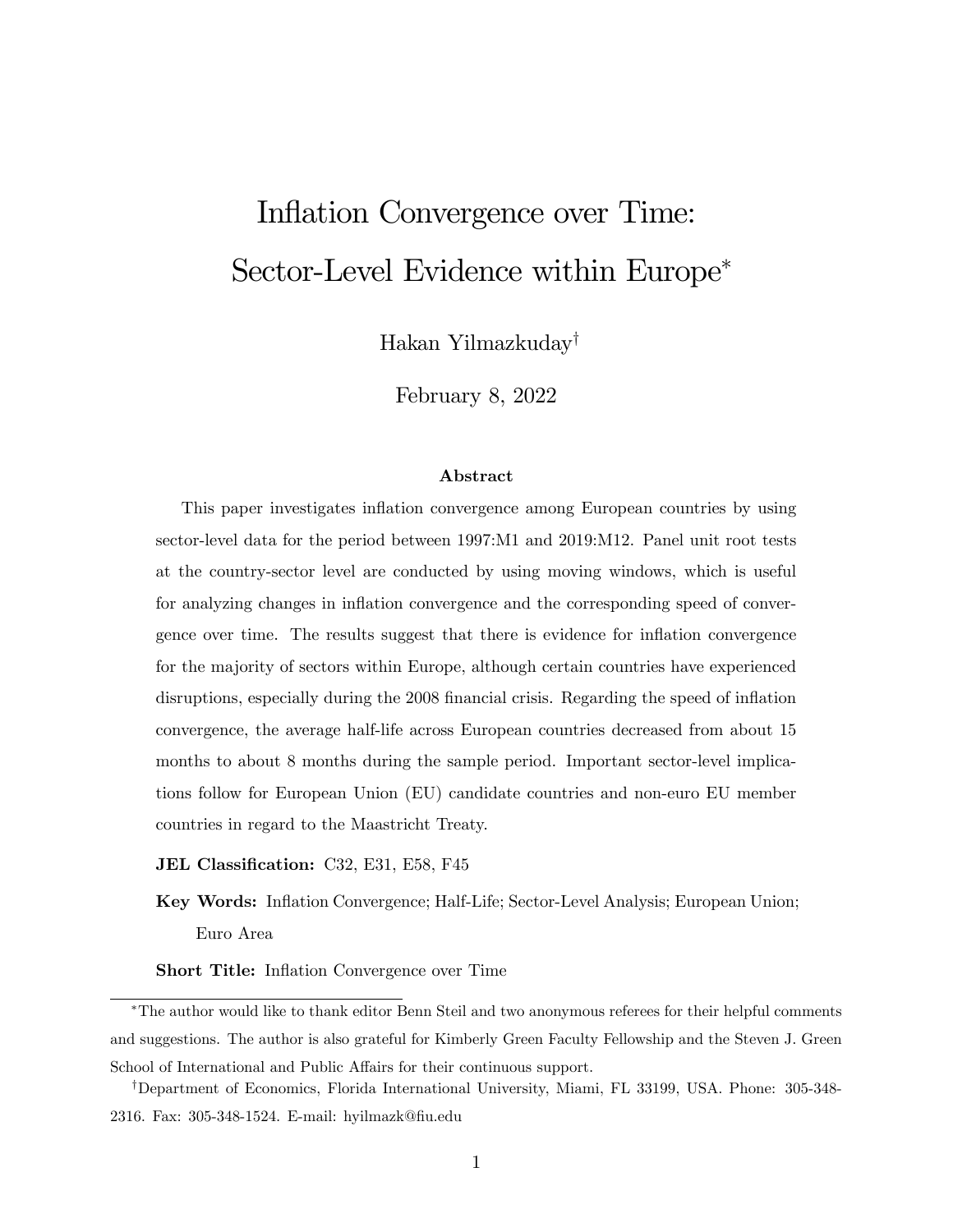# <span id="page-2-0"></span>Inflation Convergence over Time: Sector-Level Evidence within Europe

#### Abstract

This paper investigates inflation convergence among European countries by using sector-level data for the period between 1997:M1 and 2019:M12. Panel unit root tests at the country-sector level are conducted by using moving windows, which is useful for analyzing changes in ináation convergence and the corresponding speed of convergence over time. The results suggest that there is evidence for inflation convergence for the majority of sectors within Europe, although certain countries have experienced disruptions, especially during the 2008 financial crisis. Regarding the speed of inflation convergence, the average half-life across European countries decreased from about 15 months to about 8 months during the sample period. Important sector-level implications follow for European Union (EU) candidate countries and non-euro EU member countries in regard to the Maastricht Treaty.

JEL Classification: C32, E31, E58, F45

Key Words: Ináation Convergence; Half-Life; Sector-Level Analysis; European Union; Euro Area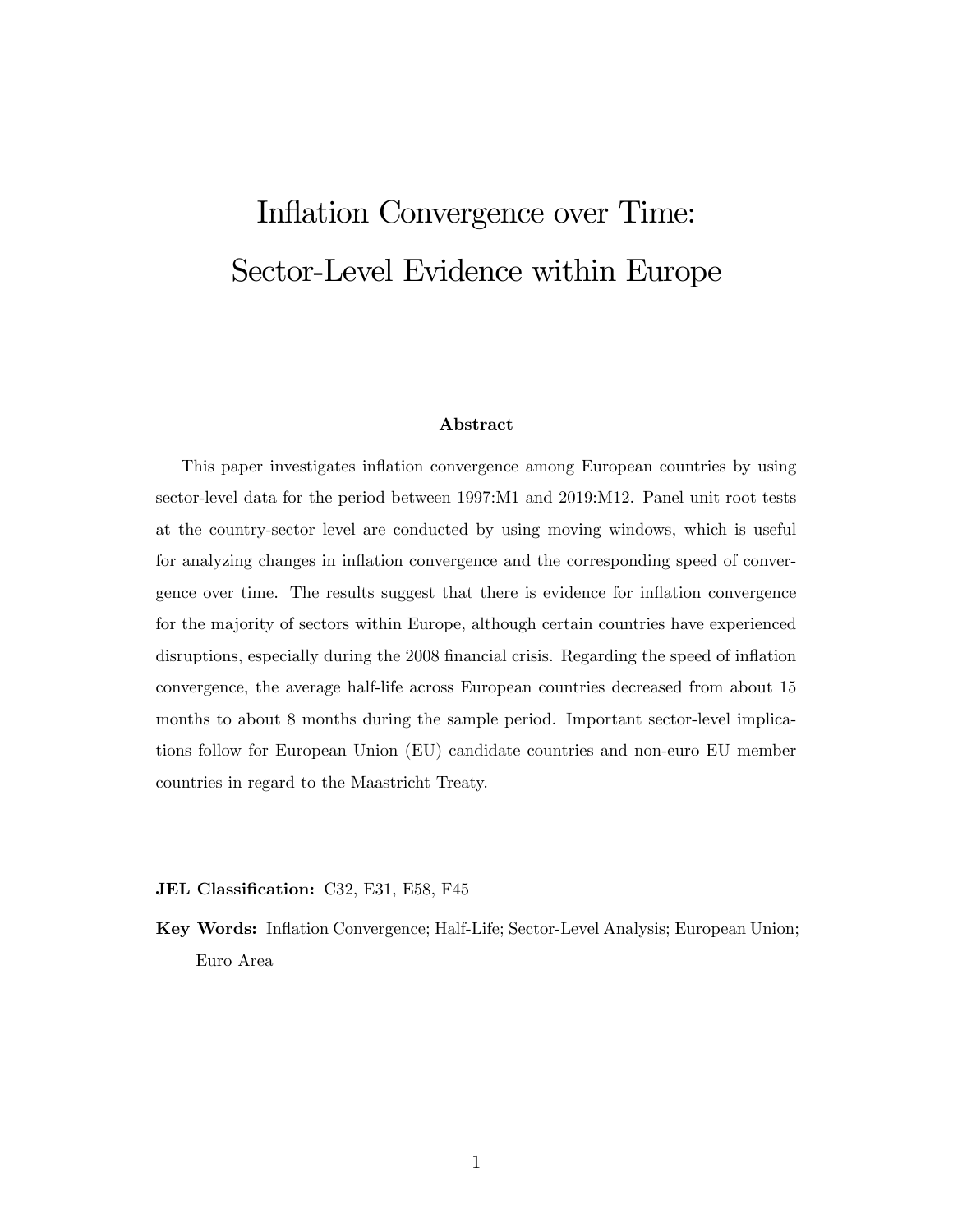# 1 Introduction

Inflation convergence is an important criterion in the Maastricht Treaty, as it ensures price stability and integration within the European Union  $(EU)$ .<sup>[1](#page-2-0)</sup> This criterion not only requires member countries to have a high degree of price stability, but also calls for a price performance that is sustainable to allow for the adoption and continuous circulation of the euro (e.g., see the convergence report by [European-Commission](#page-20-0) [\(2020\)](#page-20-0)). Accordingly, when candidate countries are considered for EU membership or the Euro Area (EA), part of the evaluation focuses on inflation convergence. Moreover, even when a country is an EU member or within the EA, its price-stability performance is evaluated over time for sustainability (e.g., see [Siklos](#page-21-0)  $(2010)$ ). It is thus implied that an investigation of inflation convergence within Europe *over* time is essential for the price stability and continuous integration of the EU.

As different sectors can have alternative inflation-convergence patterns, identifying the sectors that are responsible for inflation convergence or non-convergence is essential for sectorspecific policies, especially for EU candidate countries and non-euro EU member countries. This can only be achieved through a sector-level investigation, which is also necessary to avoid any aggregation bias, as suggested in studies such as by [Byrne and Fiess](#page-20-1) [\(2010\)](#page-20-1). Different from country-level analyses, where evidence only for convergence versus non-convergence can be obtained, a sector-level investigation is also useful for measuring the total expenditure share of sectors for which there is evidence for inflation convergence; this helps identify the position of countries in their inflation convergence, especially when the investigation is conducted over time.

<sup>&</sup>lt;sup>1</sup>The full text of the Maastricht Treaty can be found at http://data.europa.eu/eli/treaty/teu/sign.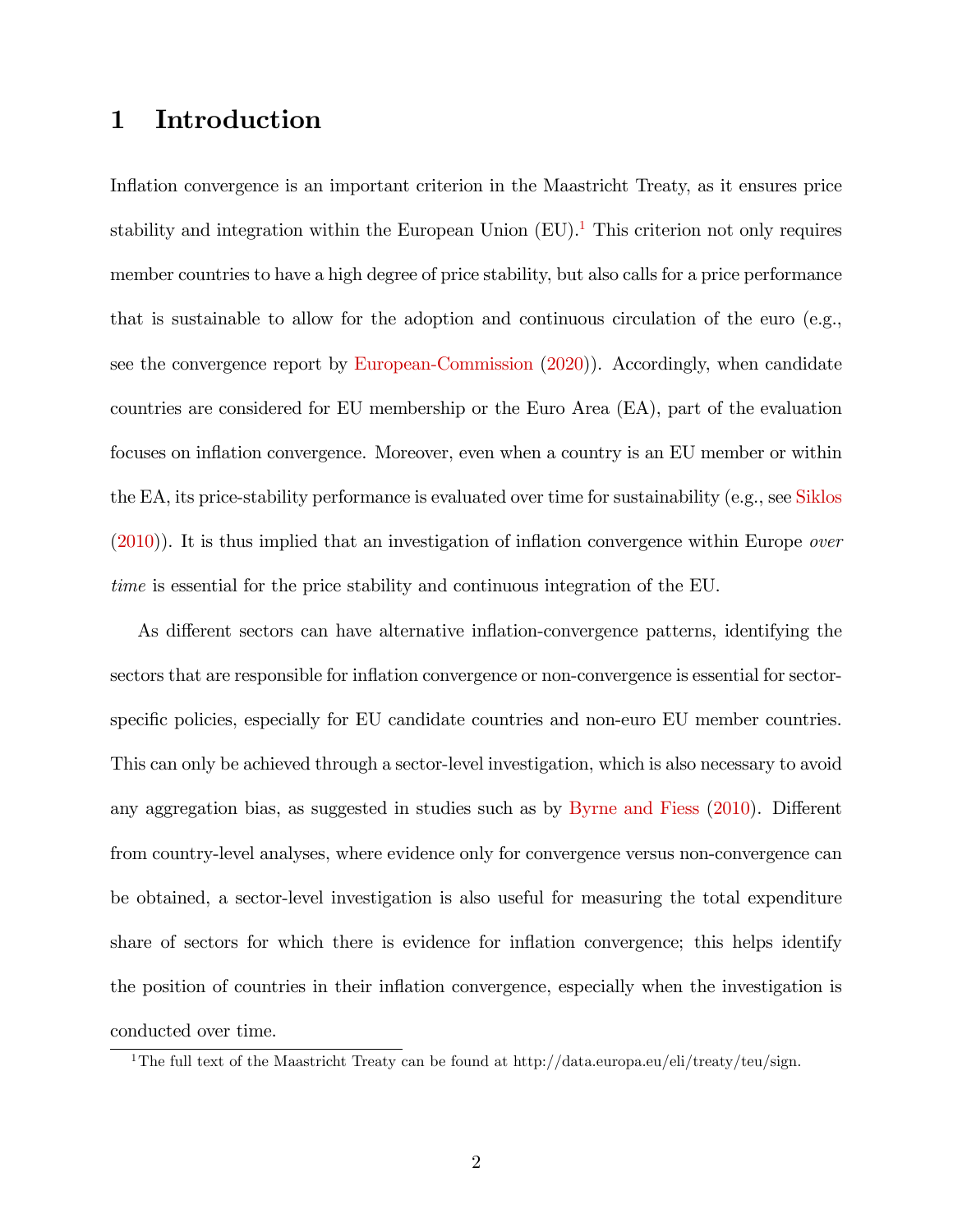This paper conducts such a time-varying sector-level investigation of ináation convergence among European countries consisting of past and present EU/EA members, EU candidate countries and non-euro EU member countries. The formal analysis is based on four-digit sector-level inflation data from  $34$  countries covering the months between  $1997:M1-2019:M12$ , where five year (i.e., sixty months) moving windows are considered in order to conduct a timevarying investigation. Panel unit root tests based on [Levin, Lin, and Chu](#page-21-1) [\(2002\)](#page-21-1) are used to investigate the convergence of bilateral inflation rates across countries at the sector level; this is essential to overcome the arbitrary benchmark problem, as discussed in studies such as those by [Pesaran](#page-21-2) [\(2007\)](#page-21-2) and [Yazgan and Yilmazkuday](#page-21-3) [\(2011\)](#page-21-3).

Specifically, country-sector specific panel estimations are used to compare the sector-level inflation rates of each country with those of other countries within Europe; i.e., the crosssectional dimension of the panel unit root tests consist of countries at the sector level. When there is evidence for convergence (if any) for a particular sector in a particular country, the corresponding speed of convergence is further investigated by using half-life measures, as in studies such as that by [Lopez and Papell](#page-21-4) [\(2012\)](#page-21-4); this is convenient for observing how the speed of convergence has changed over time at the country-sector level. Once estimations are run at the country-sector level, the corresponding results are further aggregated across sectors (of each country) to obtain country-specific results for inflation convergence.

In the literature on inflation convergence in Europe at the country level over time, Kočenda and Papell [\(1997\)](#page-21-5) and [Busetti, Forni, Harvey, Venditti, et al.](#page-19-0) [\(2007\)](#page-19-0) have shown evidence for inflation convergence among EU countries. The exchange-rate mechanism during the 1980s, for example, accelerated inflation convergence. Similarly, [Engel and Rogers](#page-20-2) [\(2004\)](#page-20-2) have shown evidence for a reduction in price dispersion across European cities in the early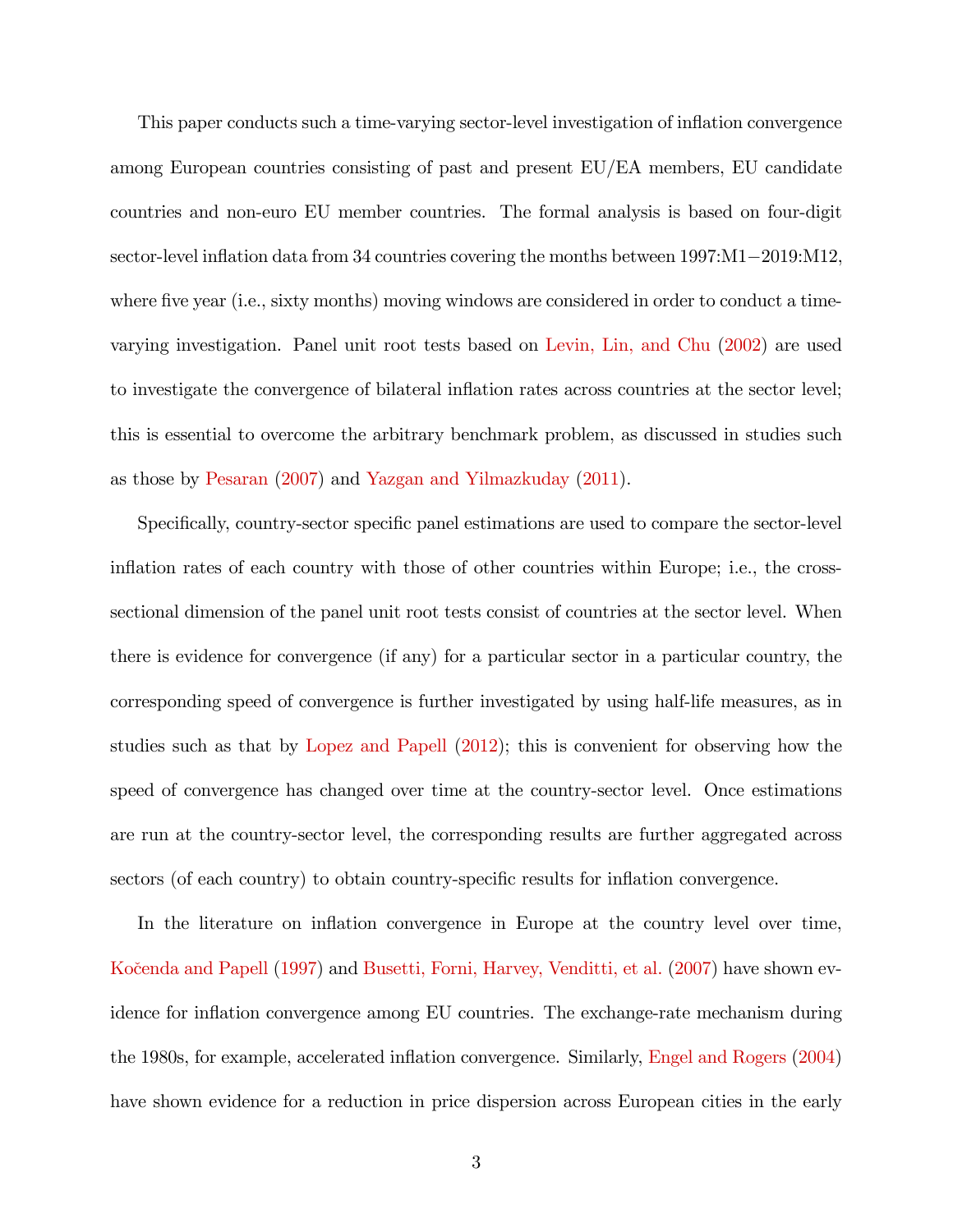1990s referring to a reduction in economic barriers. Kočenda, Kutan, and Yigit [\(2006\)](#page-21-6) and [Siklos](#page-21-0)  $(2010)$  have shown that the inflation rates of new EU countries have converged with the Maastricht criteria. [Lopez and Papell](#page-21-4) [\(2012\)](#page-21-4) have shown that for EA countries, ináation convergence began shortly after the implementation of the Maastricht treaty, although it has been steadier since the introduction of the euro. Brož and Kočenda [\(2018\)](#page-19-1) have shown evidence that inflation convergence among EU countries has become more widespread since the global financial crisis of 2008.

There are also studies in the literature that evidence the non-convergence of inflation or even ináation divergence among European countries. Among these, [Honohan and Lane](#page-20-3) [\(2003\)](#page-20-3) have shown that inflation rates have diverged much more widely than expected among EU member states, which is attributable to the weakness of the euro in the early months of the union. [Fritsche and Kuzin](#page-20-4) [\(2011\)](#page-20-4), [Giannellis](#page-20-5) [\(2013\)](#page-20-5) and [Cuestas, Gil-Alana, and Taylor](#page-20-6) [\(2016\)](#page-20-6) have shown that there are clusters of ináation convergence in Europe, although there is no overall inflation convergence.

The mixed evidence of inflation convergence at the country level in the literature can be attributed to an aggregation bias, as in studies such as by [Byrne and Fiess](#page-20-1) [\(2010\)](#page-20-1) who provides evidence for diverging country-level inflation rates and converging sector-level inflation rates. The sectoral heterogeneity for inflation convergence has also been discussed by [Rogers](#page-21-7) [\(2007\)](#page-21-7) who shows evidence for a decline in the dispersion of traded goods prices in Europe. This paper contributes to this sector-level literature by investigating the sectors that are responsible for ináation convergence versus non-convergence, which is essential for implementing sector-level policies such as the harmonization of tax rates across European countries.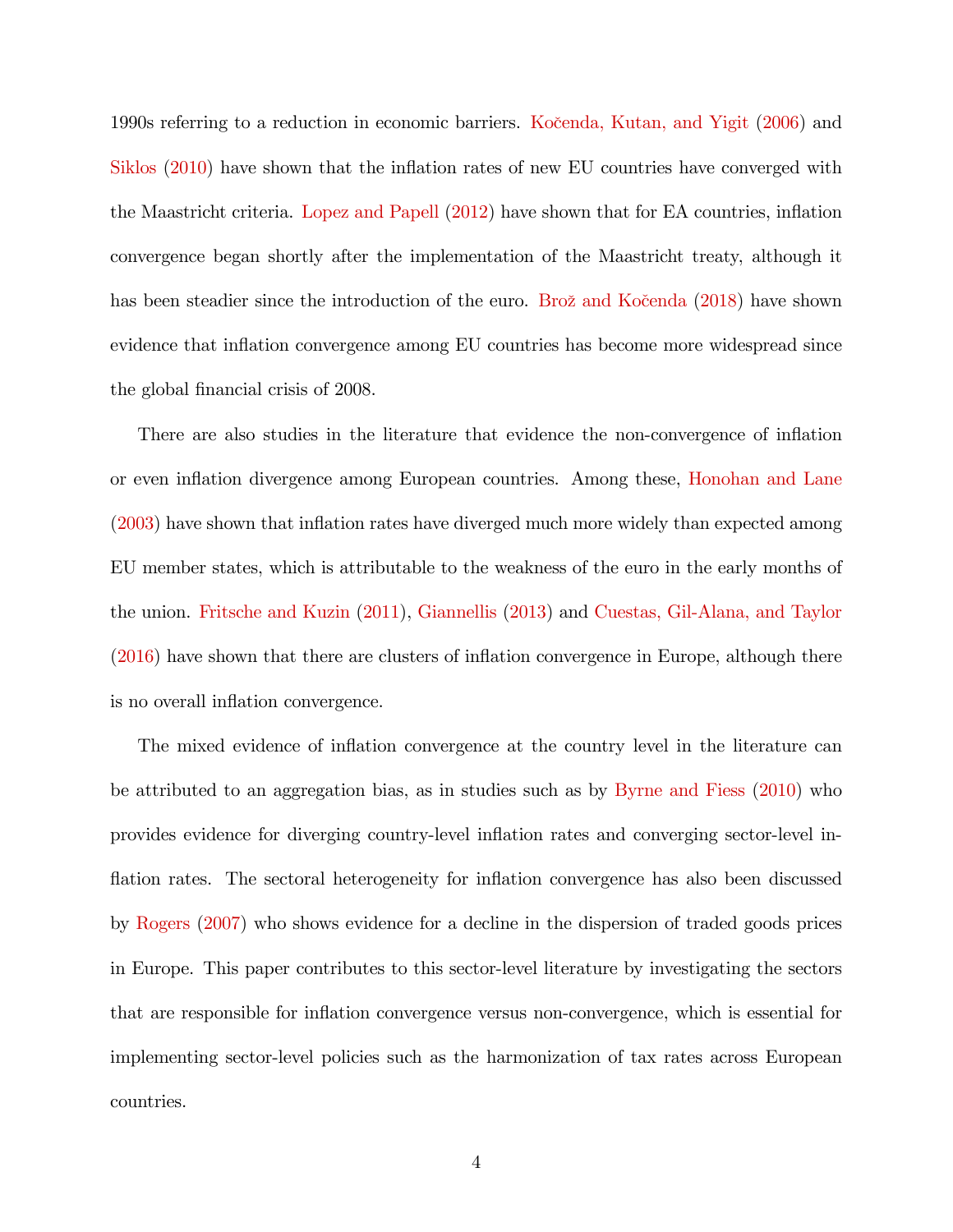Regarding the time period investigated, this paper is closest to the study by Brož and Kocenda [\(2018\)](#page-19-1) which covers the period between 1999:M1 and 2017:M12, although there are several differences. First, the investigation in this paper is conducted at the country-sector level, whereas Brož and Kočenda [\(2018\)](#page-19-1) conducts a country-level investigation. Having a sector-level investigation for each country is useful for obtaining the total expenditure share of sectors for which there is evidence for inflation convergence, whereas a countrylevel investigation can suggest either convergence or non-convergence. Second, this paper aggregates sector-level results to obtain country-level results by using the corresponding expenditure shares. Third, when there is evidence for sector-level convergence, this paper investigates the speed of convergence by estimating the corresponding half-life measures. These half-life measures at the sector level are also aggregated to obtain country-level half-life measures. Fourth, in order to carry out a continuous investigation of ináation convergence over time, this paper conducts estimations by using moving windows of five years (sixty months). Finally, due to these technical differences, this paper shows that the convergence process within Europe has been disrupted in certain sectors and countries over time, especially during the 2008 financial crisis and starting in 2015.

The rest of the paper is organized as follows. The next section describes the data set and the estimation methodology. Section 3 depicts the panel unit-root test results as well as the corresponding speed of convergence measured by half-life estimates. Section 4 discusses the empirical results by connecting them to the existing literature, and Section 5 concludes. Certain technical details and county-specific results are given in the Appendix.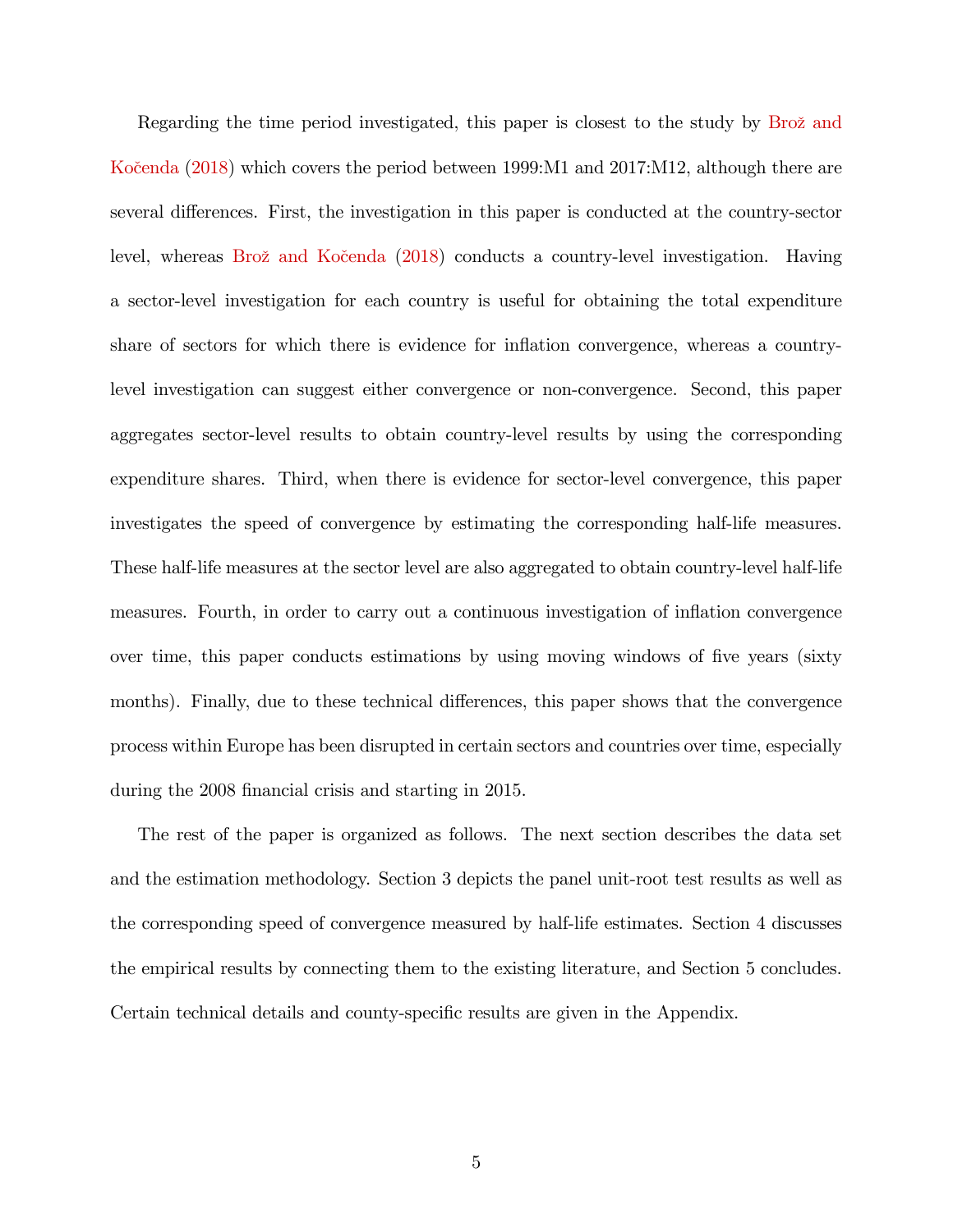# 2 Data and Estimation Methodology

## 2.1 Data Set

The convergence analysis is conducted across 34 European countries by using sector-level inflation data obtained from Eurostat covering the months between 1997:M1 and 2019:M12. The list of countries, which is determined based on Eurostat data availability at the four-digit sector level, can be found in Table 1. These countries consist of past and present EU/EA members, EU candidate countries and non-euro EU member countries.

Inflation data are measured by using the Harmonised Index of Consumer Prices (HICP) for 94 four-digit sectors according to the classification of individual consumption by purpose (COICOP). The list of four-digit sectors is given in Appendix Table A.1. In this data set, inflation is defined as the annual rates of change in HIPC (with the code prc  $\alpha$  hicp manr).

Expenditure shares at the country-sector level are also obtained from Eurostat; these are used to aggregate results at the country-sector level to obtain country-level results.

## 2.2 Methodology

Since the main objective is to investigate the convergence of inflation rates across countries over time, the estimations are conducted by considering moving windows of five years (sixty months); e.g., the first estimation is conducted for the period between 1997:M1 and 2001:M12, the second estimation is conducted for the period between 1997:M2 and 2002:M1, and so forth, while the last estimation is conducted for the period between  $2015:M1$  $2015:M1$  and  $2019:M12<sup>2</sup>$ 

<sup>&</sup>lt;sup>2</sup>An alternative window size of ten years has also been considered for robustness. The results are highly similar to those obtained by five-year moving windows qualitatively.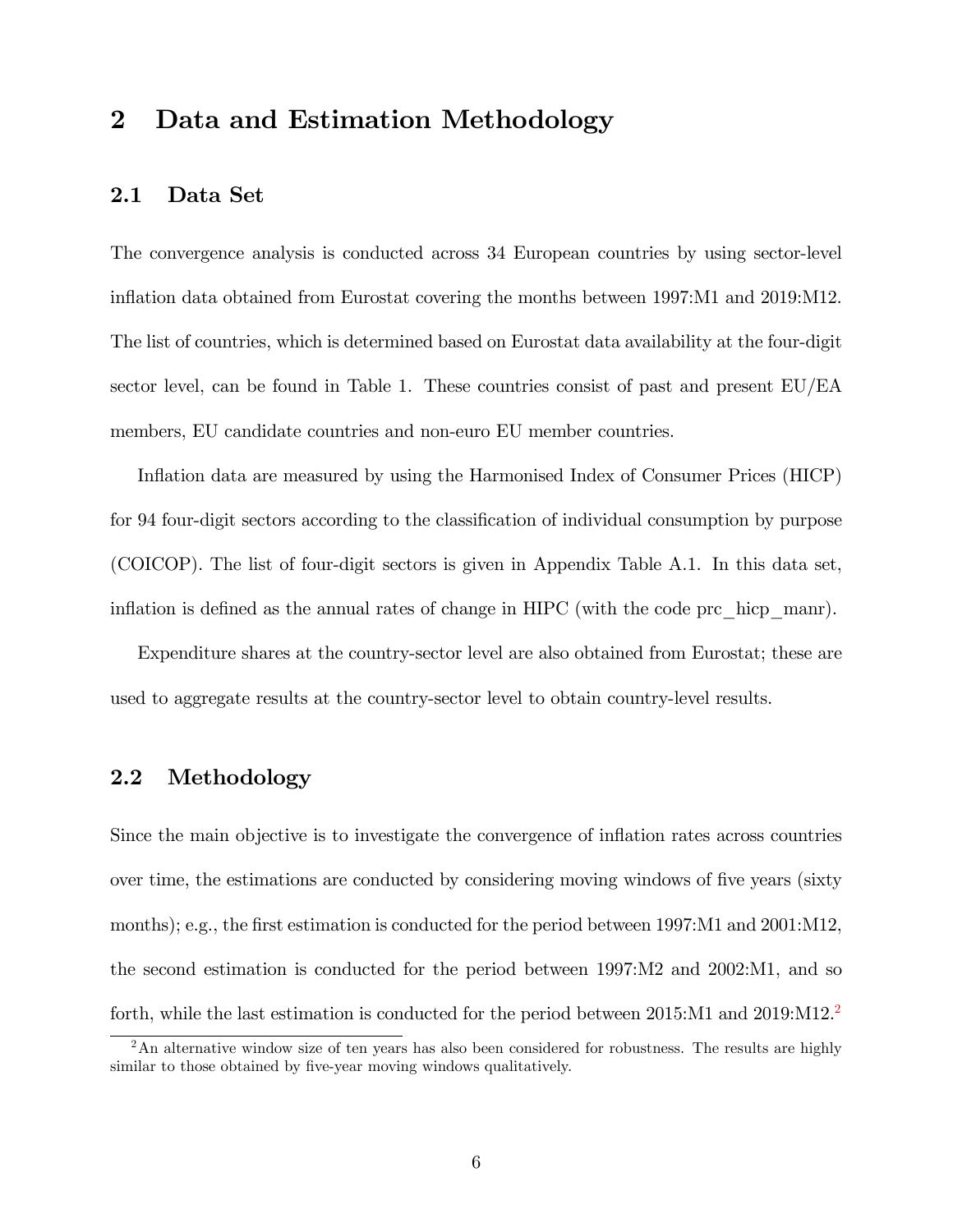#### 2.2.1 Panel Unit-Root Tests

<span id="page-8-0"></span>For each moving window, bilateral convergence of inflation rates across countries is investigated at the sector level using the panel-data model of [Levin, Lin, and Chu](#page-21-1) [\(2002\)](#page-21-1) given by:

$$
\Delta q_{ist}^j = \mu_{is} + \phi_{is} q_{is,t-1}^j + \sum_{m=1}^p \theta_{ism}^j \Delta q_{is,t-m}^j + \varepsilon_{ist}^j \tag{1}
$$

where  $q_{ist}^j = \pi_{ist} - \pi_{jst}$ , with  $\pi_{ist}$  and  $\pi_{jst}$  representing inflation rate of sector s in country i and country j, respectively, at time t, and  $\Delta$  represents time difference. Individual estimations of this model are conducted at the country-sector (is) level. As one example to these individual regressions, inflation rates of "Bread and cereals" (represented by  $s$ ) are used to construct  $q_{ist}^j$ 's between Germany (represented by i) versus all other countries (each represented by j) in the sample that constitute the cross-sectional dimension of this individual panel. Another example would include inflation rates of "Furniture and furnishings" (represented by  $s$ ) between United Kingdom (represented by  $i$ ) versus all other countries (each represented by  $j$ ). It is important to emphasize that bilateral inflation rates across countries (at the sector level) are considered to overcome the arbitrary benchmark problem as discussed in studies such as by [Pesaran](#page-21-2) [\(2007\)](#page-21-2) or [Yazgan and Yilmazkuday](#page-21-3) [\(2011\)](#page-21-3).

The panel unit-root test by [Levin, Lin, and Chu](#page-21-1) [\(2002\)](#page-21-1) is used to test the null hypothesis of  $H_0$ :  $\phi_{is} = 0$  (implying non-convergence) versus the alternative  $H_0$ :  $\phi_{is} < 0$  (implying convergence). Since  $\mu_{is}$  is at the country-sector (is) level, the panel unit-root test corresponds to investigating relative convergence of inflation differences between country  $i$  and other countries for sector s to a country-sector (is) specific value. The optimal number of lags  $p$  is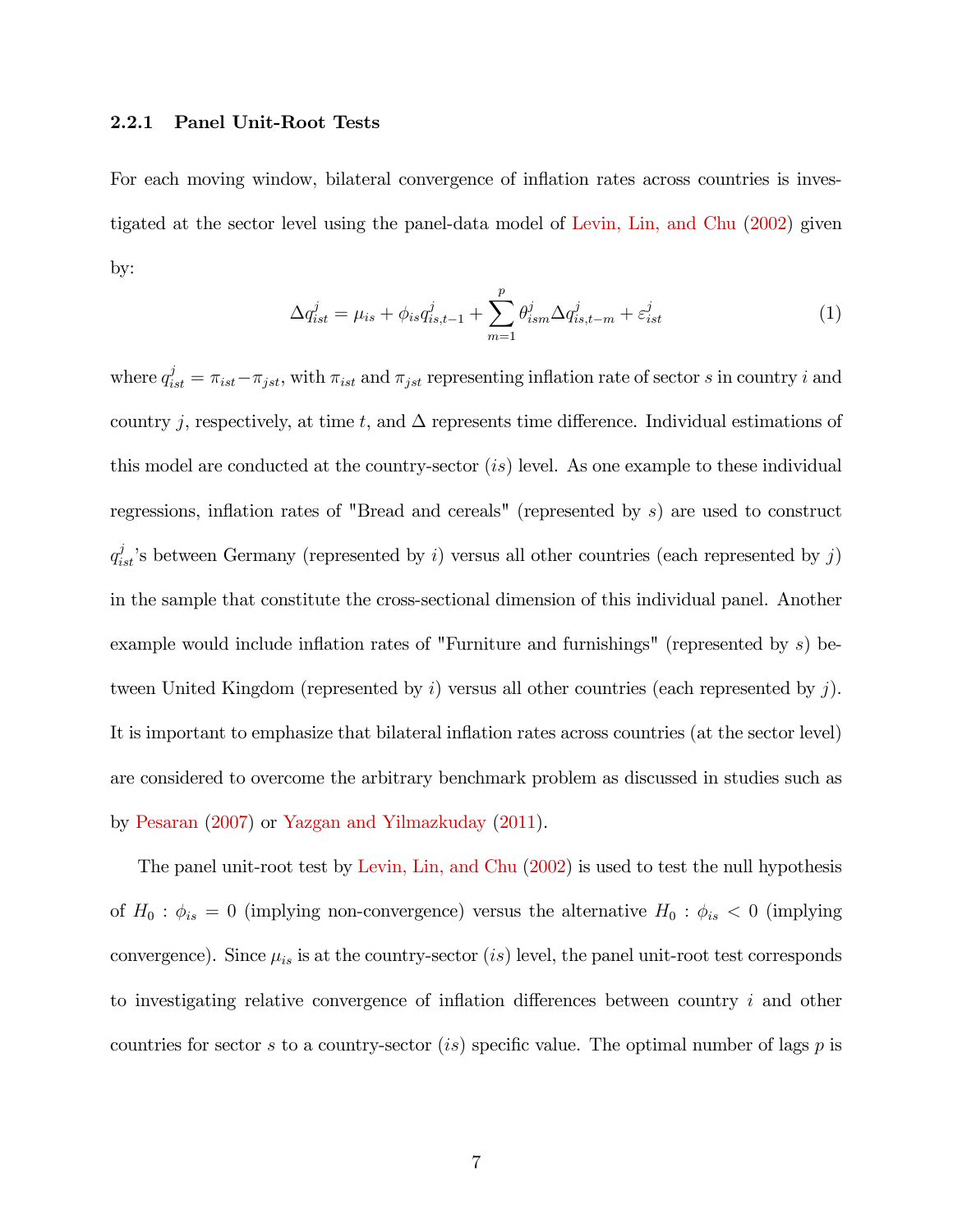determined according to the methodology introduced by [Hall](#page-20-7) [\(1994\)](#page-20-7) that considers alternative criteria (among AIC, SIC or HQIC) based on the model parameters and the sample size.

#### 2.2.2 Speed of Convergence

If the null hypothesis of  $H_0$ :  $\phi_{is} = 0$  is rejected (implying convergence), to investigate the speed of convergence, the corresponding half life  $\eta_{is}$  at the country-sector (is) level is approximated by using the autoregressive parameter  $\phi_{is}$  as in studies such as by [Lopez and](#page-21-4) [Papell](#page-21-4) [\(2012\)](#page-21-4) according to:

<span id="page-9-0"></span>
$$
\eta_{is} = -\frac{\ln\left(2\right)}{\ln\left(1 + \phi_{is}\right)}\tag{2}
$$

which corresponds, according to the example above, to the half life of inflation rate for "Bread" and cereals" in Germany with respect to all other countries in the sample. Using the standard error of the estimated autoregressive parameter  $\phi_{is}$ , its confidence interval is obtained, which is further used to construct the lower and upper bounds of  $\eta_{is}$ .

As it is shown in the Appendix, the autoregressive parameter  $\phi_{is}$ , which is at the countrysector (is) level, can be aggregated across sectors (each represented by s) in country i to have a country-*i*-specific autoregressive parameter under certain conditions as follows:

<span id="page-9-1"></span>
$$
\phi_i = \sum_{s=1}^{S} \omega_{is} \phi_{is} \tag{3}
$$

where  $\omega_{is}$  is the expenditure share of sector s in country i, and S is the number of sectors. The corresponding half life  $\eta_i$  at the country (i) level is approximated by using this autoregressive parameter  $\phi_i$  as follows:

<span id="page-9-2"></span>
$$
\eta_i = -\frac{\ln\left(2\right)}{\ln\left(1 + \phi_i\right)}\tag{4}
$$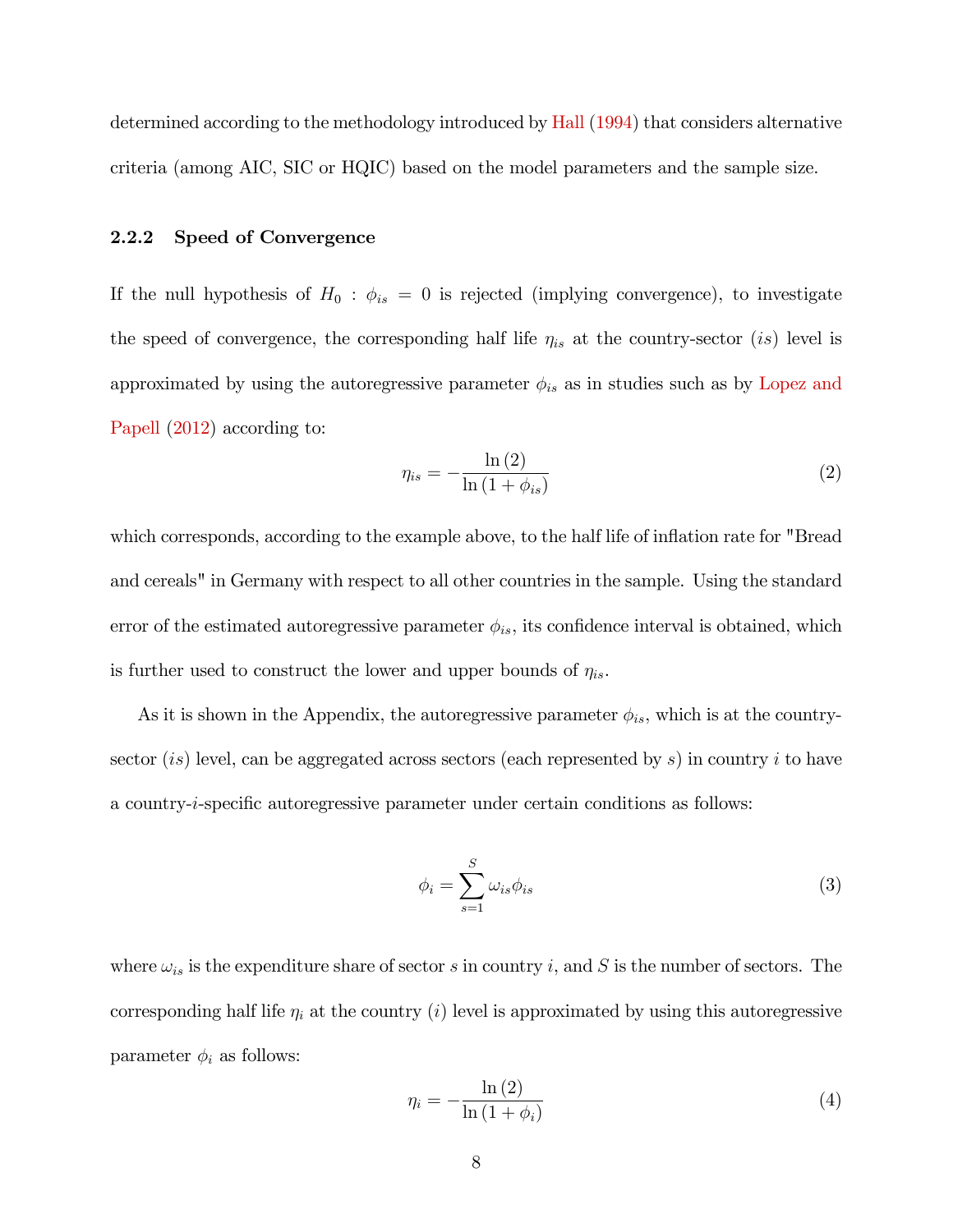which corresponds, according to the example above, to the half life of the consumer price index (CPI) inflation rate in Germany with respect to all other countries in the sample. Using the confidence interval of the estimated autoregressive parameter  $\phi_{is}$ , the lower and upper bounds of  $\eta_i$  are obtained.

# 3 Empirical Results

Estimations at the country-sector (is) level are conducted by using Equation [1](#page-8-0) for each moving window. The corresponding panel unit-root test results are obtained in a continuous way, whereas three snapshots for the windows of  $1997:M1-2001:M12$ ,  $2006:M1-2010:M12$ and  $2015:M1-2019:M12$  are given in the tables as summaries. Three alternative significance levels, namely 1%, 5% and 10%, are considered for robustness, although the discussion in the text follows significance at the  $5\%$  level.

The total expenditure shares of sectors for which there is evidence for convergence (i.e., for which the null hypothesis of  $H_0$ :  $\phi_{is} = 0$  is rejected) are given in Table 1 for each country. As is evident, convergence is conducted for all sectors in several countries, although the total expenditure share of sectors is as low as about 75% (for Turkey between 1997:M1 and 2001:M12).

## 3.1 Speed of Convergence

For the countries and sectors for which there is evidence for convergence,  $\phi_{is}$  estimates based on Equation [1](#page-8-0) are further used to obtain the speed of ináation convergence measured by half-life estimates at alternative levels according to Equations [2,](#page-9-0) [3](#page-9-1) and [4.](#page-9-2)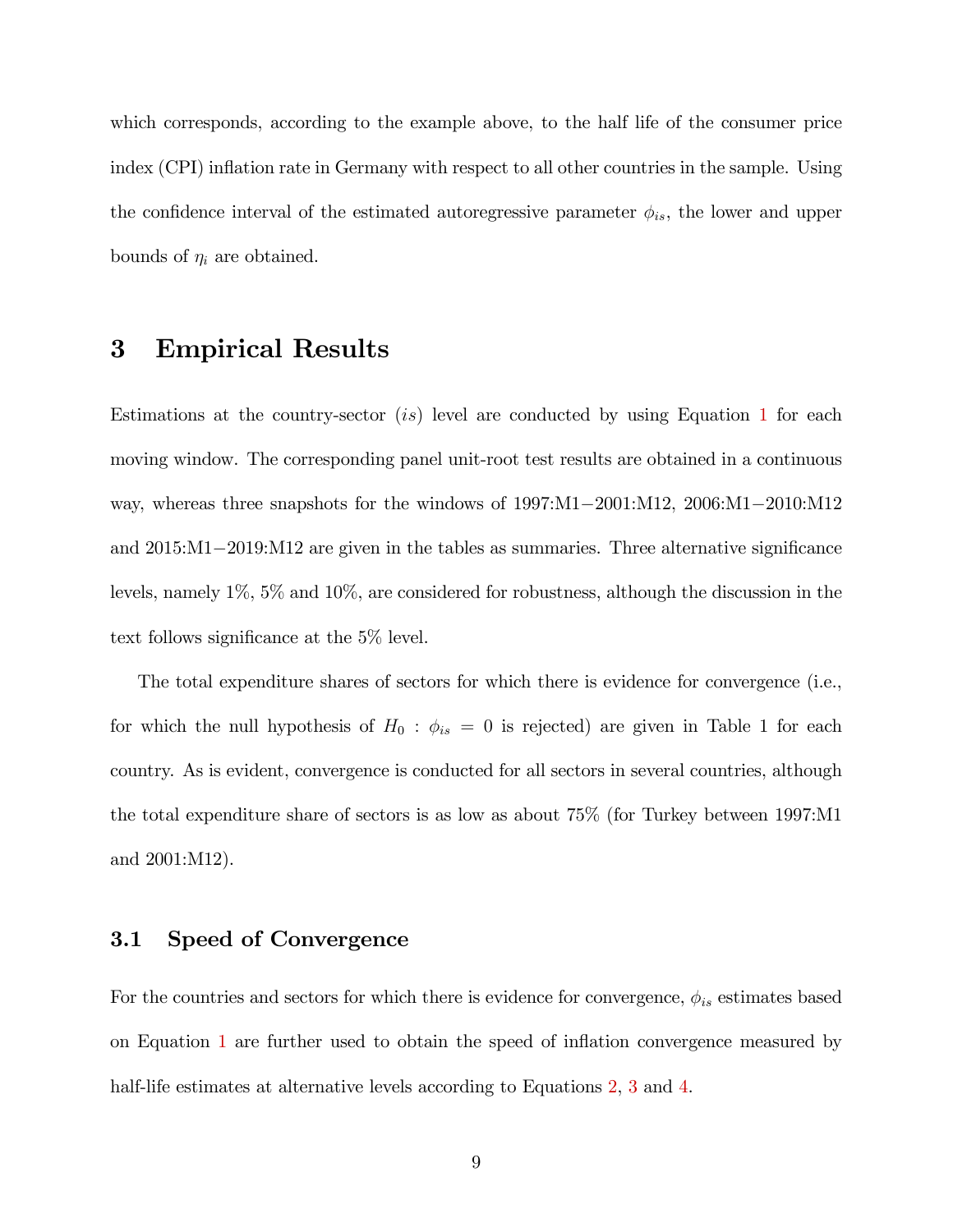Half-life estimates at the country level are summarized in Table 2, whereas the corresponding continuous measures are given in Figures 1-3. According to Table 2, the average half life across countries decreased from about 15 months between 1997:M1 and 2001:M12 to about 8 months between 2015:M1 and 2019:M12. Therefore, there is evidence for the faster convergence of sector-level ináation rates over time. This evidence over time also holds for the median, minimum and maximum across countries.

Before the official circulation of the euro (i.e., between 1997:M1 and 2001:M12), halflife measures were about 17 months for countries such as Germany, Portugal and Ireland, and they shrank to about 9 months for Germany and Portugal and to about 10 months for Ireland in the latest period between 2015:M1 and 2019:M12. The largest decrease in half-life measures was experienced by Turkey, from about 43 months between 1997:M1 and 2001:M12 to about 9 months between 2006:M1 and 2010:M12, although it increases to about 16 months between 2015:M1 and 2019:M12.

The corresponding continuous measures given in Figures 1-3 highly support the summary results in Table 2. Nevertheless, countries such as Bulgaria, Estonia, Spain, France, Ireland, Iceland, Lithuania, Latvia and Slovenia experienced volatility in their convergence during the period coinciding with the 2008 financial crisis.

## 3.2 Sector-Specific Results

Although the estimations are conducted at the four-digit COICOP sector level (for 94 sectors) for each country, the estimation results at the sector level are given for two-digit COICOP sectors (11 of them) for presentational purposes. Similar to Equations [3](#page-9-1)[-4,](#page-9-2) the results for two-digit sectors are obtained by aggregating the corresponding results for four-digit sectors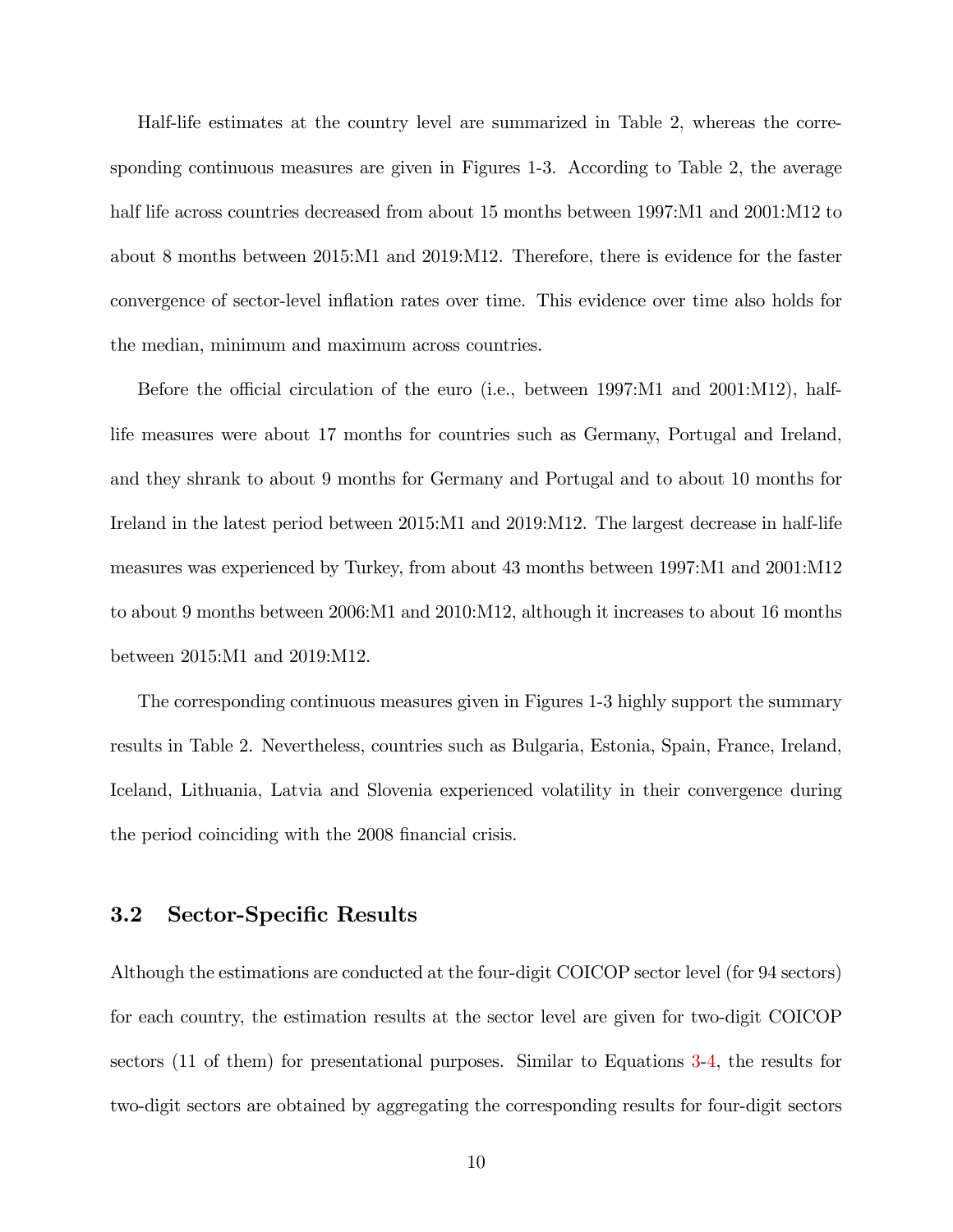by using the corresponding expenditure shares. In order to focus on sectors, the results in the main text are presented for the median country, although they are given for each country in the Appendix tables.

Sector-level half-life estimates for the median country are summarized in Table 3. Before the official circulation of the euro (i.e., between  $1997:M1$  and  $2001:M12$ ), the estimated average (across sectors) half-life was about 17 months, with a range between 10 months (for "food and non-alcoholic beverages") and 26 months (for "restaurants and accommodation services"). By the latest period of  $2015:M1-2019:M12$ , the average half-life estimate (across sectors) was reduced to about 11 months, with a range between 5 months (for "clothing and footwear") and 35 months (for "restaurants and accommodation services"). Overall, except for "information and communication" and "restaurants and accommodation services," the half-life estimates of all sectors have decreased over time for the median country. It is implied that "restaurants and accommodation services" were responsible for there being no further reductions in half-life estimates over time.

When "food and non-alcoholic beverages" are considered, Turkey experienced the largest reduction in half-life estimates over time, whereas half-life estimates for Poland increased. Regarding "alcoholic beverages, tobacco and narcotics," Germany experienced a reduction of about 20 months in half-life estimates over time, while half-life estimates for Turkey increased in the last 5-year window considered. Almost all countries experienced a reduction in half-life estimates for "clothing and footwear", "housing, water, electricity, gas and other fuels", "furnishings, household equipment and maintenance", or "transport." There is mixed evidence across countries for half-life estimates over time for "health", "information and communication", "recreation, sport and culture", "restaurants and accommodation services" and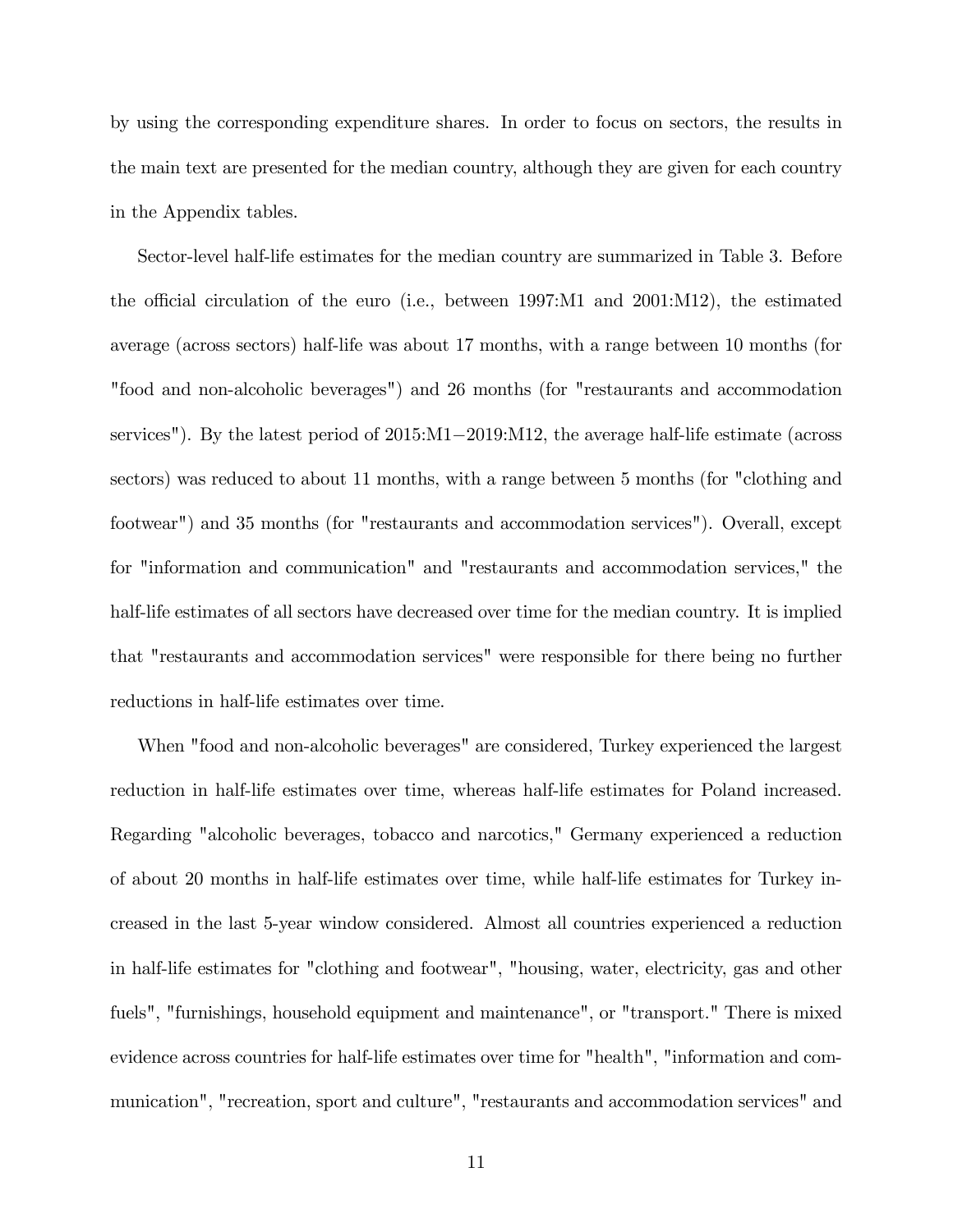"insurance and financial services." It is implied that reductions in half-life estimates over time are observed in tradable sectors, whereas the evidence over time is mixed for non-tradable sectors.

# 4 Discussion of Results and Policy Implications

This section connects the empirical results in this paper to the existing literature, where the corresponding policy implications at the country level, especially for EU candidate countries and non-euro EU member countries, are also discussed.

In particular, the results of this paper are mostly consistent with earlier sector-level and country-level studies such as those by Kočenda and Papell [\(1997\)](#page-21-5), [Engel and Rogers](#page-20-2)  $(2004)$ , [Weber and Beck](#page-21-8)  $(2005)$ , Kočenda, Kutan, and Yigit  $(2006)$ , [Busetti, Forni, Harvey,](#page-19-0) [Venditti, et al.](#page-19-0) [\(2007\)](#page-19-0), [Rogers](#page-21-7) [\(2007\)](#page-21-7), [Byrne and Fiess](#page-20-1) [\(2010\)](#page-20-1), [Siklos](#page-21-0) [\(2010\)](#page-21-0), [Lopez and](#page-21-4) [Papell](#page-21-4) [\(2012\)](#page-21-4) and Brož and Kočenda [\(2018\)](#page-19-1), which provide evidence for inflation convergence, whereas the results contradict other studies such as those by [Honohan and Lane](#page-20-3) [\(2003\)](#page-20-3), [Fritsche and Kuzin](#page-20-4) [\(2011\)](#page-20-4), [Giannellis](#page-20-5) [\(2013\)](#page-20-5) and [Cuestas, Gil-Alana, and Taylor](#page-20-6) [\(2016\)](#page-20-6), which provide evidence for either weaker convergence or non-convergence. Potential reasons for the difference between the latter studies and the current one include conducting a timevarying investigation at the sector level in this paper. Due to these technical reasons, this paper also deviates from studies such as that by Brož and Kočenda [\(2018\)](#page-19-1), because the convergence process within Europe has been disrupted in certain sectors and countries over time, especially during the 2008 financial crisis and starting in 2015.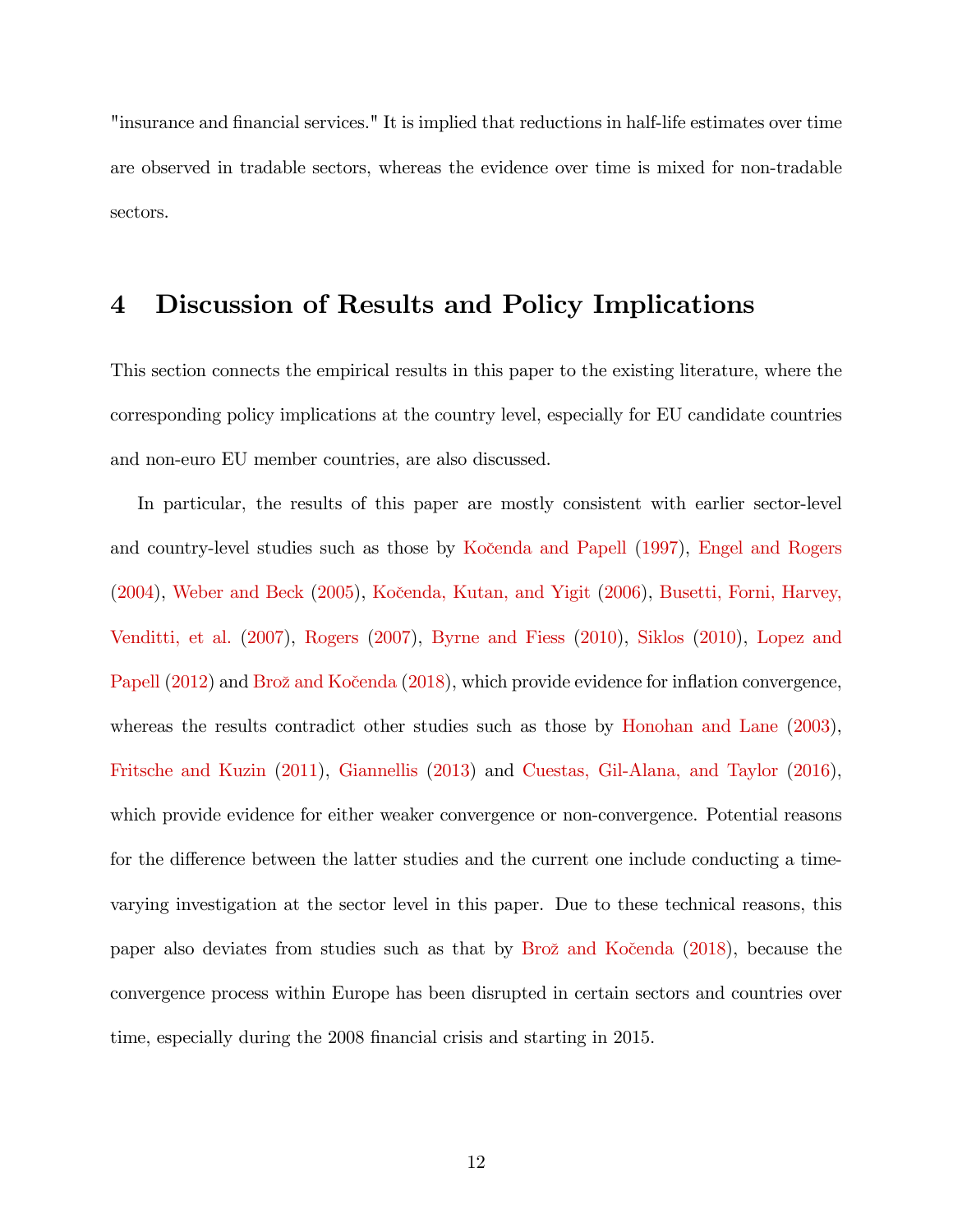Regarding implications for EU candidate countries, North Macedonia and Serbia have half-life estimates of about 7.9 and 7.4 months, respectively, for the latest period between 2015:M1 and 2019:M12, which was very close to the average value across European countries, although these measures have been slightly increasing since about 2015. Another candidate country, Turkey, had half-life estimates of about 16:1 months during the latest period between 2015:M1 and 2019:M12, and there was a trend of increasing half-life estimates there over time starting in 2012. It is implied that although North Macedonia and Serbia are in relatively good shape in terms of their price stability and thus integration into the EU, Turkey needs to work harder on its price stability. Since "alcoholic beverages, tobacco and narcotics" and "restaurants and accommodation services" are the two main sectors responsible the higher half-life measures in Turkey according to the Appendix tables in this paper, Turkey may wish to focus more on the integration of these sectors with those of European countries to achieve better price stability. As indicated in studies such as [Campos and Macchiarelli](#page-20-8) [\(2020\)](#page-20-8), this can be achieved by having greater labor mobility (which requires better coordination with the EU), product diversification and trade openness.

Similarly, regarding non-euro EU member countries (being evaluated for EA inclusion), half-life estimates were about 7.1 months for Bulgaria, about 6.8 months for Croatia, about 7:8 months for Czechia, about 8:0 months for Hungary, about 10:9 months for Hungary, about 9:5 months for Romania, and about 6:7 months for Sweden for the latest period between 2015:M1 and 2019:M12. It is implied that Bulgaria, Croatia, Czechia, Hungary and Sweden are in relatively good shape in terms of their price stability and thus inclusion in the EA, whereas the price stability of Poland and Romania may take more time to reach an acceptable level according to the Öndings in this paper. In particular, since "clothing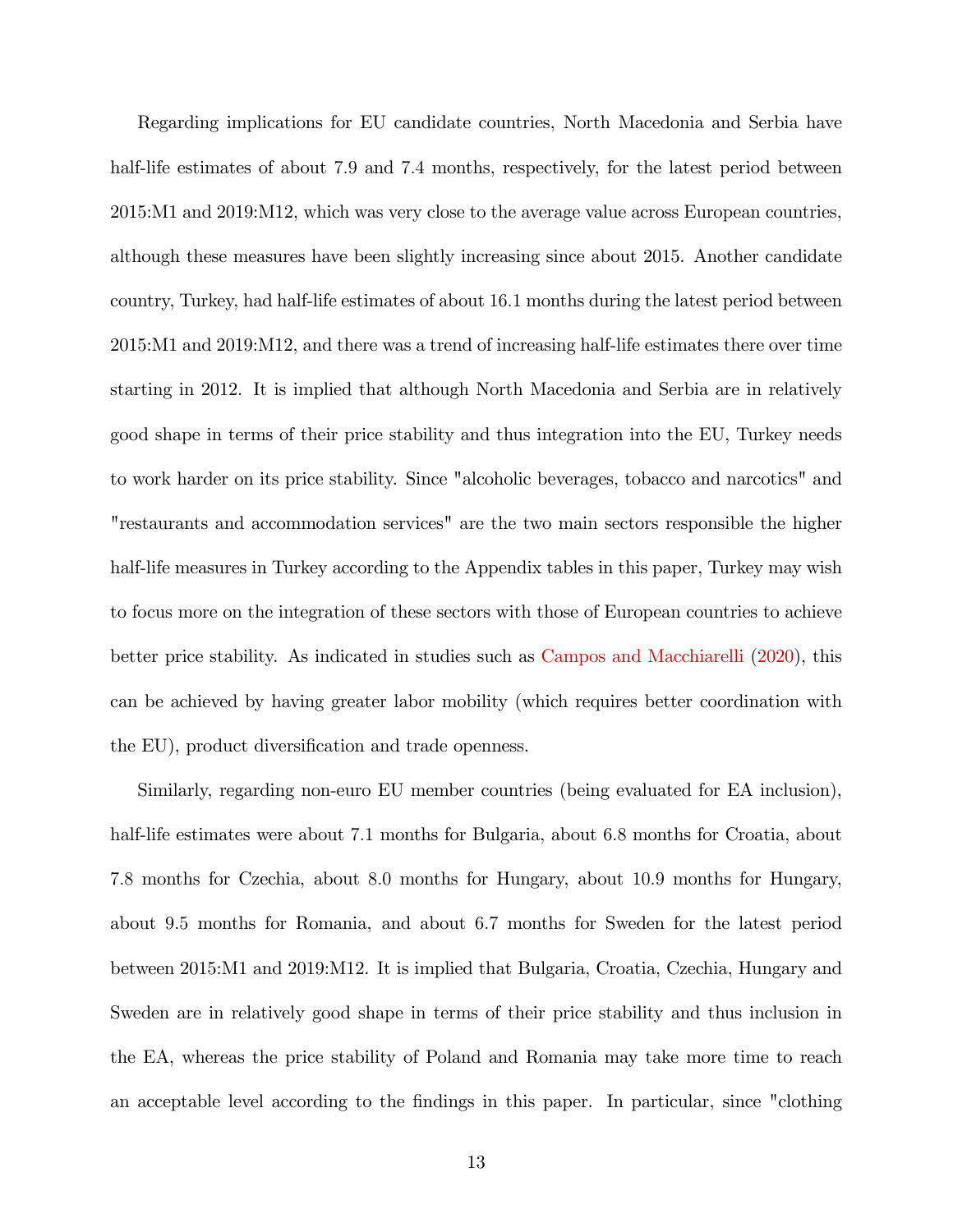and footwear" and "housing, water, electricity, gas and other fuels" are responsible for the higher half-life measures in Poland according to the Appendix tables in this paper, Poland may wish to focus more on the integration of these sectors with those of other European countries to achieve better price stability. Similarly, since "health", "Insurance and Financial Services" and "restaurants and accommodation services" are responsible for the higher halflife measures in Romania according to the Appendix tables in this paper, Romania may wish to focus more on the integration of these sectors with those of other European countries to achieve better price stability.

Since the sustainability of price stability is also an important criterion of the Maastricht Treaty, similar policy implications can be obtained for current EU member countries as well by considering their expenditure share of converging sectors or the corresponding half-life measures.

# 5 Conclusion

This paper has investigated ináation convergence among European countries by using sectorlevel data for the period between 1997:M1 and 2019:M12. Panel unit root tests at the country-sector level were conducted by using moving windows, which is useful for analyzing changes in inflation convergence and the corresponding speed of convergence over time. The results suggest that inflation convergence has been achieved for all sectors in several countries, although the total expenditure share of sectors has been as low as about 75% in earlier periods. Regarding the speed of convergence, the average sector-level half-life estimate for the median country decreased from about 17 months to about 11 months during the sample period, and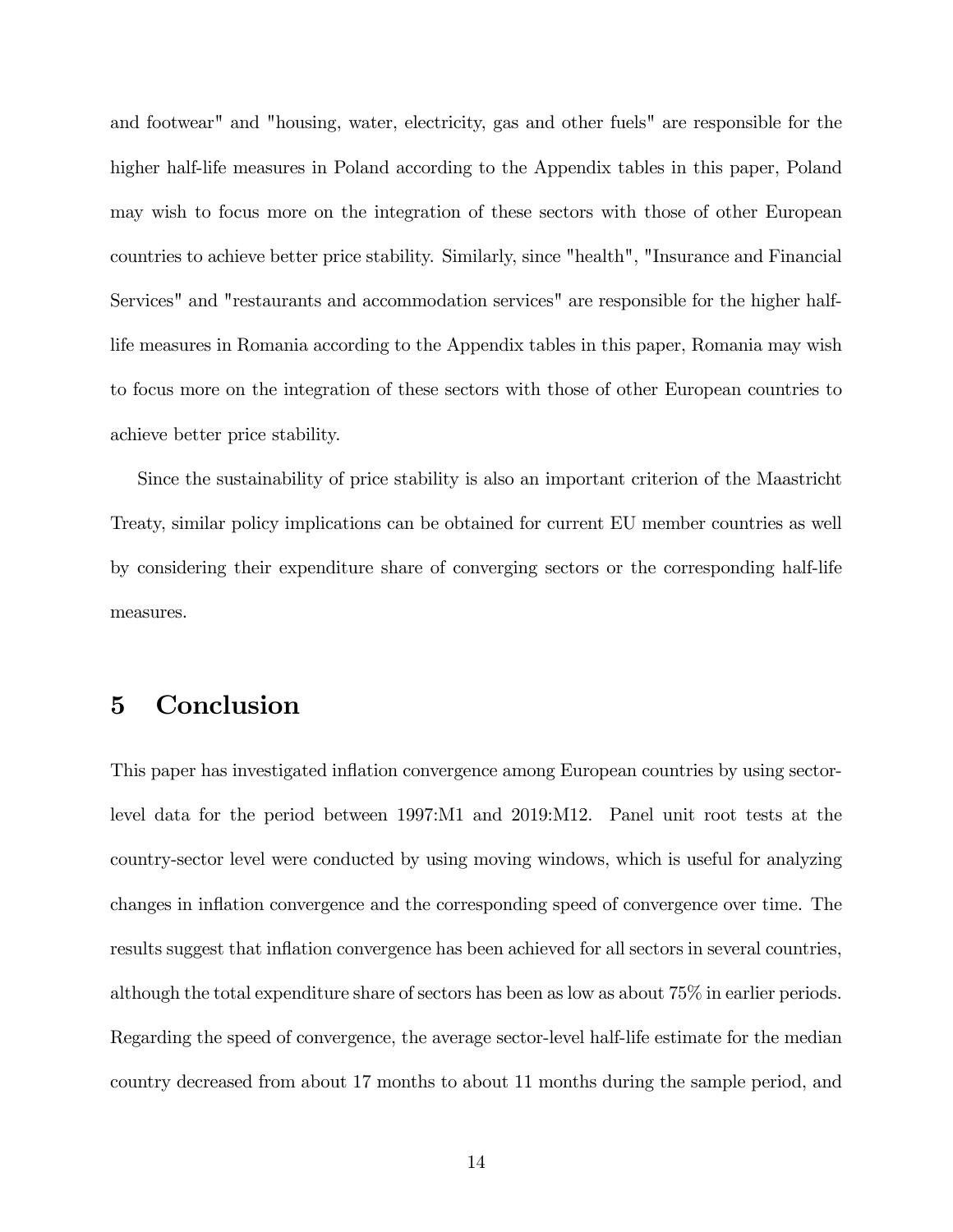there is evidence for heterogeneity across countries regarding the sectors that are responsible for non-convergence. As reductions in half-life estimates over time are mostly observed in tradable sectors, it is implied that EU candidate countries and non-euro EU member countries can focus on sector-specific policies (e.g., harmonization of tax rates), especially for nontradable sectors, to speed up their ináation convergence as the sustainability of price stability is an important criterion of the Maastricht Treaty.

Once country-sector level results are aggregated across sectors (for each country) to obtain country-specific inflation convergence results, the corresponding findings suggest that there is evidence for stability over time for most countries except in certain time periods, mostly coinciding with the 2008 financial crisis; regarding the speed of convergence, the average half life across countries decreased from about 15 months to about 8 months during the sample period. In particular, countries such as Bulgaria, Estonia, France, Ireland, Iceland, Lithuania, Latvia and the United Kingdom experienced disruptions in their inflation convergence processes during the 2008 Önancial crisis, whereas countries such as Switzerland, Hungary, Italy, Poland, Slovakia and especially Turkey experienced disruptions in their inflation convergence processes starting around 2015. Based on international risk sharing, the severity of these disruptions can be reduced by having higher trade/Önance openness, better product diversification, or higher labor mobility across countries.

# 6 Appendix: Aggregation across Sectors

This section provides technical details regarding the relationship between disaggregated-level autoregressive parameter  $\phi_{is}$  at the country-sector (is) level and its aggregated-level version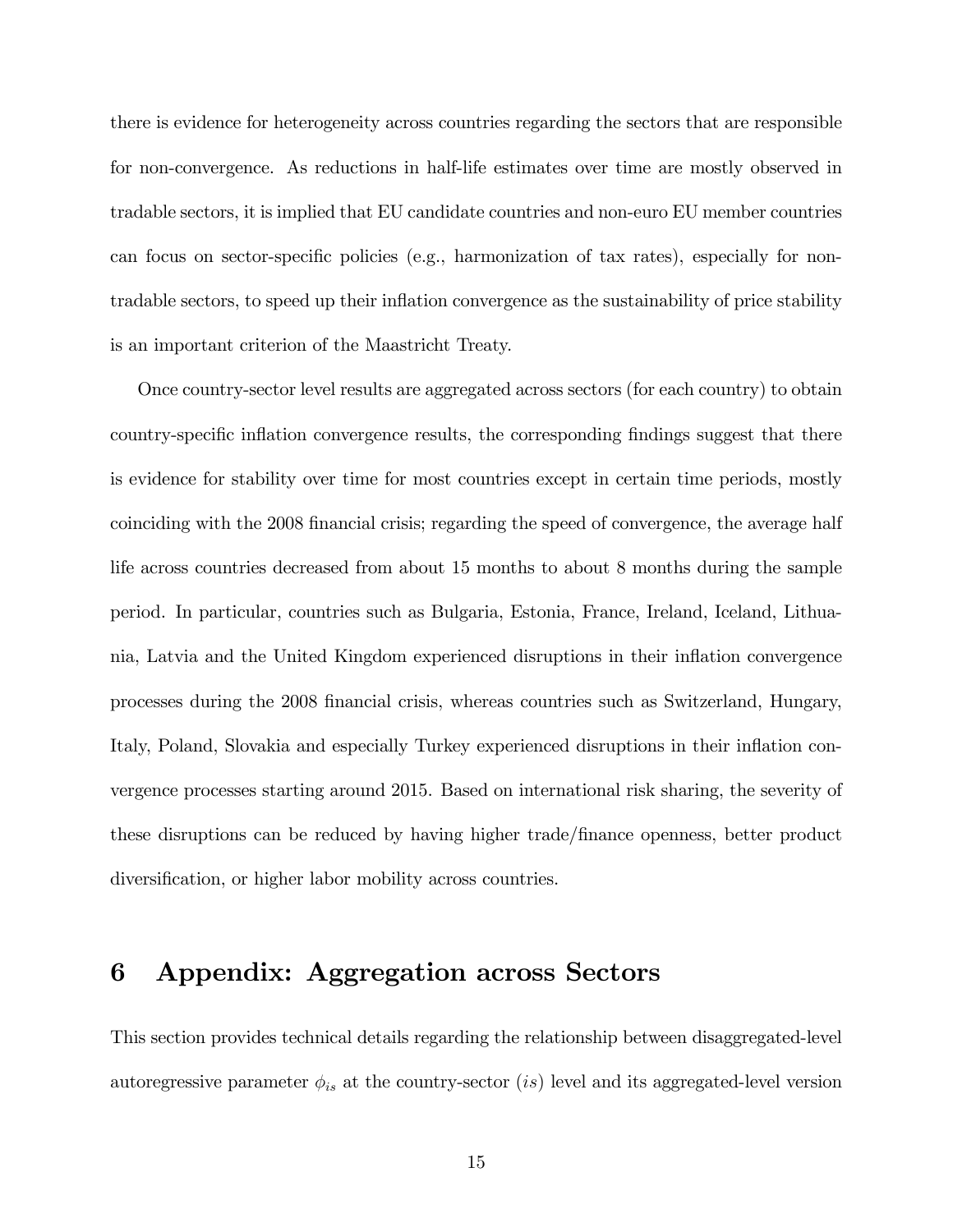of  $\phi_i$  at the country (i) level. This relationship is based on aggregating sectors within each country.

Sector-level inflation rates (each represented by  $s$ ) in country i are aggregated according to:

$$
\pi_{it} = \sum_{s=1}^{S} \omega_{is} \pi_{ist} \tag{5}
$$

where  $\pi_{it}$  is the CPI inflation in country i,  $\omega_{is}$  is the expenditure share of sector s in country *i*, and *S* is the number of sectors. Defining  $q_{it}^j = \pi_{it} - \pi_{jt}$  for the aggregate-level investigation, it is implied under the assumption of equal sector-level expenditure shares across countries (i.e.,  $\omega_{is} = \omega_{js}$  for all  $i, j$ ) that:

<span id="page-17-1"></span><span id="page-17-0"></span>
$$
q_{it}^{j} = \sum_{s=1}^{S} \omega_{is} (\pi_{ist} - \pi_{jst})
$$
  
= 
$$
\sum_{s=1}^{S} \omega_{is} q_{ist}^{j}
$$
 (6)

Recall that the country-sector *(is)* unit-root test in the main text is given by:

$$
\Delta q_{ist}^j = \mu_{is} + \phi_{is} q_{is,t-1}^j + \sum_{m=1}^p \theta_{ism}^j \Delta q_{is,t-m}^j + \varepsilon_{ist}^j \tag{7}
$$

Using Equation  $6$ , this expression can be rewritten as follows:

$$
\sum_{s=1}^{S} \omega_{is} \Delta q_{ist}^{j} = \sum_{s=1}^{S} \omega_{is} \mu_{is} + \sum_{s=1}^{S} \phi_{is} \omega_{is} q_{is,t-1}^{j} + \sum_{m=1}^{P} \sum_{s=1}^{S} \theta_{ism}^{j} \omega_{is} \Delta q_{is,t-m}^{j} + \sum_{s=1}^{S} \omega_{is} \varepsilon_{ist}^{j}
$$
\n(8)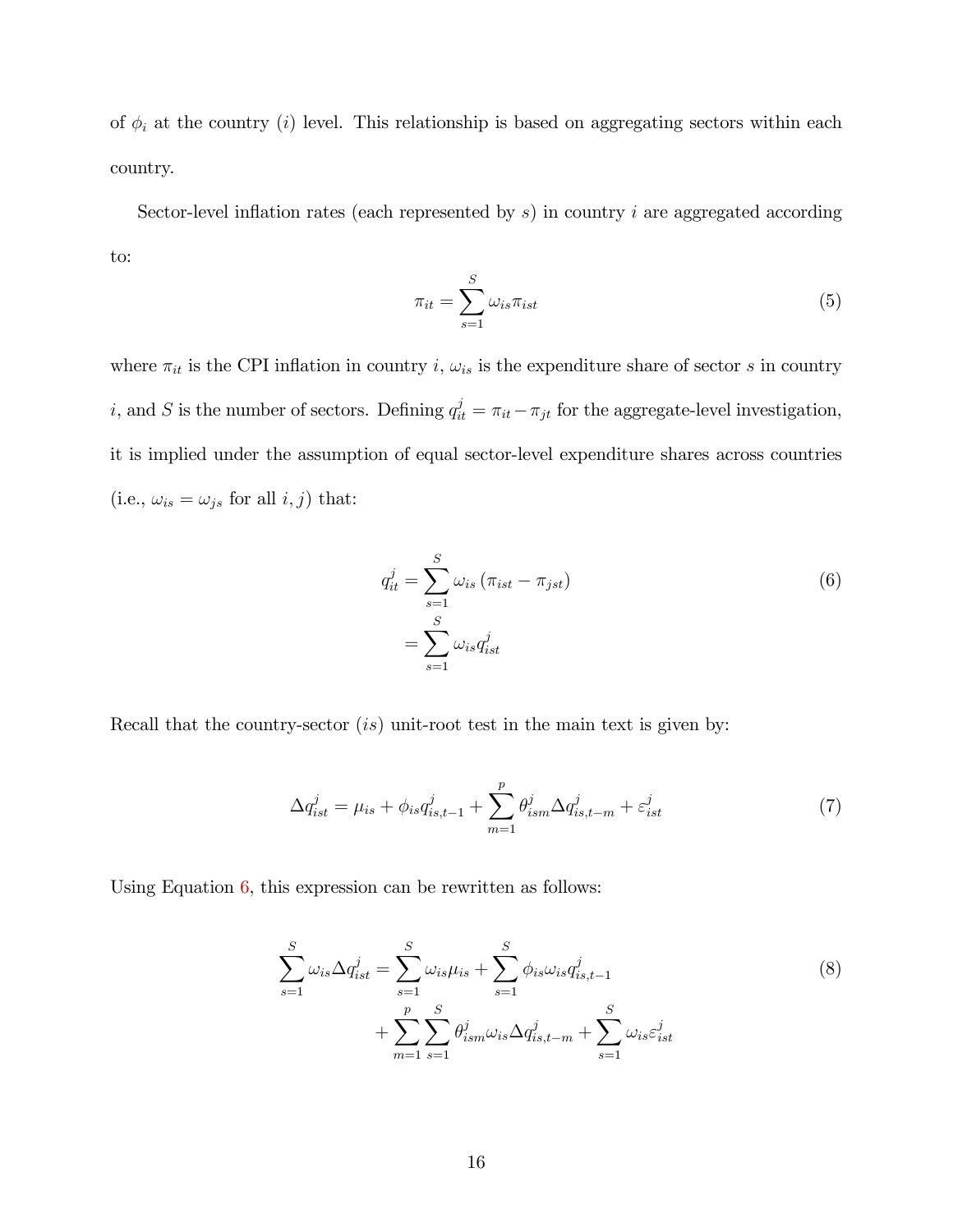which implies, again according to Equation  $6$ , that:

$$
\Delta q_{it}^j = \sum_{s=1}^S \omega_{is} \mu_{is} + \left( \sum_{s=1}^S \left( \frac{\omega_{is} q_{is,t-1}^j}{\sum_{s=1}^S \omega_{is} q_{is,t-1}^j} \right) \phi_{is} \right) q_{it-1}^j
$$
\n
$$
+ \sum_{m=1}^p \left( \sum_{s=1}^S \left( \frac{\omega_{is} \Delta q_{is,t-m}^j}{\sum_{s=1}^S \omega_{is} \Delta q_{is,t-m}^j} \right) \theta_{ism}^j \right) \Delta q_{i,t-m}^j + \sum_{s=1}^S \omega_{is} \varepsilon_{ist}^j
$$
\n(9)

Under the assumption of homogenous sectors (implying  $q_{is,t-m}^j = q_{in,t-m}^j$  for all  $s, n, m$ ), it is further implied (due to expenditure shares adding up to one,  $\sum_{s=1}^{S} \omega_{is} = 1$  for all *i*, *t*) that:

<span id="page-18-0"></span>
$$
\frac{\omega_{is}q_{is,t-1}^j}{\sum_{s=1}^S \omega_{is}q_{is,t-1}^j} = \omega_{is}
$$
\n(10)

and

<span id="page-18-1"></span>
$$
\frac{\omega_{is}\Delta q_{is,t-m}^j}{\sum_{s=1}^S \omega_{is}\Delta q_{is,t-m}^j} = \omega_{is}
$$
\n(11)

Substituting the last two expressions into Equation [9](#page-18-0) results in:

$$
\Delta q_{it}^{j} = \mu_{i} + \phi_{i} q_{it-1}^{j} + \sum_{m=1}^{p} \theta_{im}^{j} \Delta q_{i,t-m}^{j} + \varepsilon_{it}^{j}
$$
\n(12)

where  $\mu_i$  is the weighted average (across sectors) of  $\mu_{is}$ 's given as follows:

$$
\mu_i = \sum_{s=1}^S \omega_{is} \mu_{is}
$$

and  $\phi_i$  is the weighted average (across sectors) of  $\phi_{is}$ 's given as follows:

$$
\phi_i = \sum_{s=1}^{S} \omega_{is} \phi_{is} \tag{13}
$$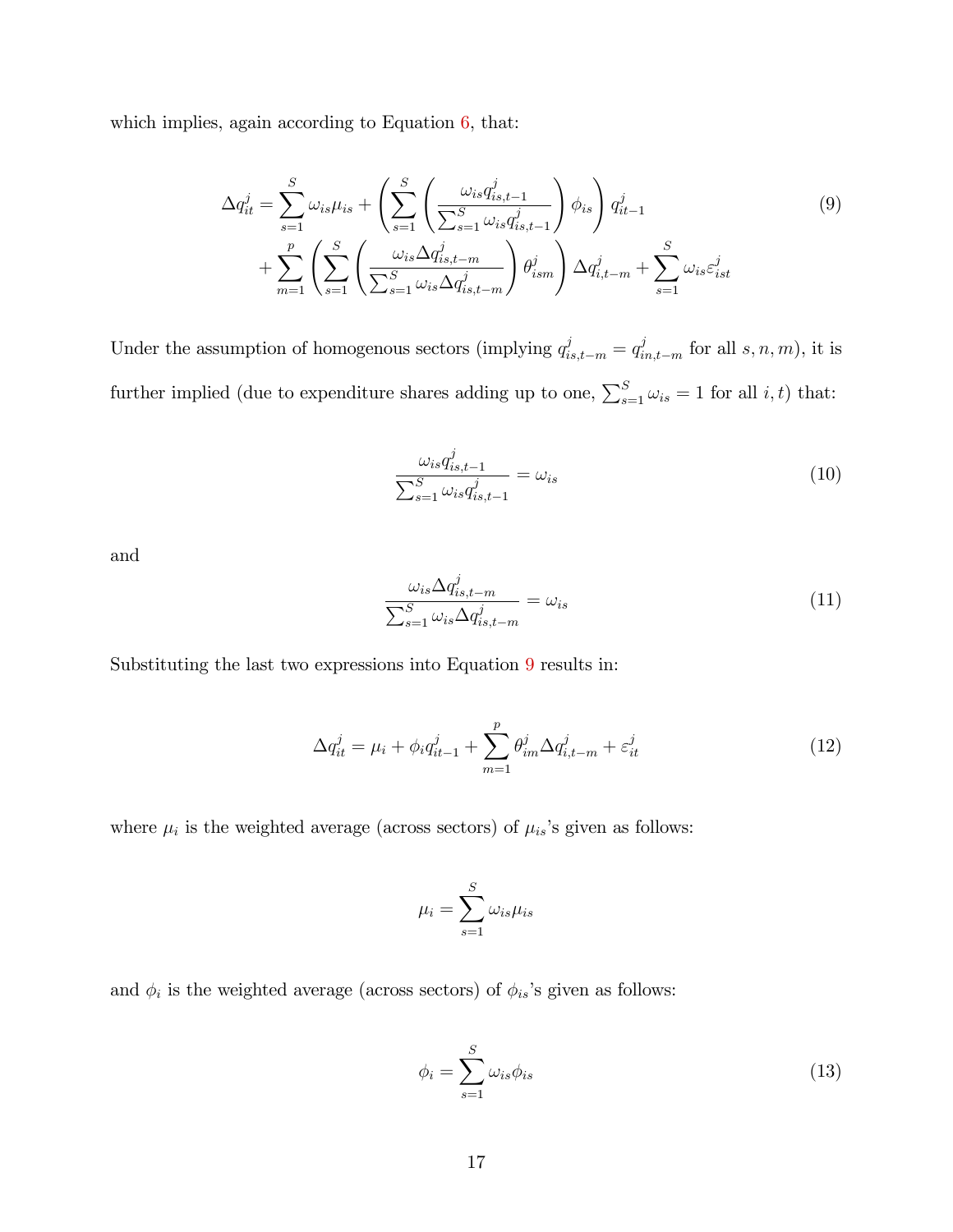and  $\theta_{im}^j$  is the weighted average (across sectors) of  $\theta_{ism}^j$ 's given as follows:

$$
\theta_{im}^j = \sum_{s=1}^S \omega_{is} \theta_{ism}^j \tag{14}
$$

and  $\varepsilon_{it}^j$  is the weighted average (across sectors) of  $\varepsilon_{ist}^j$ 's given as follows:

$$
\varepsilon_{it}^j = \sum_{s=1}^S \omega_{is} \varepsilon_{ist}^j \tag{15}
$$

Therefore, under the assumption of homogenous sectors, country-sector (is) level unit-root test in Equation [7](#page-17-1) can be aggregated across sectors to have a country (i) level unit-root test in Equation [12.](#page-18-1) It is implied that the disaggregated-level autoregressive parameter  $\phi_{is}$  at the country-sector (is) level can be aggregated across sectors to have  $\phi_i$  which is the autoregressive parameter for country i, representing the relationship between the CPI inflation rate in country  $i$  and that in all other countries in the sample.

# References

- <span id="page-19-1"></span>BROŽ, V., AND E. KOČENDA  $(2018)$ : "Dynamics and factors of inflation convergence in the European union," Journal of International Money and Finance, 86, 93–111.
- <span id="page-19-0"></span>BUSETTI, F., L. FORNI, A. HARVEY, F. VENDITTI, ET AL. (2007): "Inflation Convergence and Divergence within the European Monetary Union," International Journal of Central *Banking*,  $3(2)$ ,  $95-121$ .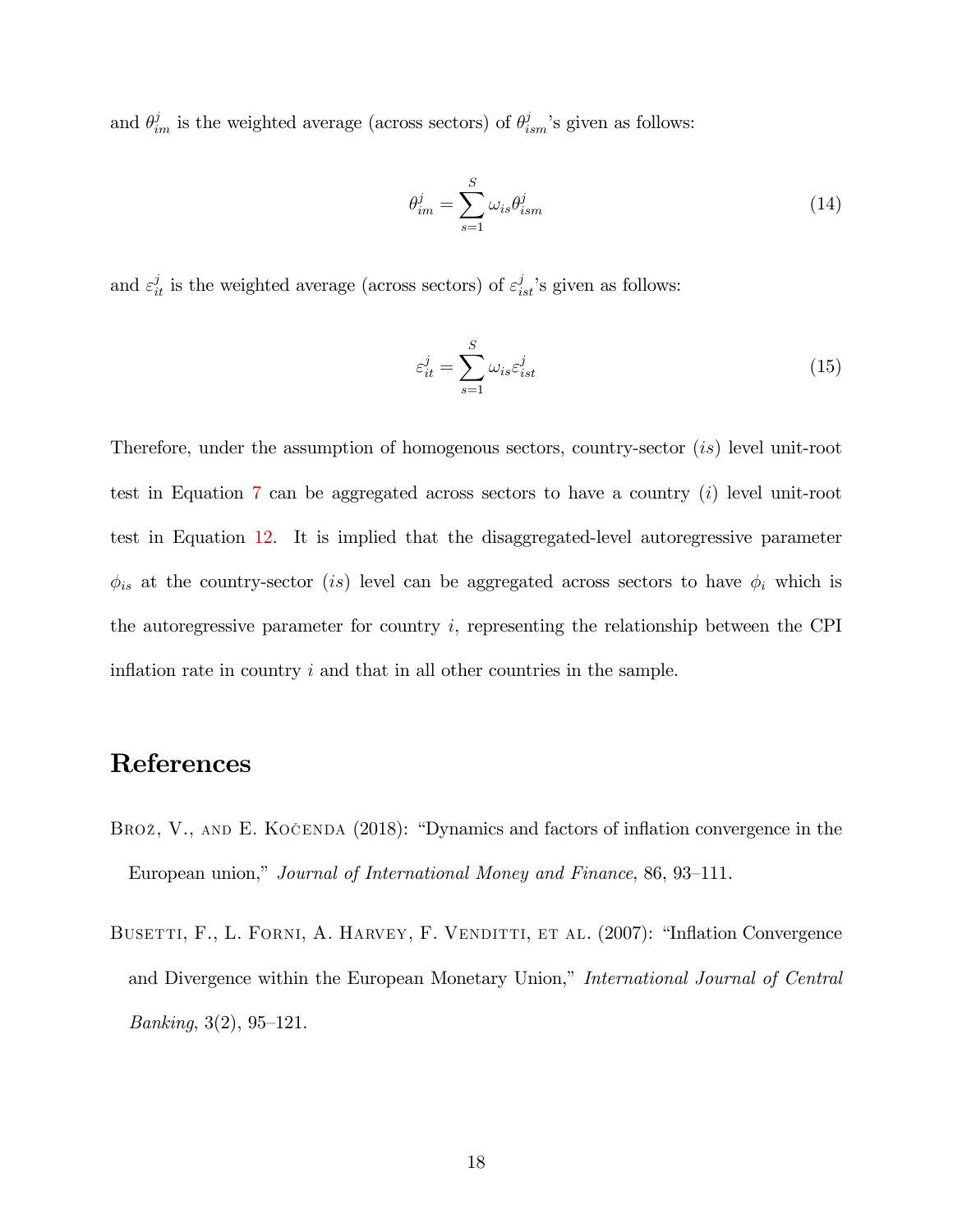- <span id="page-20-1"></span>BYRNE, J. P., AND N. FIESS (2010): "Euro area inflation: aggregation bias and convergence," Review of World Economics,  $146(2)$ ,  $339-357$ .
- <span id="page-20-8"></span>CAMPOS, N. F., AND C. MACCHIARELLI (2020): "The United Kingdom and the stability of the Euro area: From Maastricht to Brexit," The World Economy.
- <span id="page-20-6"></span>CUESTAS, J. C., L. A. GIL-ALANA, AND K. TAYLOR  $(2016)$ : "Inflation convergence in Central and Eastern Europe vs. the Eurozone: Non-linearities and long memory," Scottish Journal of Political Economy,  $63(5)$ ,  $519-538$ .
- <span id="page-20-2"></span>ENGEL, C., AND J. H. ROGERS (2004): "European product market integration after the euro," *Economic Policy*, 19(39), 348–384.
- <span id="page-20-0"></span>EUROPEAN-COMMISSION (2020): "Convergence Report," Discussion paper, Directorate-General for Economic and Financial Affairs, Institutional Paper 129.
- <span id="page-20-4"></span>FRITSCHE, U., AND V. KUZIN (2011): "Analysing convergence in Europe using the nonlinear single factor model," *Empirical Economics*,  $41(2)$ ,  $343-369$ .
- <span id="page-20-5"></span>GIANNELLIS, N. (2013): "Asymmetric behavior of inflation differentials in the euro area: Evidence from a threshold unit root test," Research in Economics,  $67(2)$ , 133–144.
- <span id="page-20-7"></span>HALL, A. (1994): "Testing for a unit root in time series with pretest data-based model selection," Journal of Business & Economic Statistics, 12(4), 461–470.
- <span id="page-20-3"></span>HONOHAN, P., AND P. R. LANE  $(2003)$ : "Divergent inflation rates in EMU," *Economic* Policy,  $18(37)$ ,  $357-394$ .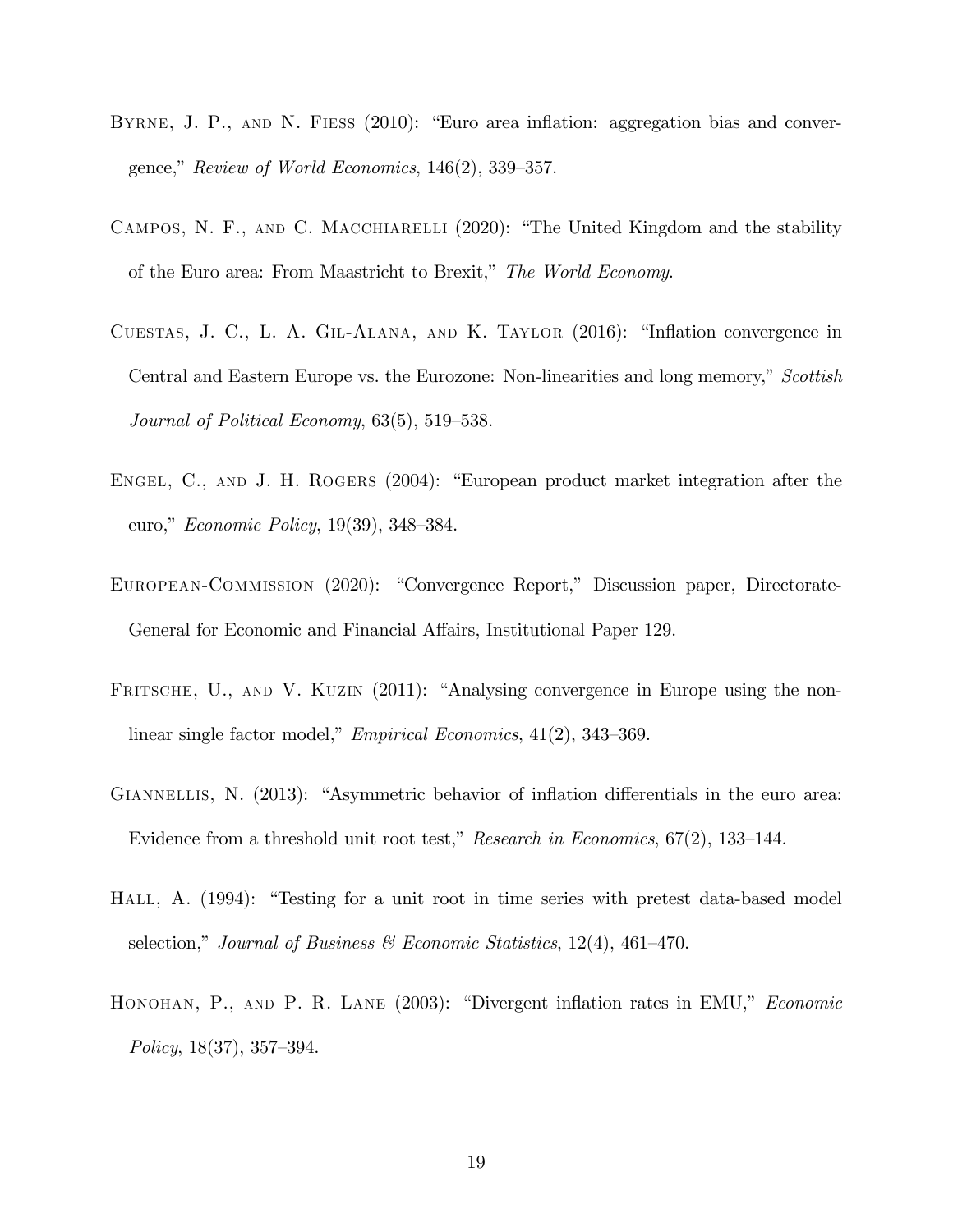- <span id="page-21-6"></span>KOČENDA, E., A. M. KUTAN, AND T. M. YIGIT  $(2006)$ : "Pilgrims to the Eurozone: How far, how fast?," *Economic systems*,  $30(4)$ ,  $311-327$ .
- <span id="page-21-5"></span>KOČENDA, E., AND D. H. PAPELL  $(1997)$ : "Inflation convergence within the European Union: A panel data analysis," International Journal of Finance & Economics, 2(3), 189 198.
- <span id="page-21-1"></span>LEVIN,  $A_{\cdot}$ , C.-F. LIN, AND C.-S. J. CHU (2002): "Unit root tests in panel data: asymptotic and finite-sample properties," Journal of econometrics,  $108(1)$ , 1–24.
- <span id="page-21-4"></span>LOPEZ, C., AND D. H. PAPELL  $(2012)$ : "Convergence of euro area inflation rates," *Journal* of International Money and Finance,  $31(6)$ ,  $1440-1458$ .
- <span id="page-21-2"></span>PESARAN, M. H. (2007): "A pair-wise approach to testing for output and growth convergence," Journal of Econometrics,  $138(1)$ ,  $312-355$ .
- <span id="page-21-7"></span>ROGERS, J. H. (2007): "Monetary union, price level convergence, and inflation: How close is Europe to the USA?," Journal of Monetary economics,  $54(3)$ ,  $785-796$ .
- <span id="page-21-0"></span>SIKLOS, P. L. (2010): "Meeting Maastricht: Nominal convergence of the new member states toward EMU,"  $Economic \; Modelling, 27(2), 507-515.$
- <span id="page-21-8"></span>WEBER, A. A., AND G. W. BECK  $(2005)$ : "Price stability, inflation convergence and diversity in EMU: does one size fit all?," Discussion paper, CFS working paper.
- <span id="page-21-3"></span>YAZGAN, M. E., AND H. YILMAZKUDAY (2011): "Price-level convergence: New evidence from US cities," *Economics Letters*,  $110(2)$ , 76–78.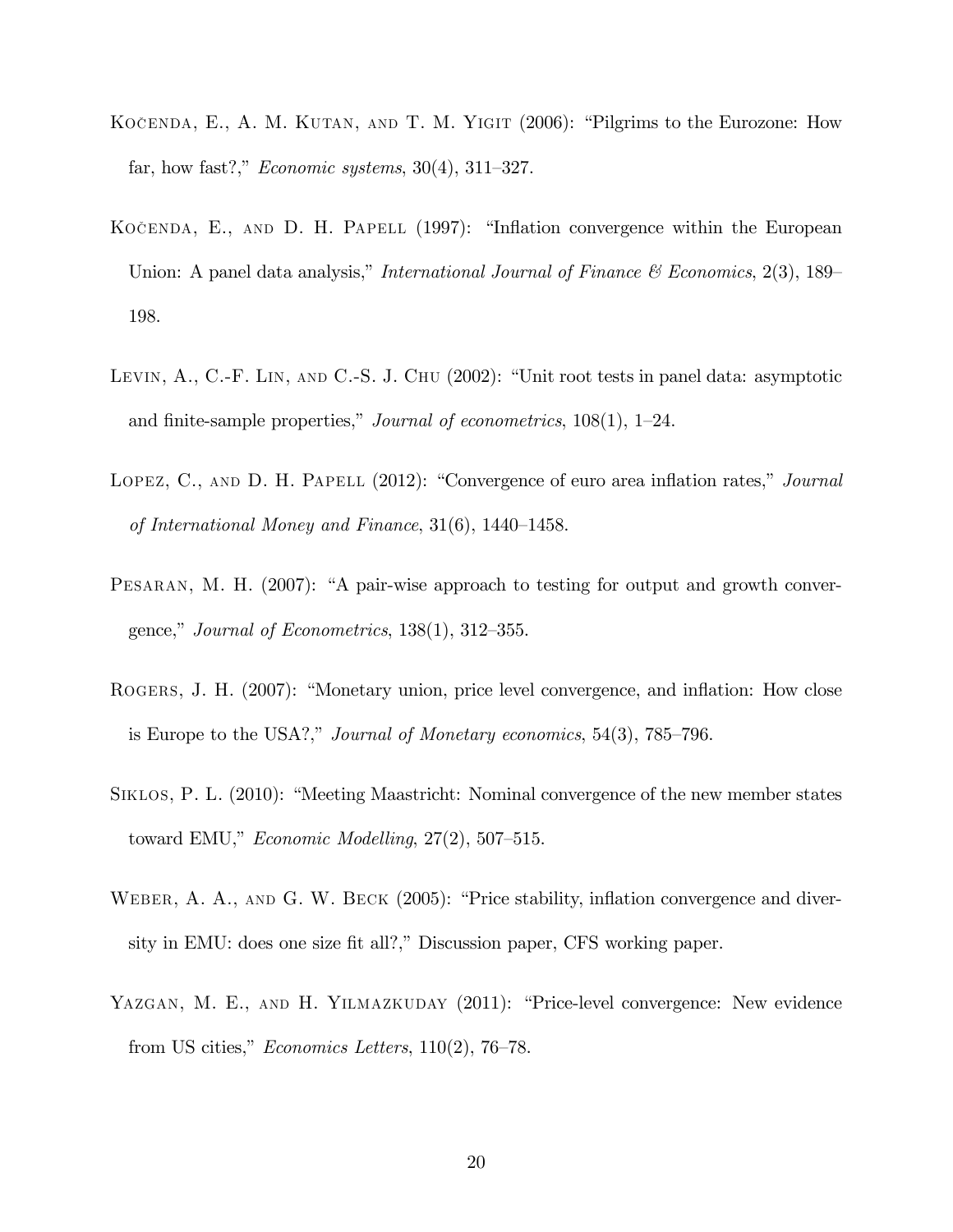

Notes: The results are based on continuous estimates.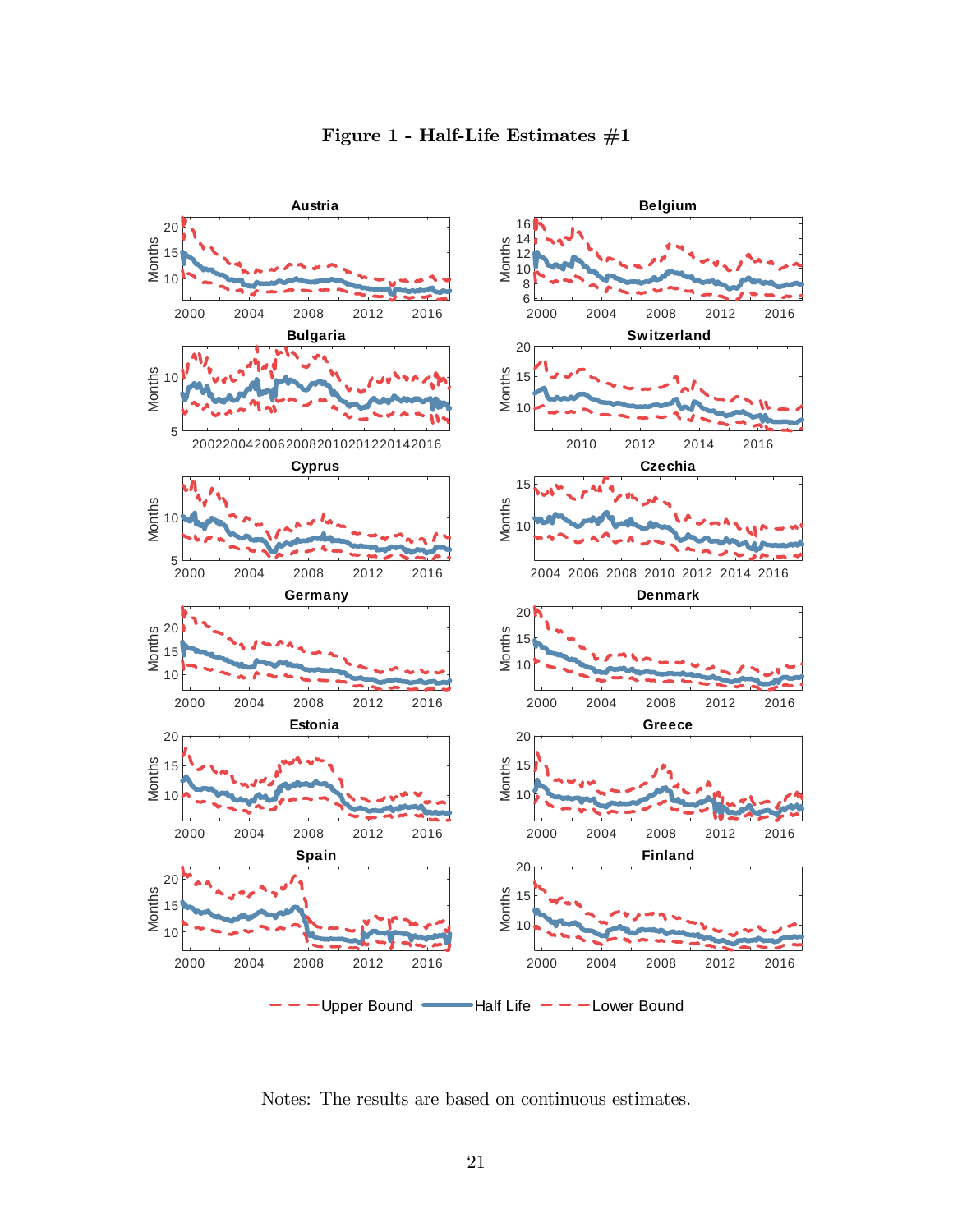

Notes: The results are based on continuous estimates.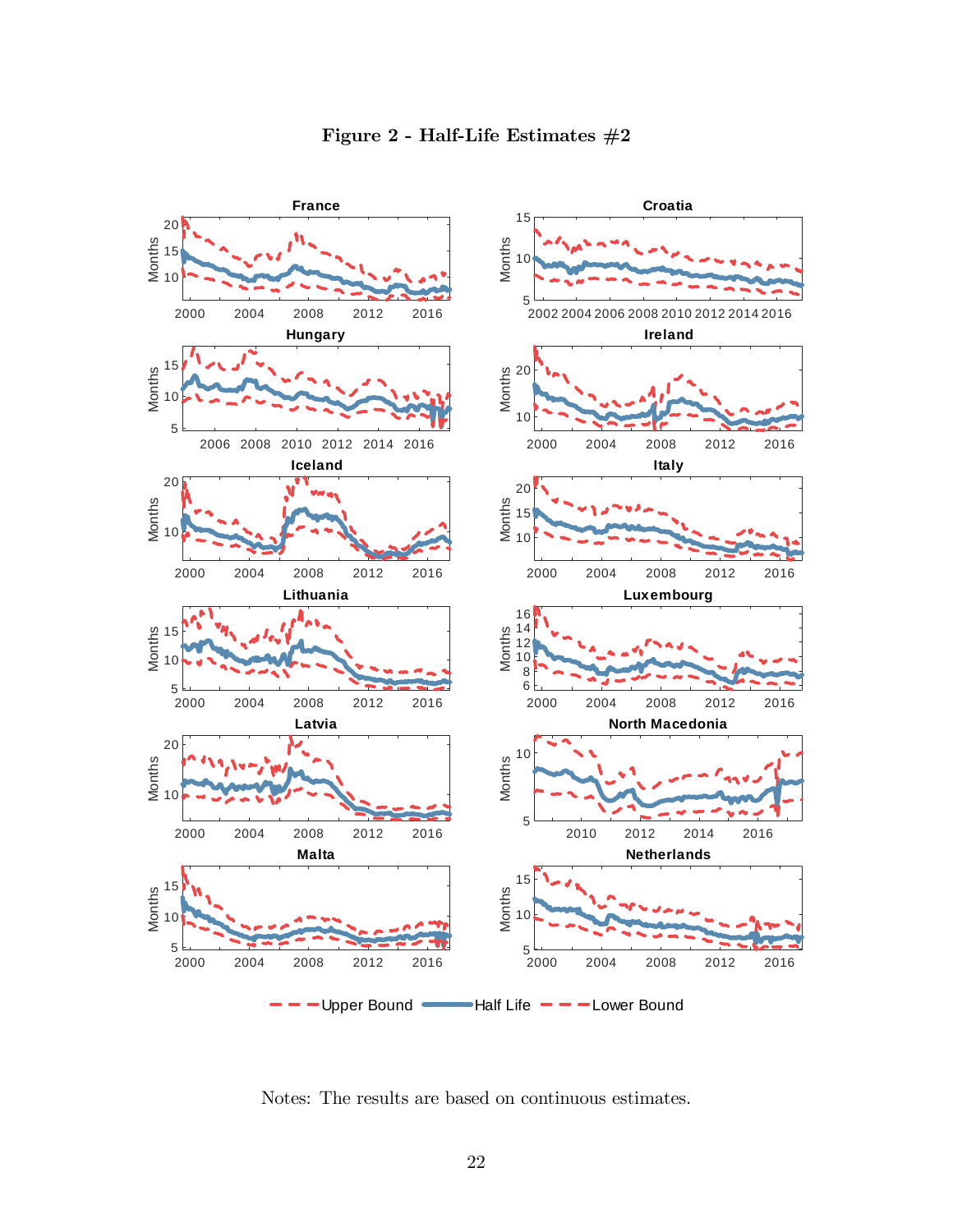

Figure 3 - Half-Life Estimates  $#3$ 

Notes: The results are based on continuous estimates.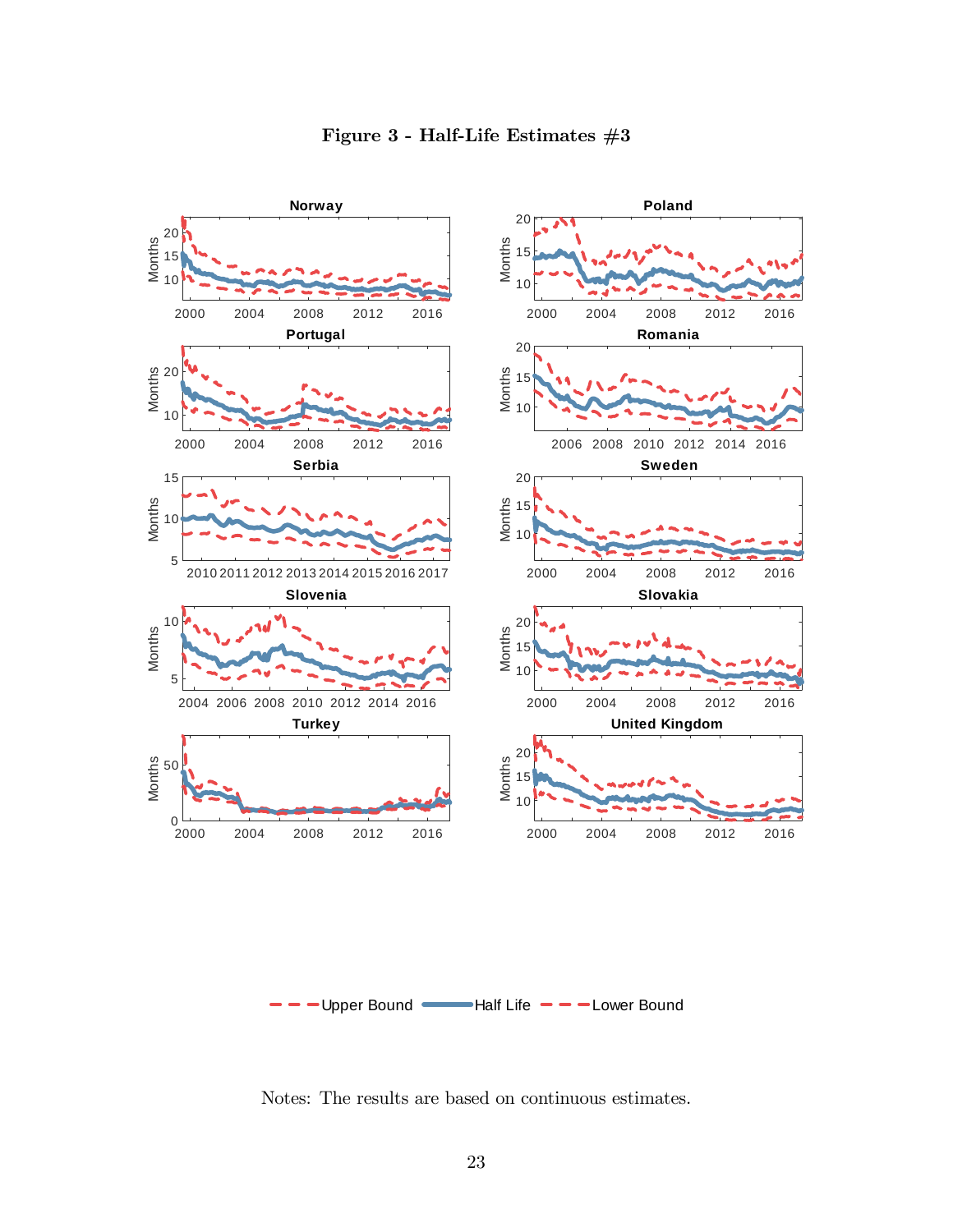|                 | 1997:M1 - 2001:M12       |                    |                  |                    | 2006:M1 - 2010:M12 |                  | 2015:M1 - 2019:M12 |                    |                     |
|-----------------|--------------------------|--------------------|------------------|--------------------|--------------------|------------------|--------------------|--------------------|---------------------|
| Country         | $5\%$ Significance       | $1\%$ Significance | 10% Significance | $5\%$ Significance | $1\%$ Significance | 10% Significance | $5\%$ Significance | $1\%$ Significance | $10\%$ Significance |
| Austria         | 100.0                    | 99.1               | 100.0            | 100.0              | 100.0              | 100.0            | 99.4               | 99.4               | 99.4                |
| Belgium         | 99.6                     | 99.4               | 100.0            | 98.8               | 95.5               | 99.6             | 98.7               | 97.7               | 99.8                |
| Bulgaria        | $\sim$                   | $\sim$             | $\sim$           | 100.0              | 100.0              | 100.0            | 88.7               | 88.7               | 88.9                |
| Switzerland     | $\sim$                   | $\sim$             | $\sim$           | 100.0              | 100.0              | 100.0            | 83.7               | 83.7               | 83.7                |
| Cyprus          | 100.0                    | 100.0              | 100.0            | 99.2               | 99.2               | 100.0            | 98.2               | 98.2               | 100.0               |
| Czechia         | $\sim$                   | $\sim$             | $\sim$           | 100.0              | 100.0              | 100.0            | 89.7               | 89.7               | 98.3                |
| Germany         | 100.0                    | 99.7               | 100.0            | 100.0              | 100.0              | 100.0            | 99.2               | 99.1               | 100.0               |
| Denmark         | 97.8                     | 97.8               | 100.0            | 99.3               | 99.3               | 99.3             | 99.5               | 99.4               | 100.0               |
| Estonia         | 100.0                    | 100.0              | 100.0            | 100.0              | 100.0              | 100.0            | 99.3               | 99.3               | 99.3                |
| Greece          | 100.0                    | 100.0              | 100.0            | 94.9               | 94.3               | 94.9             | 99.7               | 98.9               | 100.0               |
| Spain           | 100.0                    | 100.0              | 100.0            | 100.0              | 100.0              | 100.0            | 99.5               | 80.8               | 100.0               |
| Finland         | 100.0                    | 99.7               | 100.0            | 100.0              | 100.0              | 100.0            | 98.2               | 89.5               | 100.0               |
| France          | 100.0                    | 99.1               | 100.0            | 99.6               | 95.1               | 99.6             | 94.0               | 92.2               | 94.0                |
| Croatia         | $\overline{\phantom{a}}$ |                    | $\sim$           | 100.0              | 100.0              | 100.0            | 99.4               | 99.4               | 99.4                |
| Hungary         | $\sim$                   | $\sim$             | $\sim$           | 100.0              | 100.0              | 100.0            | 86.6               | 86.6               | 87.1                |
| Ireland         | 98.4                     | 98.4               | 98.7             | 77.2               | 73.7               | 97.7             | 99.8               | 94.3               | 99.8                |
| Iceland         | 81.5                     | 75.9               | 81.5             | 99.4               | 99.4               | 99.4             | 100.0              | 99.1               | 100.0               |
| Italy           | 100.0                    | 100.0              | 100.0            | 99.9               | 99.9               | 99.9             | 83.8               | 82.6               | 84.3                |
| Lithuania       | 100.0                    | 97.4               | 100.0            | 97.5               | 93.4               | 97.9             | 98.4               | 98.4               | 99.1                |
| Luxembourg      | 100.0                    | 100.0              | 100.0            | 99.2               | 99.2               | 99.2             | 100.0              | 97.2               | 100.0               |
| Latvia          | 99.7                     | 99.7               | 99.7             | 100.0              | 100.0              | 100.0            | 99.4               | 99.4               | 99.4                |
| North Macedonia | $\sim$                   | $\sim$             | $\sim$           | 100.0              | 100.0              | 100.0            | 99.4               | 98.9               | 99.4                |
| Malta           | 100.0                    | 100.0              | 100.0            | 99.3               | 99.3               | 100.0            | 100.0              | 100.0              | 100.0               |
| Netherlands     | 100.0                    | 99.9               | 100.0            | 100.0              | 100.0              | 100.0            | 98.8               | 88.0               | 100.0               |
| Norway          | 100.0                    | 90.3               | 100.0            | 100.0              | 98.8               | 100.0            | 100.0              | 100.0              | 100.0               |
| Poland          | 100.0                    | 99.9               | 100.0            | 100.0              | 100.0              | 100.0            | 91.8               | 81.3               | 91.8                |
| Portugal        | 100.0                    | 100.0              | 100.0            | 99.1               | 99.1               | 99.1             | 98.1               | 96.1               | 98.1                |
| Romania         | $\overline{a}$           | $\sim$             | $\sim$           | 99.8               | 99.5               | 100.0            | 99.8               | 99.2               | 100.0               |
| Serbia          | $\sim$                   | $\sim$             | $\sim$           | $\sim$             | $\sim$             | $\sim$           | 100.0              | 100.0              | 100.0               |
| Sweden          | 100.0                    | 87.4               | 100.0            | 100.0              | 100.0              | 100.0            | 100.0              | 100.0              | 100.0               |
| Slovenia        | $\sim$                   | $\sim$             | $\sim$           | 97.4               | 94.7               | 98.8             | 96.6               | 96.6               | 98.4                |
| Slovakia        | 100.0                    | 97.5               | 100.0            | 96.3               | 94.4               | 97.1             | 90.4               | 87.9               | 90.4                |
| Turkey          | 74.8                     | 68.9               | 76.4             | 99.5               | 99.5               | 99.5             | 80.9               | 79.8               | 86.6                |
| United Kingdom  | 100.0                    | 92.9               | 100.0            | 99.1               | 99.1               | 99.4             | 99.8               | 99.8               | 100.0               |
|                 |                          |                    |                  |                    |                    |                  |                    |                    |                     |
| Average         | 98.1                     | 96.1               | 98.3             | 98.7               | 98.0               | 99.4             | 96.2               | 94.1               | 97.0                |
| Median          | 100.0                    | 99.7               | 100.0            | 99.9               | 99.5               | 100.0            | 99.2               | 97.9               | 99.6                |
| Minimum         | 74.8                     | 68.9               | 76.4             | 77.2               | 73.7               | 94.9             | 80.9               | 79.8               | 83.7                |
| Maximum         | 100.0                    | 100.0              | 100.0            | 100.0              | 100.0              | 100.0            | 100.0              | 100.0              | 100.0               |

#### Table 1 - Expenditure Share (%) of Converging Sectors for Countries

Notes: The numbers represent to total expenditure share of sectors for which the null hypothesis of having a unit root is rejected at alternative signific ance levels.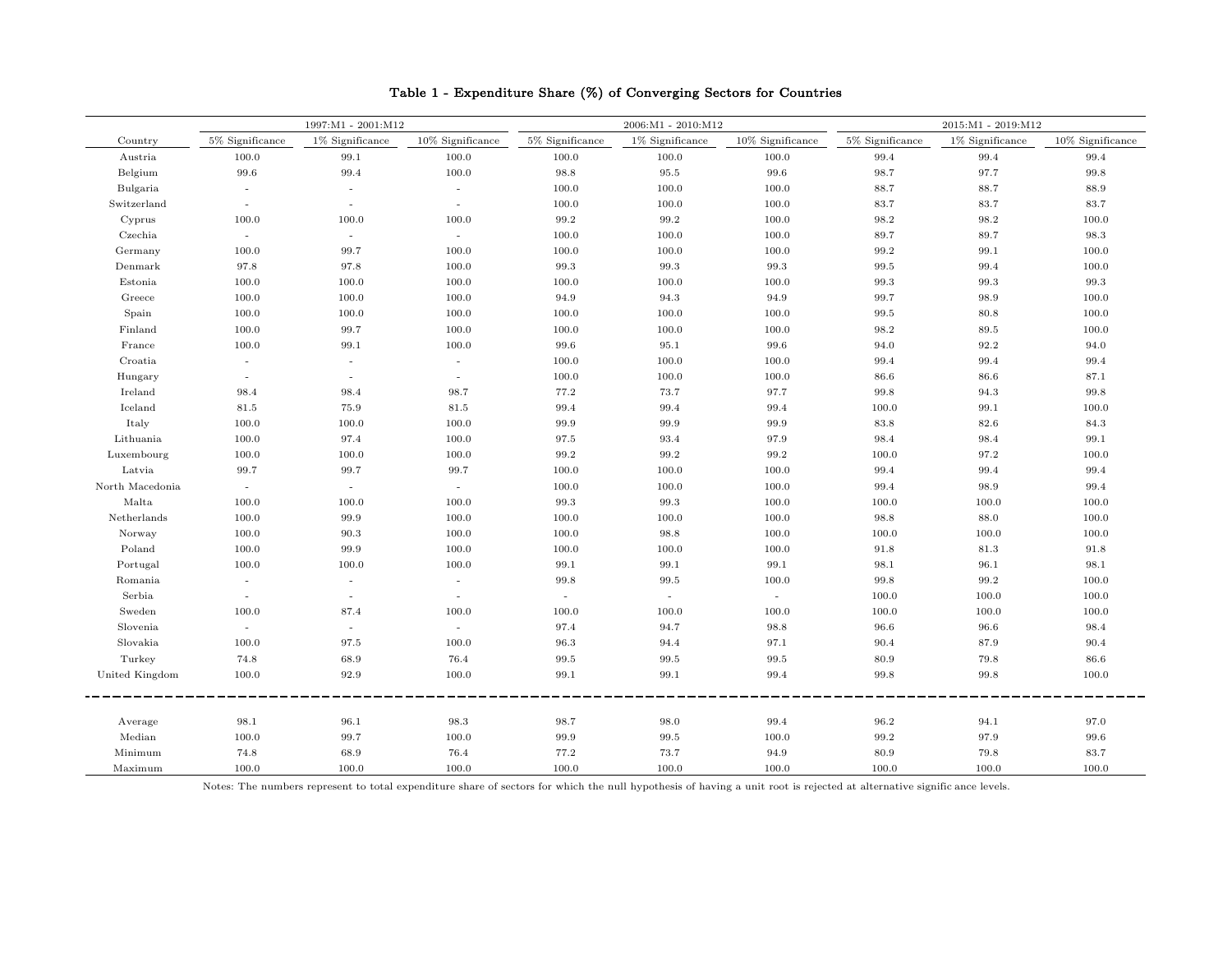|                 |              | 1997:M1 - 2001:M12       |             |           | $2006:M1 - 2010:M12$ |             |           | 2015:M1 - 2019:M12 |                    |
|-----------------|--------------|--------------------------|-------------|-----------|----------------------|-------------|-----------|--------------------|--------------------|
| Country         | Half Life    | Lower Bound              | Upper Bound | Half Life | Lower Bound          | Upper Bound | Half Life | Lower Bound        | Upper Bound        |
| Austria         | 15.2         | 11.6                     | 21.9        | 9.5       | 7.7                  | 12.2        | 7.6       | 6.1                | 9.8                |
| Belgium         | $12.0\,$     | 9.5                      | 16.5        | $\rm 9.3$ | $7.3\,$              | 12.7        | 7.9       | 6.4                | $10.3\,$           |
| Bulgaria        | $\equiv$     | $\sim$                   | $\equiv$    | $9.0\,$   | $7.5\,$              | 11.1        | 7.1       | $5.8\,$            | 9.1                |
| Switzerland     |              | $\overline{a}$           | $\equiv$    | 12.5      | 9.9                  | 16.8        | 7.9       | 6.5                | 10.2               |
| Cyprus          | 10.1         | 8.0                      | 13.8        | 7.6       | 6.3                  | 9.5         | $6.2\,$   | 5.3                | 7.6                |
| Czechia         | $\sim$       | $\sim$                   | $\sim$      | 10.8      | 8.6                  | 14.3        | $7.8\,$   | 6.4                | 9.9                |
| Germany         | 17.1         | 13.0                     | 24.6        | 11.1      | 8.9                  | 14.6        | 8.8       | 7.1                | 11.3               |
| Denmark         | 14.5         | 11.1                     | 21.1        | 8.3       | 6.8                  | 10.5        | 7.7       | 6.2                | 10.0               |
| Estonia         | 12.4         | $\rm 9.9$                | 16.5        | 12.3      | 9.8                  | 16.5        | $7.0\,$   | $5.8\,$            | 8.7                |
| Greece          | 10.5         | 8.4                      | 13.9        | 10.4      | 8.4                  | 13.7        | 7.4       | 6.1                | 9.1                |
| Spain           | 15.7         | 12.1                     | 22.4        | 8.9       | 7.4                  | 11.2        | 9.6       | 7.9                | 12.5               |
| Finland         | 12.5         | 9.7                      | 17.4        | $8.5\,$   | $7.0\,$              | 10.9        | 7.9       | 6.5                | 10.0               |
| France          | 15.1         | 11.6                     | 21.5        | 10.9      | 8.3                  | 15.8        | 7.6       | 6.1                | 10.1               |
| Croatia         | $\mathbf{r}$ | $\equiv$                 | $\equiv$    | 8.6       | 7.1                  | 10.9        | $6.8\,$   | 5.7                | 8.5                |
| Hungary         | $\equiv$     | $\sim$                   | $\sim$      | 11.5      | $\,9.2$              | 15.2        | $8.0\,$   | 6.6                | 10.1               |
| Ireland         | 16.8         | 12.6                     | 25.0        | 11.2      | 8.9                  | 15.2        | 10.0      | 8.2                | 12.9               |
| Iceland         | 12.3         | 9.3                      | 18.0        | 13.2      | 10.3                 | 18.1        | 7.8       | 6.5                | 9.8                |
| Italy           | 15.7         | 12.0                     | 22.3        | 11.2      | 9.0                  | 14.6        | $6.8\,$   | 5.6                | 8.8                |
| Lithuania       | 12.3         | 9.8                      | 16.5        | 12.1      | 9.4                  | 17.1        | 6.1       | 5.0                | 7.7                |
| Luxembourg      | 12.2         | 9.5                      | 17.0        | 9.1       | 7.4                  | 11.8        | 7.4       | 6.2                | 9.3                |
| Latvia          | 12.0         | 9.5                      | 16.5        | 12.8      | 10.1                 | 17.1        | $6.0\,$   | $5.0\,$            | 7.4                |
| North Macedonia | $\sim$       | $\sim$                   | $\sim$      | $8.8\,$   | 7.3                  | 11.3        | 7.9       | 6.5                | 10.0               |
| Malta           | 13.0         | 10.1                     | 18.1        | 7.9       | 6.6                  | 9.9         | $6.8\,$   | 5.7                | 8.5                |
| Netherlands     | 12.2         | 9.6                      | 16.8        | $8.5\,$   | 6.9                  | 10.7        | 6.7       | 5.5                | 8.6                |
| Norway          | 15.6         | 11.6                     | 23.5        | 9.2       | 7.5                  | 11.8        | $6.5\,$   | 5.5                | 8.0                |
| Poland          | 13.8         | 11.4                     | 17.3        | 11.7      | 9.5                  | 15.1        | 10.9      | 8.7                | 14.5               |
| Portugal        | 17.4         | 13.1                     | 25.8        | 11.8      | 9.4                  | 15.6        | 8.9       | 7.2                | 11.4               |
| Romania         | $\mathbf{r}$ | $\overline{\phantom{a}}$ | $\omega$    | 10.8      | 8.9                  | 13.8        | $9.5\,$   | 7.7                | 12.3               |
| Serbia          | $\equiv$     | $\overline{\phantom{a}}$ | $\omega$    | $\omega$  | $\omega$             | $\omega$    | 7.4       | 6.2                | 9.2                |
| Sweden          | 12.8         | 9.9                      | 18.1        | 8.6       | 7.0                  | 10.9        | 6.7       | 5.4                | 8.6                |
| Slovenia        | $\sim$       | $\sim$                   | $\sim$      | 7.7       | 6.1                  | 10.3        | $5.8\,$   | 4.8                | 7.3                |
| Slovakia        | 16.0         | 12.1                     | 23.3        | 12.5      | 9.9                  | 16.8        | $7.5\,$   | 6.2                | 9.4                |
| Turkey          | 43.4         | 30.2                     | 76.5        | 8.9       | 7.4                  | 11.2        | 16.1      | 12.7               | 22.0               |
| United Kingdom  | 16.2         | 12.4                     | $23.4\,$    | 10.9      | $8.7\,$              | 14.3        | $8.0\,$   | $6.5\,$            | 10.1               |
| Average         | 15.1         | 11.5                     | 21.9        | 10.2      | 8.2                  | 13.4        | 7.9       | 6.5                | 10.1               |
| Median          | 13.8         | 11.1                     | 18.1        | 10.4      | 8.3                  | 13.7        | 7.6       | 6.2                | $\boldsymbol{9.8}$ |
| Minimum         | 10.1         | 8.0                      | 13.8        | 7.6       | 6.1                  | 9.5         | $5.8\,$   | 4.8                | 7.3                |
| Maximum         | 43.4         | 30.2                     | 76.5        | 13.2      | 10.3                 | 18.1        | 16.1      | 12.7               | 22.0               |

# Table 2 - Half-Life Estimates for Countries

Notes: Half-life measures are in months. Lower and upper bounds have been constructed by using the 95% confidence interval of the corresponding autoregressive parameters. Continuous half-life estimates at the country level are given in Figures 1-3.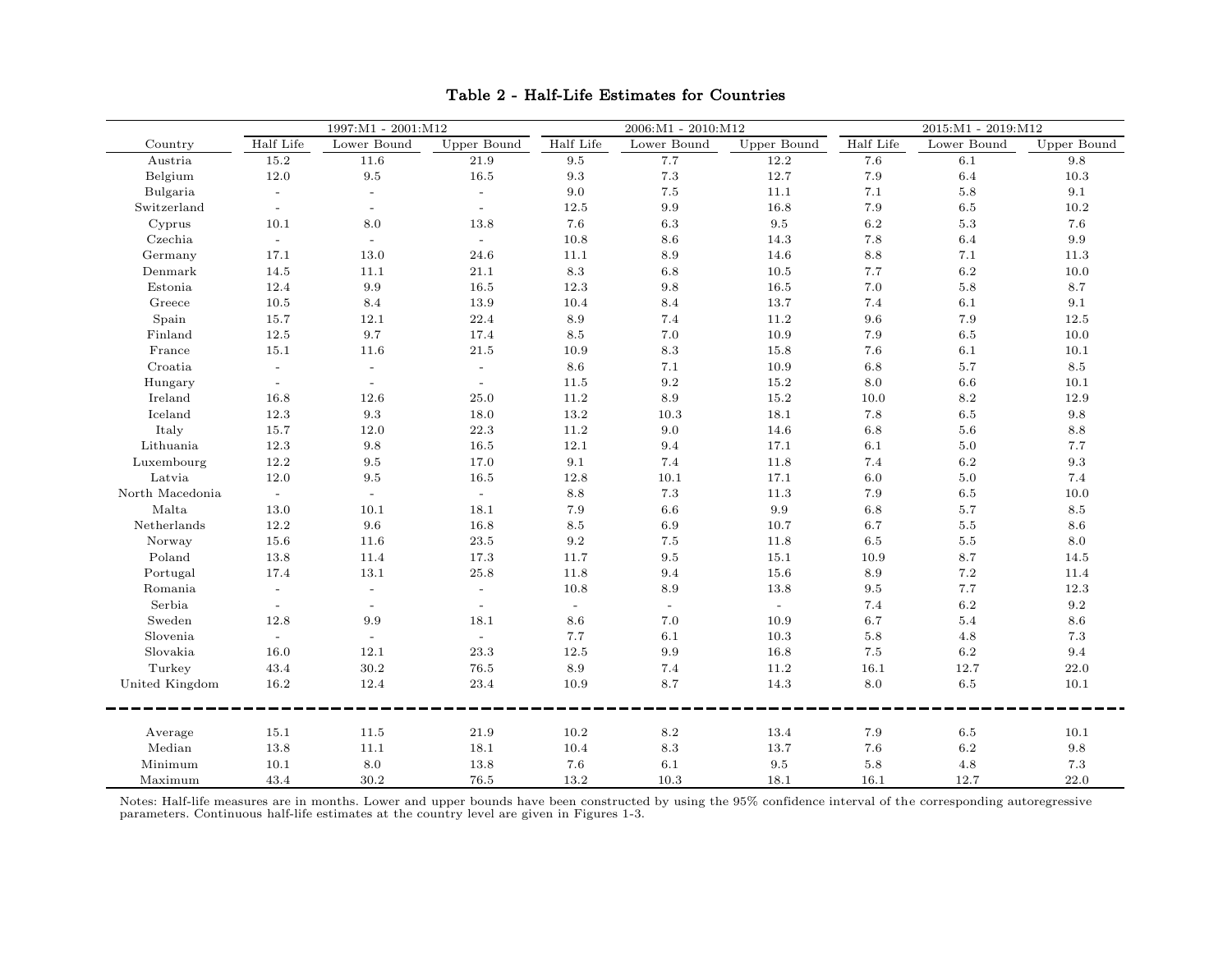|                                                  |           | 1997:M1 - 2001:M12 |             |           | $2006:M1 - 2010:M12$ |             |           | $2015:M1 - 2019:M12$ |             |
|--------------------------------------------------|-----------|--------------------|-------------|-----------|----------------------|-------------|-----------|----------------------|-------------|
| Country                                          | Half Life | Lower Bound        | Upper Bound | Half Life | Lower Bound          | Upper Bound | Half Life | Lower Bound          | Upper Bound |
| Food and non-alcoholic beverages                 | 10.4      | $8.3\,$            | 13.7        | 9.3       | 7.6                  | 11.9        | 6.9       | 5.7                  | 8.7         |
| Alcoholic beverages, tobacco and narcotics       | 16.2      | 12.5               | 23.0        | 12.3      | $9.8\,$              | 16.5        | 7.1       | $5.8\,$              | 9.1         |
| Clothing and footwear                            | 20.0      | 14.7               | 30.1        | 9.9       | 7.6                  | 13.6        | 4.6       | 3.9                  | $5.6\,$     |
| Housing, water, electricity, gas and other fuels | 17.8      | 13.1               | 27.7        | 9.7       | 7.9                  | 12.9        | 10.3      | 8.3                  | 13.8        |
| Furnishings, household equipment and maintenance | 21.5      | 16.2               | 32.0        | 13.7      | 10.5                 | 18.3        | 7.9       | 6.5                  | 10.6        |
| Health                                           | 17.1      | 12.8               | 31.9        | 15.1      | 11.7                 | 21.4        | 14.8      | 11.6                 | 20.1        |
| Transport                                        | 13.0      | 10.1               | 18.1        | 9.0       | 7.3                  | 11.6        | 6.2       | 5.3                  | 7.5         |
| Information and communication                    | 12.3      | 8.6                | 21.2        | 8.8       | 6.9                  | 11.8        | 13.5      | 10.6                 | 18.2        |
| Recreation, sport and culture                    | 12.8      | 9.9                | 18.1        | 9.5       | 7.6                  | 12.7        | 7.8       | 6.4                  | 10.1        |
| Restaurants and accommodation services           | 25.9      | 19.7               | 38.4        | 26.8      | 19.6                 | 41.9        | 34.7      | 23.1                 | 59.0        |
| Insurance and financial services                 | 22.7      | 16.1               | 36.2        | 16.4      | 12.7                 | 27.6        | 11.7      | 9.3                  | 16.1        |
| All sectors                                      | 13.8      | 11.1               | 18.1        | 10.4      | 8.3                  | 13.7        | 7.6       | 6.2                  | 9.8         |
|                                                  |           |                    |             |           |                      |             |           |                      |             |
|                                                  |           |                    |             |           |                      |             |           |                      |             |
| Average                                          | 17.3      | 12.9               | 26.4        | 12.8      | 9.9                  | 18.2        | 11.4      | 8.8                  | 16.2        |
| Median                                           | 17.1      | 12.8               | 27.7        | 9.9       | 7.9                  | 13.6        | 7.9       | 6.5                  | 10.6        |
| Minimum                                          | 10.4      | 8.3                | 13.7        | 8.8       | 6.9                  | 11.6        | 4.6       | 3.9                  | 5.6         |
| Maximum                                          | 25.9      | 19.7               | 38.4        | 26.8      | 19.6                 | 41.9        | 34.7      | 23.1                 | 59.0        |

#### Table 3 - Sector-Level Half-Life Estimates for the Median Country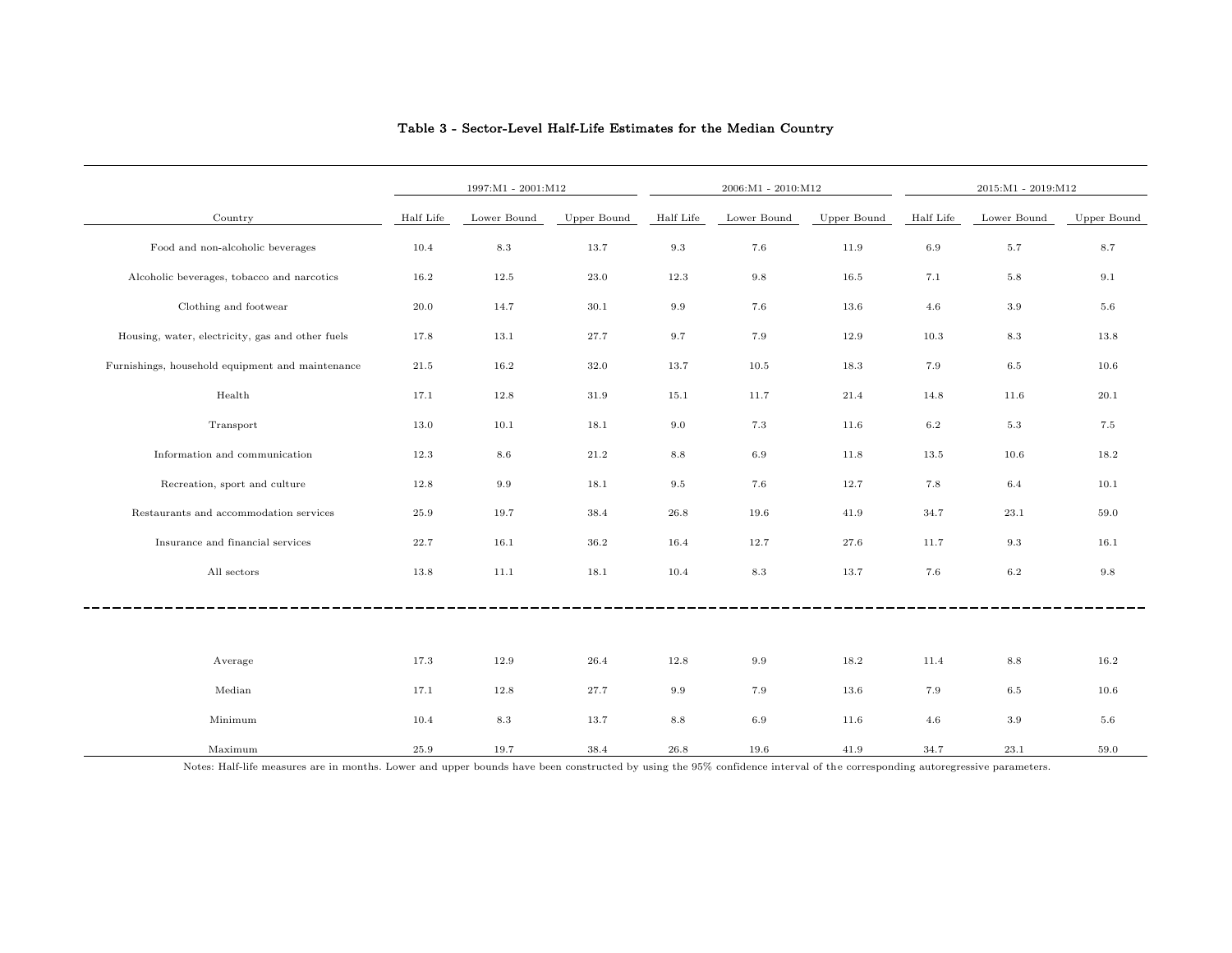### Appendix Table A.1 - Sectors Included

| Sector Code      | Sector Name                                              | Sector Code | Sector Name                                                                  |
|------------------|----------------------------------------------------------|-------------|------------------------------------------------------------------------------|
| CP0111           | Bread and cereals                                        | CP0622      | Dental services                                                              |
| CP0112           | Meat                                                     | CP0623      | Paramedical services                                                         |
| CP0113           | Fish and seafood                                         | CP0711      | Motor cars                                                                   |
| CP0114           | Milk, cheese and eggs                                    | CP0712      | Motor cycles                                                                 |
| CP0115           | Oils and fats                                            | CP0713      | <b>Bicycles</b>                                                              |
| CP0116           | Fruit                                                    | CP0721      | Spare parts and accessories for personal transport equipment                 |
| CP0117           | Vegetables                                               | CP0722      | Fuels and lubricants for personal transport equipment                        |
| CP0118           | Sugar, jam, honey, chocolate and confectionery           | CP0723      | Maintenance and repair of personal transport equipment                       |
| CP0119           | Food products n.e.c.                                     | CP0724      | Other services in respect of personal transport equipment                    |
| CP0121           | Coffee, tea and cocoa                                    | CP0731      | Passenger transport by railway                                               |
| CP0122           | Mineral waters, soft drinks, fruit and vegetable juices  | CP0732      | Passenger transport by road                                                  |
| CP0211           | Spirits                                                  | CP0733      | Passenger transport by air                                                   |
| CP0212           | Wine                                                     | CP0734      | Passenger transport by sea and inland waterway                               |
| CP0213           | Beer                                                     | CP0735      | Combined passenger transport                                                 |
| CP0311           | Clothing materials                                       | CP0736      | Other purchased transport services                                           |
| CP0312           | Garments                                                 | CP0820      | Telephone and telefax equipment                                              |
| CP0313           | Other articles of clothing and clothing accessories      | CP0830      | Telephone and telefax services                                               |
| CP0314           | Cleaning, repair and hire of clothing                    | CP0911      | Equipment for the reception, recording and reproduction of sound and picture |
| CP0321           | Shoes and other footwear                                 | CP0912      | Photographic and cinematographic equipment and optical instruments           |
| CP0322           | Repair and hire of footwear                              | CP0913      | Information processing equipment                                             |
| CP0411           | Actual rentals paid by tenants                           | CP0914      | Recording media                                                              |
| CP0412           | Other actual rentals                                     | CP0915      | Repair of audio-visual, photographic and information processing equipment    |
| CP0431           | Materials for the maintenance and repair of the dwelling | CP0921      | Major durables for outdoor recreation                                        |
| CP0432           | Services for the maintenance and repair of the dwelling  | CP0922      | Musical instruments and major durables for indoor recreation                 |
| CP0441           | Water supply                                             | CP0923      | Maintenance and repair of other major durables for recreation and culture    |
| CP0442           | Refuse collection                                        | CP0931      | Games, toys and hobbies                                                      |
| CP0443           | Sewerage collection                                      | CP0932      | Equipment for sport, camping and open-air recreation                         |
| CP0444           | Other services relating to the dwelling n.e.c.           | CP0933      | Gardens, plants and flowers                                                  |
| CP0451           | Electricity                                              | CP0934      | Pets and related products                                                    |
| CP0452           | Gas                                                      | CP0935      | Veterinary and other services for pets                                       |
| CP0453           | Liquid fuels                                             | CP0941      | Recreational and sporting services                                           |
| CP0454           | Solid fuels                                              | CP0942      | Cultural services                                                            |
|                  | Heat energy                                              | CP0951      | <b>Books</b>                                                                 |
| CP0455<br>CP0511 | Furniture and furnishings                                | CP0952      | Newspapers and periodicals                                                   |
| CP0512           | Carpets and other floor coverings                        | CP0953      | Miscellaneous printed matter                                                 |
|                  |                                                          |             |                                                                              |
| CP0513           | Repair of furniture, furnishings and floor coverings     | CP0954      | Stationery and drawing materials                                             |
| CP0531           | Major household appliances whether electric or not       | CP1111      | Restaurants, cafés and the like                                              |
| CP0532           | Small electric household appliances                      | CP1112      | Canteens                                                                     |
| CP0533           | Repair of household appliances                           | CP1211      | Hairdressing salons and personal grooming establishments                     |
| CP0551           | Major tools and equipment                                | CP1212      | Electrical appliances for personal care                                      |
| CP0552           | Small tools and miscellaneous accessories                | CP1213      | Other appliances, articles and products for personal care                    |
| CP0561           | Non-durable household goods                              | CP1231      | Jewellery, clocks and watches                                                |
| CP0562           | Domestic services and household services                 | CP1232      | Other personal effects                                                       |
| CP0611           | Pharmaceutical products                                  | CP1252      | Insurance connected with the dwelling                                        |
| CP0612           | Other medical products                                   | CP1253      | Insurance connected with health                                              |
| CP0613           | Therapeutic appliances and equipment                     | CP1254      | Insurance connected with transport                                           |
| CP0621           | Medical services                                         | CP1255      | Other insurance                                                              |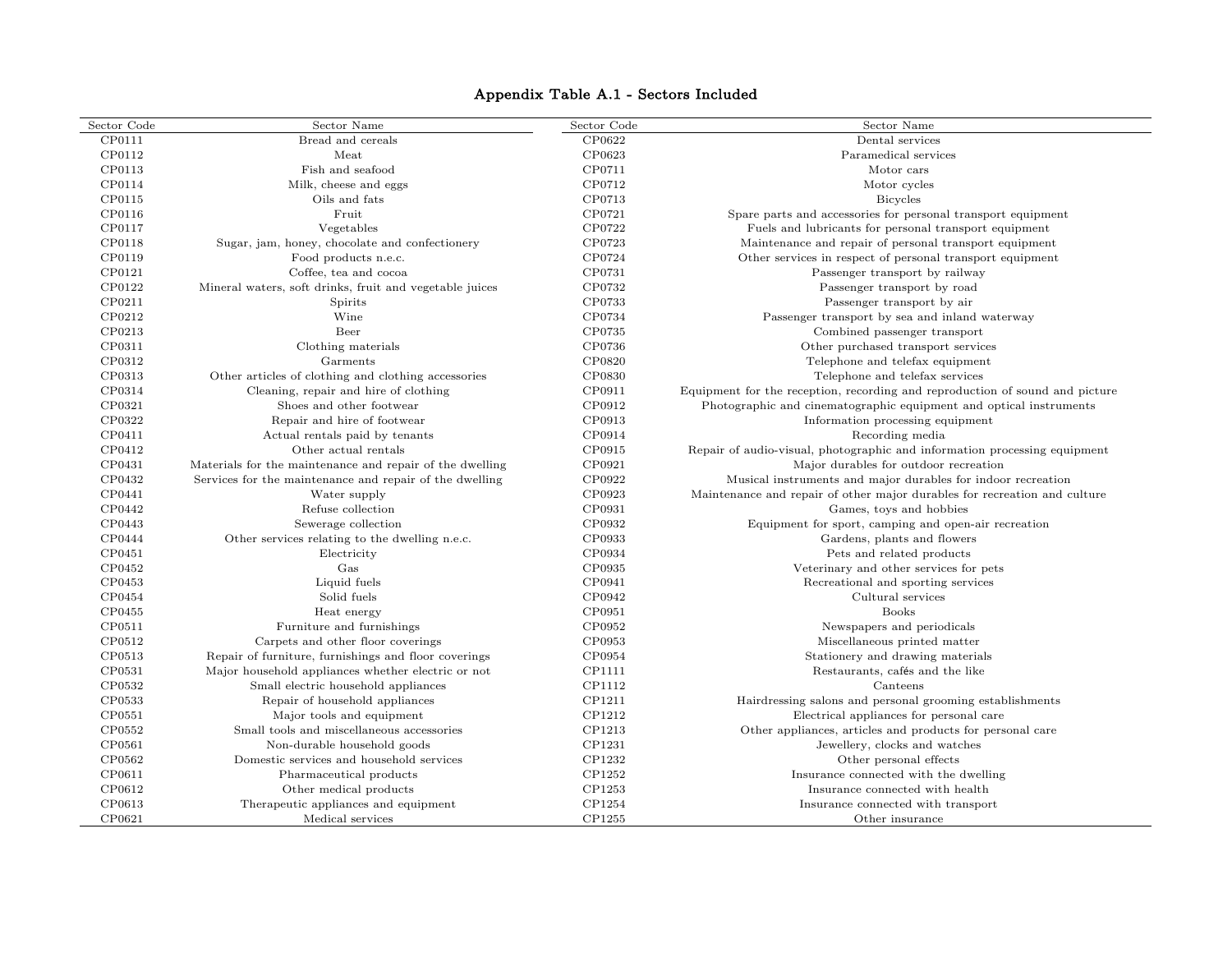| Lower Bound<br>Half Life<br>Lower Bound<br>Half Life<br>Lower Bound<br>Half Life<br><b>Upper Bound</b><br>Upper Bound<br><b>Upper Bound</b><br>Country<br>Austria<br>$8.5\,$<br>5.7<br>10.8<br>14.6<br>7.4<br>6.1<br>9.2<br>6.9<br>8.7<br>8.7<br>8.5<br>7.4<br>$\rm 9.3$<br>Belgium<br>7.1<br>11.2<br>7.1<br>10.6<br>6.1<br>$6.2\,$<br>6.5<br>5.6<br>7.6<br>$5.2\,$<br>7.6<br>Bulgaria<br>$\sim$<br>$\mathbb{L}$<br>$\sim$<br>8.4<br>6.1<br>5.0<br>7.7<br>Switzerland<br>10.4<br>13.5<br>$\sim$<br>$\equiv$<br>$\blacksquare$<br>4.7<br>6.4<br>4.1<br>$3.5\,$<br>4.9<br>Cyprus<br>6.7<br>5.6<br>8.4<br>5.4<br>Czechia<br>8.6<br>7.1<br>10.9<br>$5.9\,$<br>4.9<br>$7.3\,$<br>$\mathbb{L}^{\mathbb{N}}$<br>$\mathbf{r}$<br>12.1<br>$7.8\,$<br>$12.3\,$<br>$5.6\,$<br>Germany<br>9.6<br>16.4<br>9.6<br>6.7<br>8.4<br>$8.3\,$<br>$6.8\,$<br>$7.2\,$<br>Denmark<br>11.5<br>9.0<br>15.9<br>10.7<br>$5.8\,$<br>4.8<br>14.3<br>$\rm 9.2$<br>$6.3\,$<br>$5.2\,$<br>$7.8\,$<br>Estonia<br>11.0<br>9.0<br>15.0<br>11.4<br>$8.8\,$<br>$7.2\,$<br>$8.0\,$<br>$6.7\,$<br>$\rm 9.9$<br>$7.0\,$<br>$5.8\,$<br>8.7<br>11.5<br>Greece |
|---------------------------------------------------------------------------------------------------------------------------------------------------------------------------------------------------------------------------------------------------------------------------------------------------------------------------------------------------------------------------------------------------------------------------------------------------------------------------------------------------------------------------------------------------------------------------------------------------------------------------------------------------------------------------------------------------------------------------------------------------------------------------------------------------------------------------------------------------------------------------------------------------------------------------------------------------------------------------------------------------------------------------------------------------------------------------------------------------------------------|
|                                                                                                                                                                                                                                                                                                                                                                                                                                                                                                                                                                                                                                                                                                                                                                                                                                                                                                                                                                                                                                                                                                                     |
|                                                                                                                                                                                                                                                                                                                                                                                                                                                                                                                                                                                                                                                                                                                                                                                                                                                                                                                                                                                                                                                                                                                     |
|                                                                                                                                                                                                                                                                                                                                                                                                                                                                                                                                                                                                                                                                                                                                                                                                                                                                                                                                                                                                                                                                                                                     |
|                                                                                                                                                                                                                                                                                                                                                                                                                                                                                                                                                                                                                                                                                                                                                                                                                                                                                                                                                                                                                                                                                                                     |
|                                                                                                                                                                                                                                                                                                                                                                                                                                                                                                                                                                                                                                                                                                                                                                                                                                                                                                                                                                                                                                                                                                                     |
|                                                                                                                                                                                                                                                                                                                                                                                                                                                                                                                                                                                                                                                                                                                                                                                                                                                                                                                                                                                                                                                                                                                     |
|                                                                                                                                                                                                                                                                                                                                                                                                                                                                                                                                                                                                                                                                                                                                                                                                                                                                                                                                                                                                                                                                                                                     |
|                                                                                                                                                                                                                                                                                                                                                                                                                                                                                                                                                                                                                                                                                                                                                                                                                                                                                                                                                                                                                                                                                                                     |
|                                                                                                                                                                                                                                                                                                                                                                                                                                                                                                                                                                                                                                                                                                                                                                                                                                                                                                                                                                                                                                                                                                                     |
|                                                                                                                                                                                                                                                                                                                                                                                                                                                                                                                                                                                                                                                                                                                                                                                                                                                                                                                                                                                                                                                                                                                     |
|                                                                                                                                                                                                                                                                                                                                                                                                                                                                                                                                                                                                                                                                                                                                                                                                                                                                                                                                                                                                                                                                                                                     |
| 8.7<br>14.6<br>7.1<br>$5.9\,$<br>8.9<br>Spain<br>10.9<br>9.9<br>8.1<br>12.7                                                                                                                                                                                                                                                                                                                                                                                                                                                                                                                                                                                                                                                                                                                                                                                                                                                                                                                                                                                                                                         |
| 12.2<br>8.4<br>Finland<br>9.4<br>7.6<br>6.8<br>5.6<br>6.9<br>5.8<br>8.5                                                                                                                                                                                                                                                                                                                                                                                                                                                                                                                                                                                                                                                                                                                                                                                                                                                                                                                                                                                                                                             |
| 13.2<br>10.0<br>8.1<br>9.6<br>7.9<br>12.1<br>8.0<br>6.6<br>10.1<br>France                                                                                                                                                                                                                                                                                                                                                                                                                                                                                                                                                                                                                                                                                                                                                                                                                                                                                                                                                                                                                                           |
| 7.3<br>7.9<br>Croatia<br>6.1<br>9.0<br>6.4<br>5.3<br>$\sim$<br>$\sim$<br>$\overline{\phantom{a}}$                                                                                                                                                                                                                                                                                                                                                                                                                                                                                                                                                                                                                                                                                                                                                                                                                                                                                                                                                                                                                   |
| 11.1<br>9.0<br>14.3<br>10.7<br>8.4<br>14.5<br>Hungary<br>$\overline{a}$<br>$\sim$<br>$\equiv$                                                                                                                                                                                                                                                                                                                                                                                                                                                                                                                                                                                                                                                                                                                                                                                                                                                                                                                                                                                                                       |
| 12.8<br>10.0<br>17.9<br>12.6<br>10.0<br>17.0<br>11.4<br>8.9<br>15.6<br>Ireland                                                                                                                                                                                                                                                                                                                                                                                                                                                                                                                                                                                                                                                                                                                                                                                                                                                                                                                                                                                                                                      |
| 8.4<br>Iceland<br>10.4<br>8.1<br>14.5<br>9.9<br>8.1<br>12.6<br>6.9<br>10.6                                                                                                                                                                                                                                                                                                                                                                                                                                                                                                                                                                                                                                                                                                                                                                                                                                                                                                                                                                                                                                          |
| Italy<br>11.0<br>8.9<br>14.6<br>9.2<br>14.5<br>7.9<br>6.5<br>10.0<br>11.3                                                                                                                                                                                                                                                                                                                                                                                                                                                                                                                                                                                                                                                                                                                                                                                                                                                                                                                                                                                                                                           |
| 8.3<br>12.5<br>12.4<br>21.6<br>6.9<br>5.7<br>8.7<br>Lithuania<br>10.0<br>15.8                                                                                                                                                                                                                                                                                                                                                                                                                                                                                                                                                                                                                                                                                                                                                                                                                                                                                                                                                                                                                                       |
| Luxembourg<br>9.7<br>7.8<br>12.8<br>9.3<br>7.6<br>11.9<br>6.7<br>$5.5\,$<br>8.4                                                                                                                                                                                                                                                                                                                                                                                                                                                                                                                                                                                                                                                                                                                                                                                                                                                                                                                                                                                                                                     |
| 13.7<br>10.8<br>17.6<br>$5.5\,$<br>4.7<br>$6.8\,$<br>Latvia<br>10.4<br>8.4<br>13.4                                                                                                                                                                                                                                                                                                                                                                                                                                                                                                                                                                                                                                                                                                                                                                                                                                                                                                                                                                                                                                  |
| North Macedonia<br>8.7<br>7.3<br>$5.9\,$<br>8.9<br>10.9<br>7.1<br>$\sim$<br>$\sim$<br>$\omega$                                                                                                                                                                                                                                                                                                                                                                                                                                                                                                                                                                                                                                                                                                                                                                                                                                                                                                                                                                                                                      |
| Malta<br>9.7<br>7.8<br>12.8<br>6.3<br>$5.3\,$<br>$7.5\,$<br>7.7<br>$6.3\,$<br>9.7                                                                                                                                                                                                                                                                                                                                                                                                                                                                                                                                                                                                                                                                                                                                                                                                                                                                                                                                                                                                                                   |
| 8.7<br>$7.0\,$<br>11.2<br>$12.0\,$<br>$6.8\,$<br>$5.6\,$<br>$8.6\,$<br>Netherlands<br>9.3<br>7.7                                                                                                                                                                                                                                                                                                                                                                                                                                                                                                                                                                                                                                                                                                                                                                                                                                                                                                                                                                                                                    |
| $28.1\,$<br>$6.7\,$<br>$5.6\,$<br>$\!\!\!\!\!8.3$<br>$4.9\,$<br>$6.0\,$<br>Norway<br>16.6<br>11.7<br>4.1                                                                                                                                                                                                                                                                                                                                                                                                                                                                                                                                                                                                                                                                                                                                                                                                                                                                                                                                                                                                            |
| $7.3\,$<br>$9.9\,$<br>9.7<br>12.2<br>Poland<br>8.4<br>$8.0\,$<br>12.1<br>9.5<br>17.0                                                                                                                                                                                                                                                                                                                                                                                                                                                                                                                                                                                                                                                                                                                                                                                                                                                                                                                                                                                                                                |
| $\rm 9.3$<br>$13.9\,$<br>$6.4\,$<br>$5.3\,$<br>$8.0\,$<br>Portugal<br>11.8<br>16.1<br>10.7<br>8.7                                                                                                                                                                                                                                                                                                                                                                                                                                                                                                                                                                                                                                                                                                                                                                                                                                                                                                                                                                                                                   |
| 9.2<br>7.2<br>8.9<br>11.1<br>14.0<br>6.1<br>Romania<br>$\overline{a}$<br>$\mathbb{L}$                                                                                                                                                                                                                                                                                                                                                                                                                                                                                                                                                                                                                                                                                                                                                                                                                                                                                                                                                                                                                               |
| $5.0\,$<br>7.2<br>Serbia<br>$\omega$<br>6.0<br>$\equiv$<br>$\equiv$<br>$\overline{\phantom{a}}$<br>$\overline{\phantom{a}}$<br>$\overline{\phantom{a}}$                                                                                                                                                                                                                                                                                                                                                                                                                                                                                                                                                                                                                                                                                                                                                                                                                                                                                                                                                             |
| 8.7<br>7.6<br>Sweden<br>7.1<br>11.3<br>8.2<br>6.8<br>10.3<br>6.1<br>5.1                                                                                                                                                                                                                                                                                                                                                                                                                                                                                                                                                                                                                                                                                                                                                                                                                                                                                                                                                                                                                                             |
| 5.8<br>7.1<br>Slovenia<br>6.5<br>5.4<br>8.1<br>4.9<br>$\sim$<br>$\sim$<br>$\sim$                                                                                                                                                                                                                                                                                                                                                                                                                                                                                                                                                                                                                                                                                                                                                                                                                                                                                                                                                                                                                                    |
| Slovakia<br>10.7<br>8.6<br>13.9<br>11.8<br>9.6<br>15.3<br>8.0<br>6.5<br>10.4                                                                                                                                                                                                                                                                                                                                                                                                                                                                                                                                                                                                                                                                                                                                                                                                                                                                                                                                                                                                                                        |
| 37.5<br>8.2<br>Turkey<br>67.8<br>6.8<br>5.8<br>10.2<br>8.4<br>13.0<br>25.8                                                                                                                                                                                                                                                                                                                                                                                                                                                                                                                                                                                                                                                                                                                                                                                                                                                                                                                                                                                                                                          |
| 9.4<br>7.0<br>United Kingdom<br>7.5<br>8.9<br>7.2<br>5.8<br>8.9<br>12.4<br>11.6                                                                                                                                                                                                                                                                                                                                                                                                                                                                                                                                                                                                                                                                                                                                                                                                                                                                                                                                                                                                                                     |
| 9.0<br>16.1<br>9.3<br>$7.2\,$<br>Average<br>11.4<br>7.6<br>11.8<br>5.9<br>9.1                                                                                                                                                                                                                                                                                                                                                                                                                                                                                                                                                                                                                                                                                                                                                                                                                                                                                                                                                                                                                                       |
| Median<br>8.3<br>13.7<br>9.3<br>7.6<br>6.9<br>8.7<br>10.4<br>11.9<br>5.7                                                                                                                                                                                                                                                                                                                                                                                                                                                                                                                                                                                                                                                                                                                                                                                                                                                                                                                                                                                                                                            |
| 5.4<br>$6.4\,$<br>Minimum<br>6.7<br>5.6<br>8.4<br>4.7<br>4.1<br>$3.5\,$<br>4.9                                                                                                                                                                                                                                                                                                                                                                                                                                                                                                                                                                                                                                                                                                                                                                                                                                                                                                                                                                                                                                      |
| 37.5<br>21.6<br>12.2<br>Maximum<br>25.8<br>67.8<br>15.8<br>12.4<br>9.5<br>17.0                                                                                                                                                                                                                                                                                                                                                                                                                                                                                                                                                                                                                                                                                                                                                                                                                                                                                                                                                                                                                                      |

### Table B.1 - Half-Life Estimates for Food and Non-alcoholic Beverages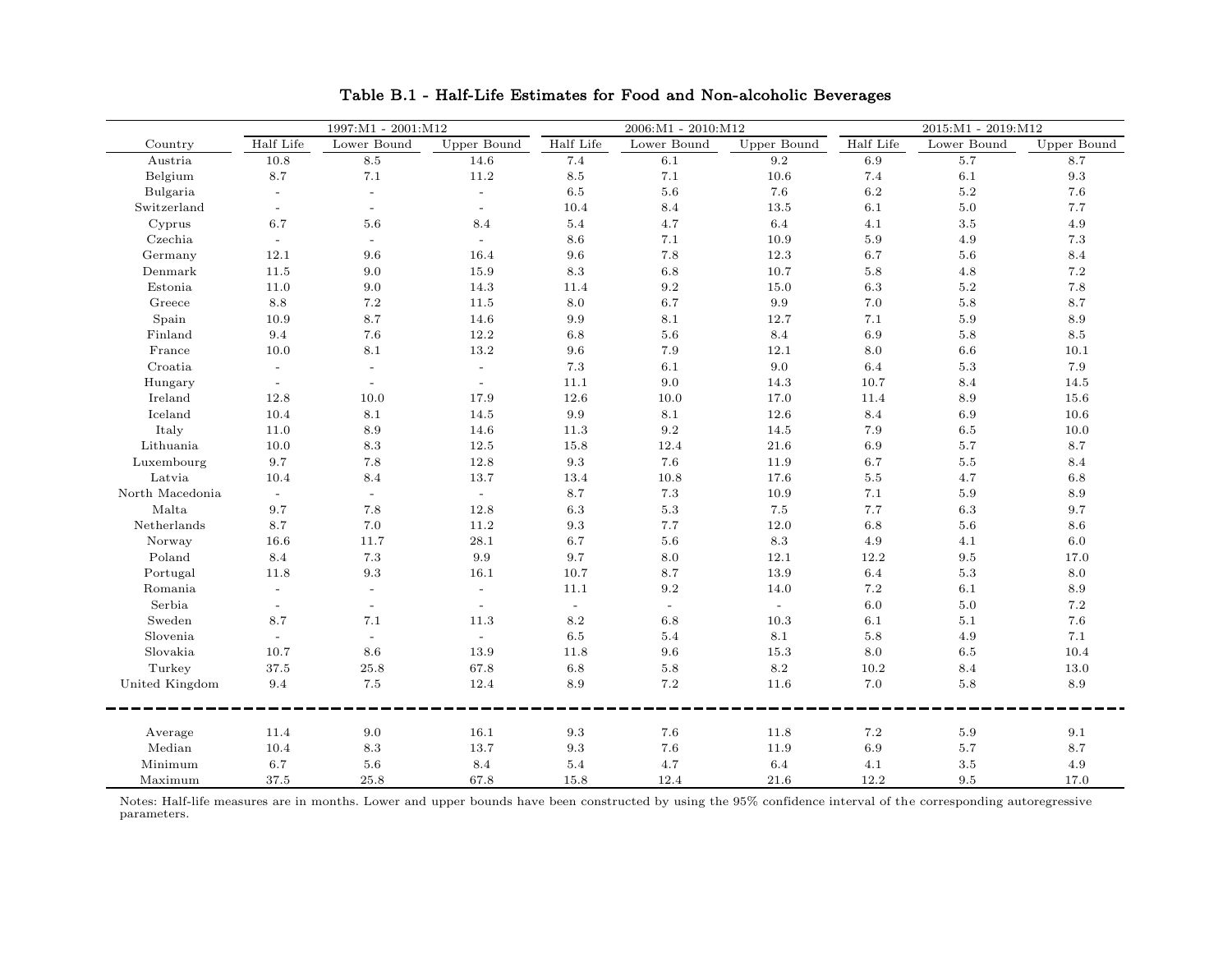|                 |                           | 1997:M1 - 2001:M12 |                          |           | 2006:M1 - 2010:M12 |             |           | 2015:M1 - 2019:M12 |             |
|-----------------|---------------------------|--------------------|--------------------------|-----------|--------------------|-------------|-----------|--------------------|-------------|
| Country         | Half Life                 | Lower Bound        | Upper Bound              | Half Life | Lower Bound        | Upper Bound | Half Life | Lower Bound        | Upper Bound |
| Austria         | 13.9                      | 10.6               | 20.0                     | 8.0       | 6.5                | 10.5        | 5.7       | 4.7                | 7.0         |
| Belgium         | 17.8                      | 13.5               | $25.9\,$                 | 14.1      | 10.8               | 19.9        | 7.8       | 6.4                | 10.1        |
| Bulgaria        | $\mathbb{L}^+$            | $\omega$           | $\equiv$                 | 21.8      | 17.7               | 28.3        | 6.4       | $5.3\,$            | 8.1         |
| Switzerland     | $\sim$                    | $\sim$             | $\sim$                   | 6.9       | $5.5\,$            | $8.9\,$     | $4.7\,$   | $3.9\,$            | $5.8\,$     |
| Cyprus          | 12.6                      | 9.7                | 17.7                     | $4.2\,$   | $3.6\,$            | $5.2\,$     | 6.4       | 5.1                | $8.5\,$     |
| Czechia         | $\sim$                    | $\sim$             | $\sim$                   | 11.4      | 8.9                | 16.0        | 3.3       | 2.8                | 3.9         |
| Germany         | 27.3                      | 19.5               | 45.3                     | 15.2      | 11.7               | 21.6        | 7.4       | 6.0                | $\,9.5$     |
| Denmark         | 15.3                      | 11.8               | 21.6                     | $7.2\,$   | 5.9                | 9.1         | 4.3       | 3.7                | 5.2         |
| Estonia         | 13.8                      | 10.9               | 18.6                     | 11.2      | 8.8                | 15.2        | 11.3      | 8.7                | 16.0        |
| Greece          | 12.8                      | 10.4               | 16.6                     | 20.8      | 14.9               | $34.2\,$    | 6.3       | $5.2\,$            | 7.9         |
| Spain           | 16.2                      | 13.0               | $21.5\,$                 | 14.7      | 11.4               | 20.7        | $\rm 9.2$ | $7.5\,$            | 11.9        |
| Finland         | $20.0\,$                  | 14.4               | 32.3                     | 9.6       | 7.7                | 12.8        | 7.1       | $5.9\,$            | 9.0         |
| France          | 19.5                      | 14.7               | 28.8                     | 15.3      | 11.8               | 21.4        | 9.7       | 7.8                | 12.9        |
| Croatia         | $\mathbb{L}^{\mathbb{N}}$ | $\sim$             | $\equiv$                 | 11.9      | 9.3                | 16.2        | $5.5\,$   | 4.6                | 6.8         |
| Hungary         | $\sim$                    | $\omega$           | $\sim$                   | 13.8      | 10.7               | 19.4        | 8.8       | $7.3\,$            | 11.0        |
| Ireland         | 15.5                      | 11.9               | 22.0                     | 55.8      | 28.6               | 954.6       | 8.6       | 7.0                | 11.2        |
| Iceland         | 15.2                      | 11.3               | 23.0                     | 19.1      | 14.5               | 27.8        | 8.3       | $6.8\,$            | 10.8        |
| Italy           | 16.8                      | 13.1               | 23.4                     | 13.8      | 10.8               | 19.0        | 7.4       | $6.0\,$            | $9.5\,$     |
| Lithuania       | 22.3                      | 16.0               | $36.6\,$                 | 12.3      | 9.8                | 16.5        | $5.9\,$   | $5.0\,$            | $7.2\,$     |
| Luxembourg      | 11.9                      | 9.3                | 16.2                     | 8.5       | 6.9                | 11.1        | 5.1       | 4.2                | $6.4\,$     |
| Latvia          | 17.5                      | 13.3               | 25.5                     | 9.3       | $7.5\,$            | 12.0        | 3.8       | 3.3                | 4.6         |
| North Macedonia | $\sim$                    | $\sim$             | $\sim$                   | 12.7      | 9.9                | 17.7        | 8.2       | 6.6                | 10.7        |
| Malta           | 11.8                      | 9.1                | 16.6                     | 13.1      | 10.3               | 17.9        | 10.4      | 8.3                | 13.8        |
| Netherlands     | 16.4                      | 12.5               | 23.6                     | 8.1       | 6.7                | 10.5        | 4.7       | 4.0                | 5.8         |
| Norway          | 14.4                      | 11.0               | 20.7                     | 12.4      | 9.8                | 16.9        | 8.1       | 6.6                | 10.4        |
| Poland          | 19.1                      | 15.5               | 24.8                     | 15.6      | 12.2               | 21.4        | 7.7       | $6.3\,$            | $\,9.8$     |
| Portugal        | 17.1                      | 13.6               | 23.0                     | 12.0      | $\,9.5$            | 16.3        | $5.7\,$   | 4.7                | $7.1\,$     |
| Romania         | $\equiv$                  | $\equiv$           | $\blacksquare$           | 17.9      | 13.6               | 26.0        | 8.5       | 6.9                | 11.1        |
| Serbia          | $\omega$                  | $\sim$             | $\overline{\phantom{a}}$ | $\sim$    | $\omega$           | $\omega$    | 8.3       | 6.7                | 10.7        |
| Sweden          | 15.5                      | 11.2               | 24.9                     | 15.8      | 12.1               | 22.7        | 6.5       | 5.4                | 8.1         |
| Slovenia        | $\sim$                    | $\sim$             | $\sim$                   | 8.7       | 7.1                | 11.3        | $6.5\,$   | $5.4\,$            | 8.1         |
| Slovakia        | 18.4                      | 14.1               | 26.5                     | 11.0      | 8.8                | 14.8        | 4.5       | $3.8\,$            | 5.4         |
| Turkey          | 21.0                      | 15.1               | 33.9                     | 5.1       | 4.4                | 6.0         | 69.2      | 39.2               | 290.7       |
| United Kingdom  | 14.8                      | 11.0               | 22.1                     | 7.3       | $5.8\,$            | 9.5         | 7.0       | $5.7\,$            | $\ \, 9.2$  |
|                 |                           |                    |                          |           |                    |             |           |                    |             |
| Average         | 16.7                      | 12.7               | 24.5                     | 13.5      | 10.1               | 45.2        | 8.8       | 6.7                | 17.2        |
| Median          | 16.2                      | 12.5               | 23.0                     | 12.3      | 9.8                | 16.5        | 7.1       | 5.8                | 9.1         |
| Minimum         | 11.8                      | 9.1                | 16.2                     | 4.2       | 3.6                | $5.2\,$     | $3.3\,$   | 2.8                | 3.9         |
| Maximum         | 27.3                      | 19.5               | 45.3                     | 55.8      | 28.6               | 954.6       | 69.2      | 39.2               | 290.7       |

Table B.2 - Half-Life Estimates for Alcoholic Beverages, Tobacco and Narcotics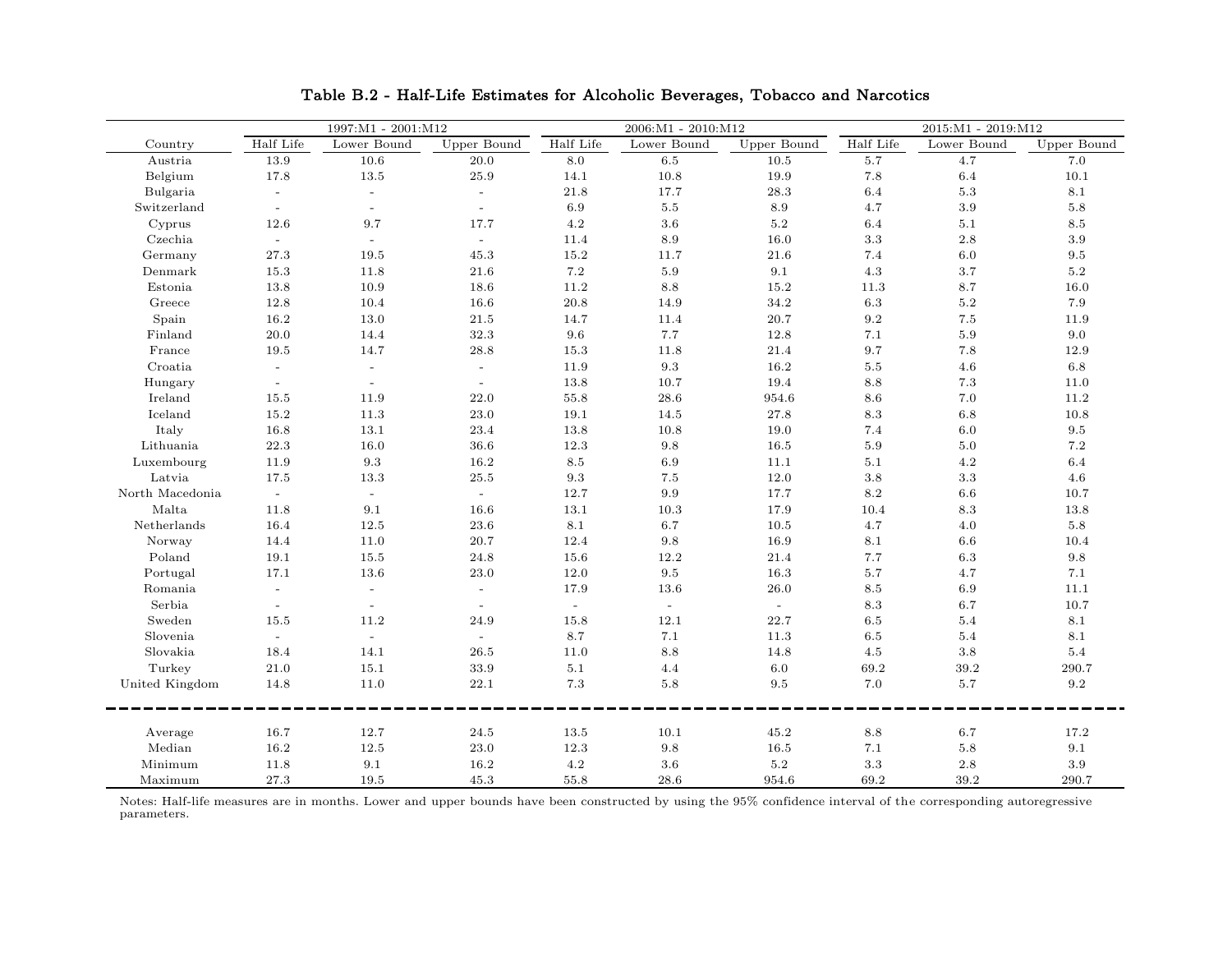|                 |                     | 1997:M1 - 2001:M12 |              |                | 2006:M1 - 2010:M12 |             |                 | 2015:M1 - 2019:M12 |             |
|-----------------|---------------------|--------------------|--------------|----------------|--------------------|-------------|-----------------|--------------------|-------------|
| Country         | Half Life           | Lower Bound        | Upper Bound  | Half Life      | Lower Bound        | Upper Bound | Half Life       | Lower Bound        | Upper Bound |
| Austria         | 17.6                | 13.6               | 25.0         | 3.9            | 3.3                | 4.7         | 2.9             | 2.5                | 3.5         |
| Belgium         | 5.7                 | 4.6                | $7.5\,$      | 3.6            | $3.0\,$            | $4.6\,$     | 2.4             | 2.1                | 2.9         |
| Bulgaria        | $\bar{\phantom{a}}$ | $\sim$             | $\mathbb{L}$ | 34.6           | 24.2               | 60.6        | 4.7             | $3.8\,$            | 6.1         |
| Switzerland     | $\blacksquare$      | $\blacksquare$     | $\sim$       | 7.2            | 5.9                | 9.2         | 6.9             | 5.8                | 8.5         |
| Cyprus          | 9.6                 | 7.0                | 15.1         | 4.0            | $3.4\,$            | 4.8         | $2.2\,$         | 1.9                | $2.5\,$     |
| Czechia         |                     | $\omega$           | $\omega$     | 17.9           | 13.7               | 25.4        | 7.9             | $6.5\,$            | $\rm 9.9$   |
| Germany         | 35.0                | 26.0               | 53.2         | 10.2           | 8.1                | 13.7        | $3.2\,$         | 2.8                | 3.8         |
| Denmark         | 20.6                | 15.1               | 32.3         | 4.7            | 3.9                | 5.7         | 5.1             | 4.2                | $6.5\,$     |
| Estonia         | 34.1                | 24.5               | 55.5         | 18.4           | 13.7               | 27.9        | 4.6             | $3.9\,$            | $5.5\,$     |
| Greece          | 24.4                | 17.6               | 39.2         | 10.4           | $8.2\,$            | 14.2        | $1.5\,$         | 1.3                | 1.7         |
| Spain           | 19.1                | 13.9               | 30.1         | 1.8            | 1.6                | 2.0         | $5.3\,$         | 4.5                | $6.5\,$     |
| Finland         | 18.3                | 13.6               | 27.4         | 7.3            | 5.9                | 9.4         | $3.8\,$         | 3.2                | 4.5         |
| France          | 21.0                | 15.4               | 32.8         | 7.0            | 5.3                | 10.2        | $2.3\,$         | 1.9                | 2.7         |
| Croatia         |                     | $\overline{a}$     | $\bar{a}$    | 9.3            | 7.4                | 12.2        | $1.8\,$         | 1.6                | 2.0         |
| Hungary         | $\equiv$            | $\sim$             | $\mathbb{L}$ | 10.2           | 8.1                | 13.6        | 5.4             | 4.5                | 6.5         |
| Ireland         | 36.6                | 25.3               | 65.6         | $27.6\,$       | 18.9               | 50.4        | $\!\!\!\!\!8.9$ | $7.2\,$            | 11.5        |
| Iceland         | 10.9                | $8.4\,$            | 15.2         | 13.9           | 10.6               | 19.9        | 4.9             | 4.1                | $5.9\,$     |
| Italy           | 17.8                | 13.2               | $26.9\,$     | $6.5\,$        | $5.4\,$            | $8.2\,$     | $2.8\,$         | $2.4\,$            | $3.3\,$     |
| Lithuania       | $26.5\,$            | 19.9               | 39.7         | 24.4           | 13.9               | 91.1        | $3.0\,$         | $2.5\,$            | $3.7\,$     |
| Luxembourg      | 17.1                | 12.6               | 26.2         | 9.3            | 7.4                | 12.4        | 4.6             | 3.9                | 5.6         |
| Latvia          | 20.9                | 16.6               | 28.2         | 15.6           | 11.4               | 24.4        | $2.6\,$         | 2.3                | $3.0\,$     |
| North Macedonia | $\sim$              | $\sim$             | $\sim$       | 7.2            | 5.9                | $9.2\,$     | $6.6\,$         | $5.5\,$            | 8.2         |
| Malta           | 15.5                | 11.7               | 22.9         | 3.7            | $3.2\,$            | 4.4         | $3.1\,$         | 2.7                | $3.7\,$     |
| Netherlands     | 14.6                | 11.1               | 21.3         | 3.6            | 3.1                | 4.3         | $2.1\,$         | 1.8                | 2.4         |
| Norway          | 14.6                | 10.9               | 21.8         | 12.4           | 9.5                | 17.9        | $3.0\,$         | 2.6                | 3.5         |
| Poland          | 36.1                | 28.1               | 50.5         | 43.5           | 30.1               | 77.9        | 20.7            | 16.0               | 29.1        |
| Portugal        | 20.0                | 14.7               | 30.7         | 9.9            | 7.6                | 13.9        | $5.2\,$         | 4.4                | $6.3\,$     |
| Romania         | $\sim$              | $\mathbb{L}$       | $\mathbb{L}$ | 26.1           | 19.6               | 38.7        | 14.4            | 11.2               | $20.0\,$    |
| Serbia          | $\equiv$            | $\equiv$           | $\equiv$     | $\blacksquare$ | $\equiv$           | $\omega$    | $7.3\,$         | 6.1                | 9.2         |
| Sweden          | 14.8                | 11.0               | 22.7         | 4.9            | 4.2                | 6.0         | $3.8\,$         | $3.2\,$            | 4.7         |
| Slovenia        | $\sim$              | $\sim$             | $\equiv$     | 4.6            | 3.5                | 6.6         | 2.7             | $2.3\,$            | 3.2         |
| Slovakia        | 39.9                | 27.6               | 71.4         | 19.0           | 14.2               | 28.6        | 6.6             | $5.5\,$            | 8.2         |
| Turkey          | 112.0               | 71.6               | 255.7        | 11.9           | 9.2                | 16.8        | 19.3            | 14.9               | 27.1        |
| United Kingdom  | 83.4                | 46.0               | 434.8        | 22.4           | 16.5               | 34.5        | 4.9             | 4.1                | 5.9         |
| Average         | 27.4                | 19.2               | 58.1         | 12.6           | 9.4                | 20.7        | 5.5             | 4.5                | 7.0         |
| Median          | 20.0                | 14.7               | 30.1         | 9.9            | 7.6                | 13.6        | 4.6             | 3.9                | 5.6         |
| Minimum         | 5.7                 | 4.6                | 7.5          | 1.8            | 1.6                | $2.0\,$     | 1.5             | 1.3                | 1.7         |
| Maximum         | 112.0               | 71.6               | 434.8        | 43.5           | 30.1               | 91.1        | 20.7            | 16.0               | 29.1        |

# Table B.3 - Half-Life Estimates for Clothing and Footwear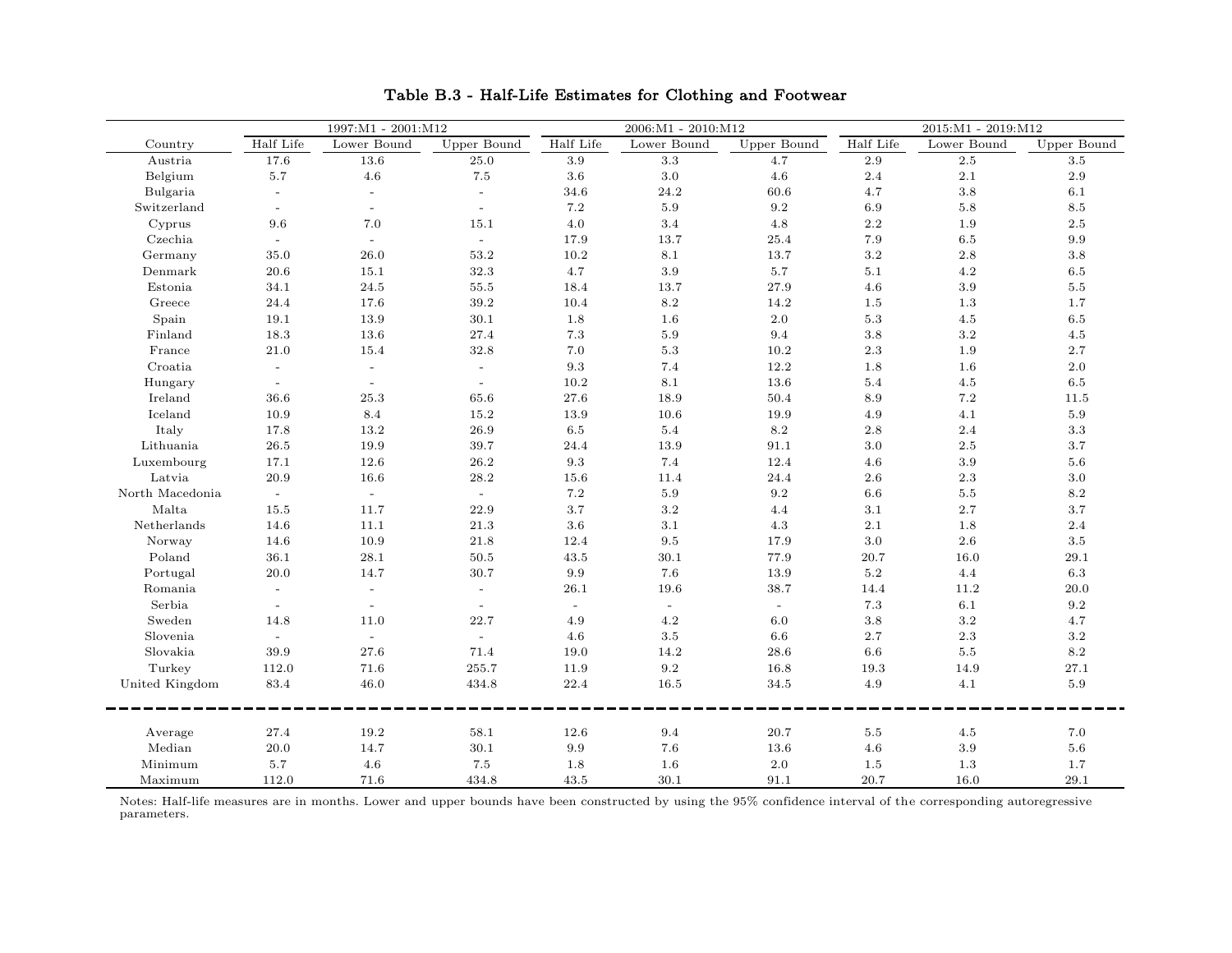|                 |                | 1997:M1 - 2001:M12       |              |           | 2006:M1 - 2010:M12 |             |           | 2015:M1 - 2019:M12 |             |
|-----------------|----------------|--------------------------|--------------|-----------|--------------------|-------------|-----------|--------------------|-------------|
| Country         | Half Life      | Lower Bound              | Upper Bound  | Half Life | Lower Bound        | Upper Bound | Half Life | Lower Bound        | Upper Bound |
| Austria         | 18.6           | 13.6                     | 29.4         | 12.0      | 9.6                | 16.2        | 12.7      | 9.9                | 17.7        |
| Belgium         | 20.9           | 14.9                     | 34.7         | 9.2       | 7.1                | 12.9        | 12.0      | $\rm 9.3$          | 17.0        |
| Bulgaria        | $\mathbb{L}^+$ | $\omega$                 | $\equiv$     | 8.2       | 6.6                | 10.6        | 13.8      | 10.5               | 20.0        |
| Switzerland     | $\equiv$       | $\overline{\phantom{a}}$ | $\sim$       | 7.7       | $6.3\,$            | $9.8\,$     | 7.6       | $6.2\,$            | $\,9.8$     |
| Cyprus          | 11.4           | 8.9                      | 15.6         | 8.9       | 7.4                | 11.2        | 7.7       | $6.5\,$            | $\ \, 9.5$  |
| Czechia         | $\sim$         | $\sim$                   | $\sim$       | 9.4       | $7.5\,$            | 12.4        | 11.5      | 9.0                | 15.8        |
| Germany         | 19.9           | 14.6                     | 30.9         | 11.3      | 9.1                | 14.7        | 15.8      | 11.8               | 23.9        |
| Denmark         | 15.3           | 11.1                     | 24.4         | 8.7       | 7.0                | 11.3        | 12.5      | $9.5\,$            | 18.0        |
| Estonia         | 10.9           | $8.3\,$                  | 15.5         | 10.9      | 8.7                | 14.5        | 7.0       | $5.7\,$            | 9.0         |
| Greece          | 13.2           | 10.0                     | 19.5         | 7.0       | $5.8\,$            | $8.8\,$     | 8.3       | $6.8\,$            | 10.8        |
| Spain           | $20.0\,$       | 14.7                     | $31.0\,$     | 10.6      | $\!\!\!\!\!8.5$    | 14.2        | $8.8\,$   | $7.1\,$            | 11.5        |
| Finland         | 18.7           | 13.7                     | 29.0         | 10.2      | 8.1                | 13.6        | 10.2      | $8.2\,$            | 13.5        |
| France          | 17.8           | 13.1                     | 27.7         | 12.9      | 9.1                | 21.8        | 15.3      | 11.3               | 23.8        |
| Croatia         | $\sim$         | $\omega$                 | $\equiv$     | 7.9       | 6.5                | 10.1        | 7.6       | 6.2                | 9.8         |
| Hungary         | $\sim$         | $\sim$                   | $\mathbb{L}$ | 10.0      | 8.0                | 13.2        | 14.7      | 11.2               | 21.1        |
| Ireland         | 17.1           | 12.4                     | 27.6         | 7.9       | 6.4                | 10.2        | 7.3       | 6.0                | 9.3         |
| Iceland         | 16.0           | 11.4                     | 26.6         | 16.5      | 12.3               | 24.6        | 10.3      | 8.4                | 13.2        |
| Italy           | 15.6           | 11.9                     | 22.8         | 12.0      | 9.4                | 16.4        | 10.1      | 8.1                | 13.3        |
| Lithuania       | 14.7           | 10.8                     | 22.9         | 13.3      | 10.1               | 19.3        | 8.8       | $7.0\,$            | 11.8        |
| Luxembourg      | 13.1           | 9.7                      | 19.8         | 6.3       | 5.2                | 7.9         | 7.9       | 6.5                | 10.2        |
| Latvia          | 13.7           | 10.3                     | 20.4         | 11.4      | 9.0                | 15.6        | 8.2       | 6.6                | 10.7        |
| North Macedonia | $\sim$         | $\sim$                   | $\sim$       | 6.7       | $5.5\,$            | 8.4         | 13.1      | 10.1               | 18.3        |
| Malta           | 19.8           | 15.1                     | 28.5         | 10.4      | 8.4                | 13.6        | 13.7      | 10.4               | 19.6        |
| Netherlands     | 22.0           | 15.3                     | 38.9         | 9.1       | 7.3                | 11.9        | 21.9      | 15.0               | 40.0        |
| Norway          | 15.6           | 11.8                     | 22.8         | 7.5       | 6.3                | 9.2         | 9.2       | 7.5                | 12.1        |
| Poland          | $21.8\,$       | 16.4                     | 32.1         | 12.5      | 10.1               | 16.3        | 15.9      | 11.9               | $23.5\,$    |
| Portugal        | 21.7           | 15.7                     | 35.1         | 12.6      | 10.1               | 17.0        | 12.8      | 9.9                | 17.8        |
| Romania         | $\equiv$       | $\equiv$                 | $\equiv$     | 8.5       | 7.0                | 10.6        | 11.4      | 9.1                | 15.3        |
| Serbia          | $\sim$         | $\sim$                   | $\equiv$     | $\sim$    | $\omega$           | $\sim$      | 9.4       | 7.6                | 12.4        |
| Sweden          | 29.3           | 19.0                     | 63.2         | 8.9       | 7.4                | 11.1        | 13.0      | 9.7                | 19.4        |
| Slovenia        | $\sim$         | $\sim$                   | $\sim$       | 6.3       | 5.1                | 8.1         | 7.6       | 6.1                | 10.0        |
| Slovakia        | 15.6           | 11.0                     | 26.0         | 11.3      | 8.8                | 15.5        | 10.3      | 8.1                | 14.2        |
| Turkey          | 56.3           | $35.5\,$                 | 134.7        | 9.7       | 7.9                | 12.5        | 15.8      | 12.5               | 21.4        |
| United Kingdom  | 19.3           | 14.0                     | $30.5\,$     | 12.7      | 10.1               | 17.0        | 8.2       | $6.7\,$            | 10.6        |
|                 |                |                          |              |           |                    |             |           |                    |             |
| Average         | 19.1           | 13.7                     | 32.4         | 10.0      | 7.9                | 13.3        | 11.2      | 8.7                | 15.7        |
| Median          | 17.8           | 13.1                     | 27.7         | 9.7       | 7.9                | 12.9        | 10.3      | 8.3                | 13.8        |
| Minimum         | 10.9           | 8.3                      | 15.5         | $6.3\,$   | 5.1                | 7.9         | 7.0       | 5.7                | 9.0         |
| Maximum         | 56.3           | 35.5                     | 134.7        | 16.5      | 12.3               | 24.6        | 21.9      | 15.0               | 40.0        |

Table B.4 - Half-Life Estimates for Housing, Water, Electricity, Gas and Other Fuels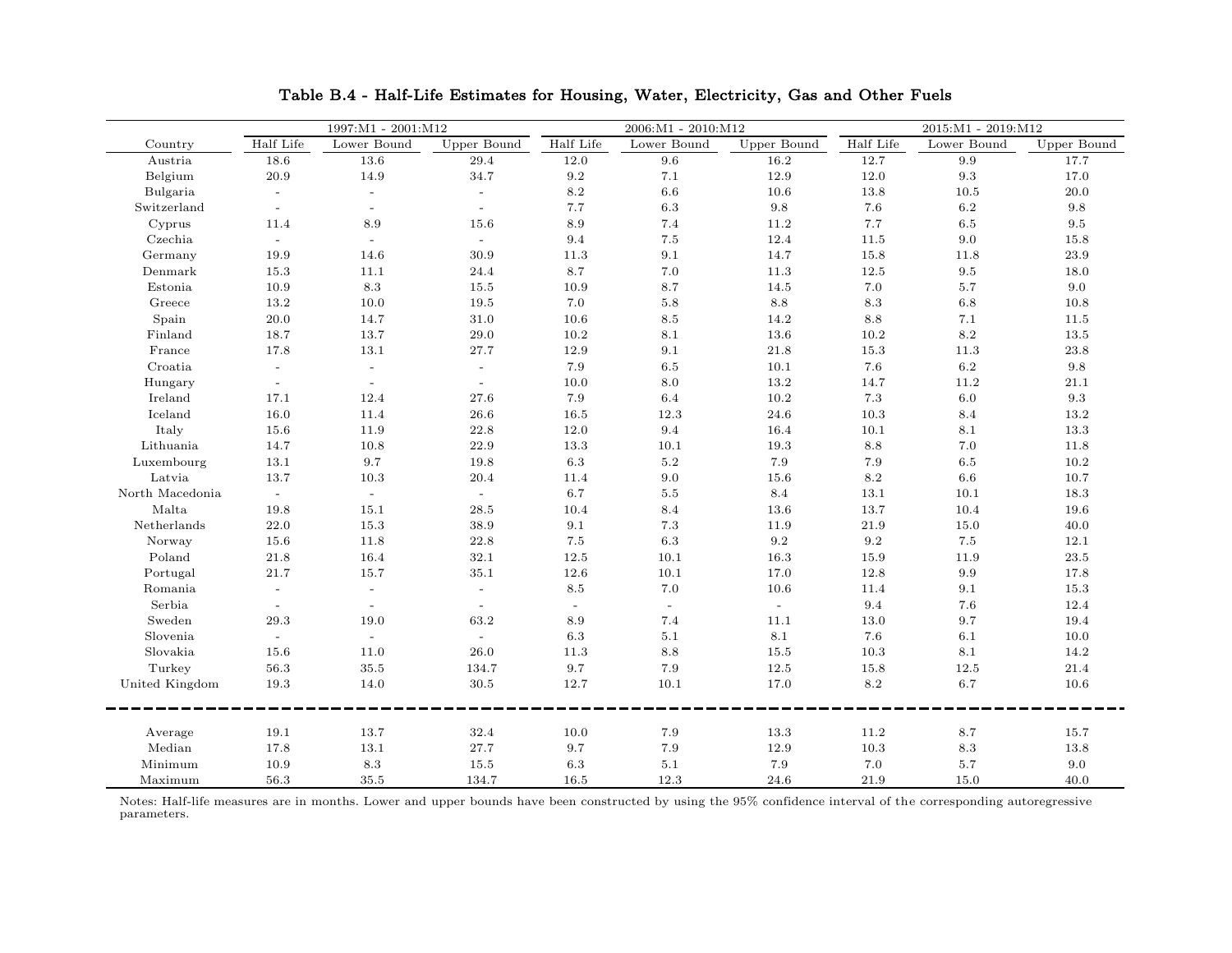|                           |                           | 1997:M1 - 2001:M12 |                |                | 2006:M1 - 2010:M12 |             |           | 2015:M1 - 2019:M12 |             |
|---------------------------|---------------------------|--------------------|----------------|----------------|--------------------|-------------|-----------|--------------------|-------------|
| Country                   | Half Life                 | Lower Bound        | Upper Bound    | Half Life      | Lower Bound        | Upper Bound | Half Life | Lower Bound        | Upper Bound |
| Austria                   | 16.9                      | 13.2               | 23.3           | 9.9            | 8.0                | 13.0        | 9.0       | 6.8                | 12.9        |
| Belgium                   | 29.9                      | 22.2               | 45.6           | 14.9           | 10.5               | 25.3        | 7.9       | 6.1                | 11.1        |
| Bulgaria                  | $\sim$                    | $\omega$           | $\sim$         | 19.1           | 14.6               | $27.6\,$    | $6.6\,$   | $5.0\,$            | $9.4\,$     |
| Switzerland               | $\mathbf{r}$              | $\sim$             | $\sim$         | 11.1           | 8.8                | 14.9        | $6.6\,$   | $5.4\,$            | $8.4\,$     |
| Cyprus                    | 16.7                      | 12.6               | 24.5           | 10.4           | 8.3                | 13.8        | 6.3       | $5.3\,$            | 7.7         |
| Czechia                   | $\sim$                    | $\sim$             | $\sim$         | 19.3           | 14.8               | 27.5        | 9.0       | 7.2                | 12.1        |
| Germany                   | 26.0                      | 20.4               | 35.6           | 12.9           | 10.1               | 17.6        | 9.5       | $7.6\,$            | 12.8        |
| Denmark                   | 21.8                      | 16.4               | 32.2           | $5.3\,$        | 4.5                | 6.5         | 4.4       | $3.5\,$            | 5.7         |
| Estonia                   | 13.8                      | 11.4               | 17.3           | 14.7           | 11.4               | $20.5\,$    | $6.5\,$   | $5.4\,$            | $8.2\,$     |
| Greece                    | 19.7                      | 15.4               | 27.2           | 12.5           | $\rm 9.9$          | 17.0        | 11.6      | $\ \, 9.2$         | 15.5        |
| Spain                     | 31.5                      | 22.8               | 50.9           | 19.7           | 15.2               | 27.9        | 13.8      | 10.7               | 19.3        |
| Finland                   | 18.0                      | 13.8               | 25.7           | 12.6           | 9.8                | 17.7        | 4.8       | 4.0                | 5.8         |
| France                    | 21.9                      | 16.6               | 32.0           | 11.7           | 8.1                | 20.9        | 7.7       | 5.9                | 10.9        |
| Croatia                   | $\sim$                    | $\sim$             |                | 13.7           | 10.9               | 18.3        | 6.4       | $5.3\,$            | 8.1         |
| Hungary                   | $\sim$                    | $\sim$             | $\sim$         | 14.2           | 11.4               | 18.8        | 12.7      | 9.7                | 18.2        |
| Ireland                   | 22.5                      | 16.2               | 36.4           | 19.8           | 15.3               | $27.9\,$    | 19.6      | 14.6               | $29.9\,$    |
| Iceland                   | 20.6                      | 13.8               | 39.6           | 23.8           | 17.6               | 36.6        | 7.9       | $6.5\,$            | 10.1        |
| Italy                     | 21.5                      | 16.4               | 31.3           | 15.9           | 12.4               | 22.1        | 8.9       | 6.8                | 12.7        |
| Lithuania                 | 43.3                      | 29.0               | 84.4           | 17.5           | 12.3               | 29.6        | 4.5       | 3.6                | $5.9\,$     |
| Luxembourg                | 11.6                      | 9.1                | 16.1           | 8.4            | $6.8\,$            | 10.8        | 11.7      | 9.1                | 16.0        |
| Latvia                    | 15.6                      | 12.7               | 20.1           | 18.4           | 13.9               | 27.1        | $5.0\,$   | 4.2                | 6.2         |
| North Macedonia           | $\sim$                    | $\sim$             | $\sim$         | $9.3\,$        | $7.5\,$            | 12.2        | $6.0\,$   | $5.0\,$            | $7.4\,$     |
| Malta                     | 18.7                      | 14.1               | $27.7\,$       | 15.3           | 11.9               | $21.1\,$    | 12.6      | 9.9                | 17.2        |
| Netherlands               | 21.0                      | 15.6               | 31.9           | 11.2           | 8.9                | 14.8        | $6.5\,$   | $5.2\,$            | $8.6\,$     |
| Norway                    | 21.2                      | 15.8               | 31.6           | 10.9           | 8.7                | 14.7        | 8.0       | 6.5                | 10.2        |
| Poland                    | 39.5                      | 32.4               | 50.6           | 16.6           | 13.0               | 22.9        | 8.4       | 6.8                | 11.1        |
| Portugal                  | 24.6                      | 17.9               | 39.1           | 24.3           | 18.0               | 37.6        | 12.3      | 9.4                | 17.6        |
| Romania                   | $\mathbb{L}^{\mathbb{N}}$ | $\mathbb{L}^2$     | $\mathbb{L}^2$ | 14.0           | 11.5               | 18.0        | $9.5\,$   | 7.7                | 12.4        |
| Serbia                    | $\equiv$                  | $\sim$             | $\blacksquare$ | $\blacksquare$ | $\mathbb{L}$       | $\omega$    | $7.8\,$   | $6.5\,$            | $\,9.8$     |
| Sweden                    | 26.0                      | 18.9               | 41.7           | 9.0            | $7.3\,$            | 11.8        | 5.1       | 4.1                | 6.7         |
| Slovenia                  | $\sim$                    | $\sim$             | $\sim$         | 10.2           | 7.8                | 14.5        | 4.9       | 3.9                | $6.4\,$     |
| $\operatorname{Slovakia}$ | 37.5                      | 27.1               | 60.5           | 29.9           | 21.8               | 47.5        | 9.9       | 8.1                | 12.8        |
| Turkey                    | 65.1                      | 43.7               | 126.6          | 8.1            | 6.8                | 9.9         | 21.0      | 15.8               | 31.1        |
| United Kingdom            | 17.4                      | 13.0               | 26.0           | 6.1            | 5.0                | 7.8         | 7.1       | $5.8\,$            | 8.9         |
|                           |                           |                    |                |                |                    |             |           |                    |             |
| Average                   | 24.9                      | 18.4               | 39.1           | 14.3           | 11.0               | 20.4        | 8.8       | 7.0                | 12.0        |
| Median                    | $21.5\,$                  | 16.2               | 32.0           | 13.7           | 10.5               | 18.3        | 7.9       | 6.5                | 10.6        |
| Minimum                   | 11.6                      | 9.1                | 16.1           | $5.3\,$        | 4.5                | 6.5         | 4.4       | 3.5                | 5.7         |
| Maximum                   | 65.1                      | 43.7               | 126.6          | 29.9           | 21.8               | 47.5        | 21.0      | 15.8               | 31.1        |

### Table B.5 - Half-Life Estimates for Furnishings, Household Equipment and Maintenance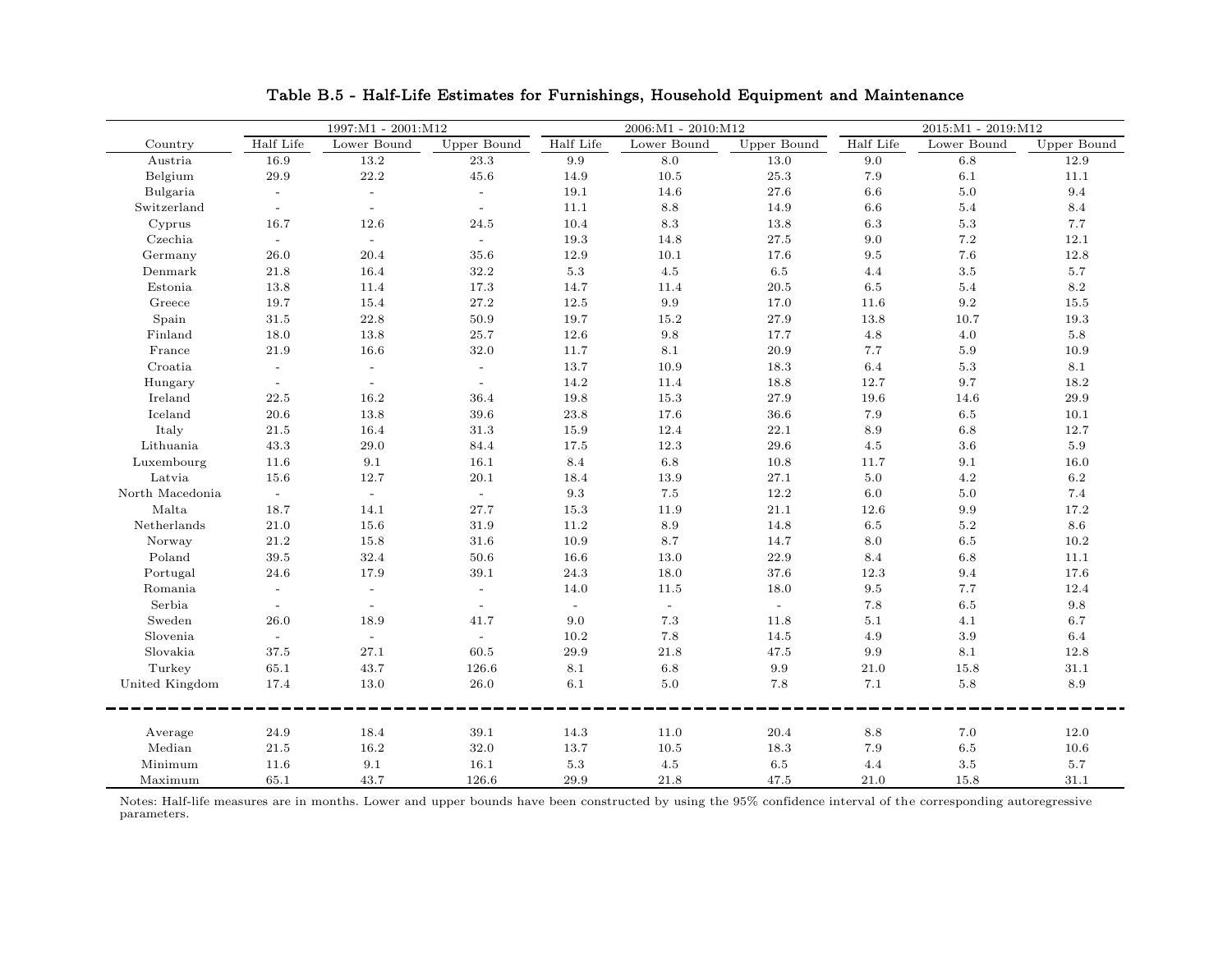|                                                                                                                     |               | 1997:M1 - 2001:M12       |                          |           | $2006:M1 - 2010:M12$ |                 |           | 2015:M1 - 2019:M12 |                    |
|---------------------------------------------------------------------------------------------------------------------|---------------|--------------------------|--------------------------|-----------|----------------------|-----------------|-----------|--------------------|--------------------|
| Country                                                                                                             | Half Life     | Lower Bound              | Upper Bound              | Half Life | Lower Bound          | Upper Bound     | Half Life | Lower Bound        | <b>Upper Bound</b> |
| Austria                                                                                                             |               | $\overline{\phantom{a}}$ |                          | 16.3      | 12.5                 | 23.1            | 6.7       | 5.2                | 9.4                |
| Belgium                                                                                                             |               |                          |                          | 15.4      | 9.9                  | 34.1            | $8.5\,$   | $6.5\,$            | 12.1               |
| Bulgaria                                                                                                            |               |                          | $\overline{a}$           | $8.2\,$   | 7.0                  | $9.9\,$         | 20.5      | 14.5               | $34.6\,$           |
| Switzerland                                                                                                         |               |                          | $\overline{a}$           | 28.1      | 19.6                 | 49.0            | 18.1      | 13.6               | $26.8\,$           |
| Cyprus                                                                                                              | 15.4          | 10.8                     | 26.8                     | 11.2      | 8.9                  | 15.0            | $23.6\,$  | 16.9               | $38.9\,$           |
| Czechia                                                                                                             |               | $\sim$                   | $\sim$                   | 10.0      | $8.0\,$              | 13.3            | 19.5      | 14.7               | 28.7               |
| Germany                                                                                                             | 22.5          | 15.3                     | 41.8                     | 16.9      | 12.9                 | 24.3            | $20.1\,$  | 15.7               | $27.9\,$           |
| Denmark                                                                                                             |               | $\overline{\phantom{a}}$ | $\sim$                   | 14.1      | 11.0                 | 19.6            | $5.8\,$   | 4.6                | 7.6                |
| Estonia                                                                                                             |               | $\overline{a}$           | $\overline{a}$           | 16.6      | 12.7                 | 23.9            | 10.7      | 8.5                | 14.2               |
| Greece                                                                                                              | 16.4          | 11.9                     | 26.3                     | 18.5      | 13.7                 | 28.1            | 8.4       | $6.9\,$            | $10.7\,$           |
| Spain                                                                                                               | 17.1          | 11.6                     | 31.9                     | 25.9      | 18.5                 | 42.5            | 24.5      | 17.7               | 39.6               |
| Finland                                                                                                             | 15.0          | 10.4                     | 26.0                     | 14.2      | 11.1                 | 19.7            | $7.5\,$   | 6.1                | $\,9.5$            |
| France                                                                                                              | $20.7\,$      | 13.9                     | 39.7                     | 11.6      | 7.7                  | $22.7\,$        | 10.2      | 7.3                | 16.7               |
| Croatia                                                                                                             |               | $\overline{\phantom{a}}$ | $\blacksquare$           | 17.3      | 13.1                 | $25.0\,$        | 23.0      | 16.1               | $39.6\,$           |
| Hungary                                                                                                             |               | $\overline{a}$           | $\overline{a}$           | 12.2      | 9.9                  | 15.8            | 26.8      | 19.2               | 44.5               |
| Ireland                                                                                                             |               |                          |                          | 11.6      | $9.1\,$              | 16.0            | 15.1      | 11.6               | 21.4               |
| Iceland                                                                                                             |               |                          | $\overline{a}$           | 15.1      | 11.9                 | $20.5\,$        | 11.8      | 9.4                | 15.9               |
| Italy                                                                                                               |               |                          |                          | 15.5      | 12.1                 | 21.4            | $20.3\,$  | 13.7               | 38.4               |
| Lithuania                                                                                                           | 35.8          | 22.3                     | 89.6                     | 17.9      | 12.7                 | 30.3            | 13.1      | 9.7                | 20.0               |
| Luxembourg                                                                                                          | $\mathcal{L}$ | $\mathbb{L}$             | $\mathbb{L}$             | 14.9      | 11.7                 | 20.6            | 21.9      | 16.1               | 34.2               |
| Latvia                                                                                                              | 15.6          | 10.4                     | 30.3                     | 21.0      | 15.4                 | 32.8            | 17.4      | 13.1               | 25.6               |
| North Macedonia                                                                                                     |               | $\sim$                   | $\mathbf{r}$             | 7.1       | $5.8\,$              | 9.0             | 9.9       | 7.7                | 13.6               |
| $\operatorname*{Malta}% \nolimits_{\Delta}\left( \partial_{\theta}\right) ^{1}\left( \partial_{\theta}\right) ^{1}$ | 24.9          | 16.2                     | $53.0\,$                 | 10.8      | 8.8                  | 13.8            | 11.9      | 9.3                | 16.6               |
| Netherlands                                                                                                         |               | $\overline{a}$           | $\overline{\phantom{a}}$ | 22.5      | 16.6                 | 35.0            | 9.8       | 7.3                | 14.9               |
| Norway                                                                                                              | $\equiv$      | $\sim$                   | $\sim$                   | 21.1      | 15.6                 | 32.4            | 16.0      | 12.0               | 23.9               |
| Poland                                                                                                              | 35.7          | 22.8                     | 81.1                     | 18.4      | 13.9                 | 27.4            | 14.0      | 10.8               | 20.0               |
| Portugal                                                                                                            |               |                          |                          | 16.3      | 12.8                 | 22.4            | 25.4      | 18.1               | 42.5               |
| Romania                                                                                                             |               | $\overline{a}$           | $\overline{a}$           | 17.5      | 13.2                 | 25.8            | 19.3      | 14.5               | 28.7               |
| Serbia                                                                                                              |               |                          | $\overline{a}$           | $\equiv$  | $\omega$             | $\omega$        | 14.8      | 11.7               | 20.1               |
| Sweden                                                                                                              |               |                          |                          | 12.2      | 9.6                  | 16.6            | 7.7       | 5.9                | 10.9               |
| Slovenia                                                                                                            |               |                          |                          | 10.9      | $7.2\,$              | $21.1\,$        | 10.5      | $7.6\,$            | 16.8               |
| Slovakia                                                                                                            | 16.8          | 12.8                     | 24.4                     | 10.0      | 8.0                  | 13.1            | 12.1      | $\,9.5$            | 16.6               |
| Turkey                                                                                                              | 40.6          | 24.4                     | 117.4                    | 7.0       | 5.9                  | 8.5             | $\equiv$  | $\equiv$           | $\equiv$           |
| United Kingdom                                                                                                      | 16.0          | 11.1                     | 28.3                     | 8.9       | 7.3                  | 11.5            | 17.3      | 12.7               | 26.8               |
| Average                                                                                                             | 22.5          | 14.9                     | 47.4                     | 15.0      | 11.3                 | 22.5            | 15.2      | 11.3               | 23.3               |
| Median                                                                                                              | 17.1          | 12.8                     | 31.9                     | 15.1      | 11.7                 | 21.4            | 14.8      | 11.6               | 20.1               |
| Minimum                                                                                                             | 15.0          | 10.4                     | 24.4                     | $7.0\,$   | $5.8\,$              | $\!\!\!\!\!8.5$ | $5.8\,$   | 4.6                | $7.6\,$            |
| Maximum                                                                                                             | 40.6          | 24.4                     | 117.4                    | 28.1      | 19.6                 | 49.0            | 26.8      | 19.2               | 44.5               |

# Table B.6 - Half-Life Estimates for Health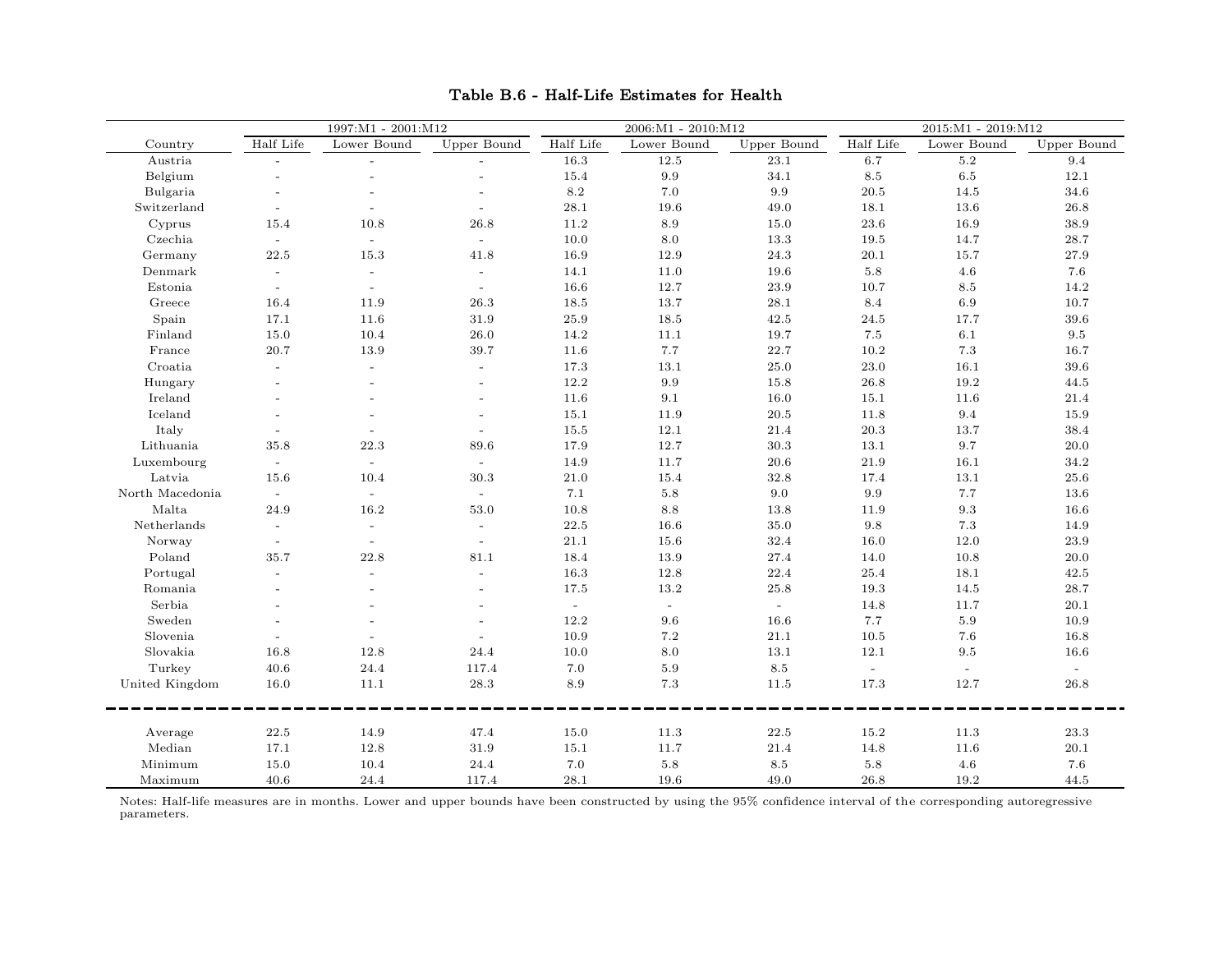|                 |              | 1997:M1 - 2001:M12  |                     |           | 2006:M1 - 2010:M12 |             |           | 2015:M1 - 2019:M12 |             |
|-----------------|--------------|---------------------|---------------------|-----------|--------------------|-------------|-----------|--------------------|-------------|
| Country         | Half Life    | Lower Bound         | Upper Bound         | Half Life | Lower Bound        | Upper Bound | Half Life | Lower Bound        | Upper Bound |
| Austria         | 16.2         | 12.1                | 24.2                | 10.5      | 8.4                | 13.9        | 6.9       | 5.7                | 8.7         |
| Belgium         | 13.1         | 10.1                | 18.5                | 10.7      | 8.5                | 14.4        | 9.6       | 7.8                | 12.4        |
| Bulgaria        | $\mathbb{L}$ | $\bar{\phantom{a}}$ | $\bar{\phantom{a}}$ | 7.9       | 6.6                | $9.9\,$     | $5.5\,$   | 4.7                | 6.6         |
| Switzerland     | $\equiv$     | $\sim$              | $\sim$              | 12.1      | 9.5                | 16.4        | 6.8       | 5.7                | 8.5         |
| Cyprus          | 12.0         | $\rm 9.3$           | 16.8                | $8.8\,$   | 7.1                | 11.6        | $5.6\,$   | 4.7                | 6.7         |
| Czechia         | $\equiv$     | $\mathbb{L}^+$      | $\sim$              | 10.7      | $\!\!\!\!\!8.5$    | 14.3        | $7.0\,$   | $5.9\,$            | 8.8         |
| Germany         | 13.5         | 10.4                | 19.0                | 8.8       | 7.2                | 11.2        | $8.2\,$   | 6.7                | 10.4        |
| Denmark         | 13.1         | 10.1                | 18.6                | 8.8       | 7.2                | 11.2        | $7.2\,$   | 5.9                | 9.1         |
| Estonia         | 11.8         | $\rm 9.2$           | 16.2                | 9.2       | 7.5                | 11.7        | 4.7       | 4.1                | 5.6         |
| Greece          | 10.2         | 8.0                 | 14.0                | 9.1       | 7.4                | 11.9        | $5.3\,$   | 4.6                | $6.3\,$     |
| Spain           | 13.0         | 10.1                | 18.1                | 10.4      | 8.4                | 13.8        | $6.8\,$   | 5.7                | 8.4         |
| Finland         | 9.7          | 7.7                 | 13.0                | 7.3       | 6.1                | 9.1         | 7.1       | 5.9                | 8.9         |
| France          | 14.9         | 11.4                | 21.5                | 9.9       | 7.9                | 13.1        | $7.5\,$   | 6.1                | 9.4         |
| Croatia         |              | $\overline{a}$      | $\blacksquare$      | $6.8\,$   | 5.7                | 8.5         | $6.0\,$   | $5.0\,$            | 7.4         |
| Hungary         | $\equiv$     | $\sim$              | $\mathbb{L}$        | 9.0       | 7.3                | 11.6        | $3.9\,$   | 3.4                | 4.5         |
| Ireland         | 11.0         | $8.5\,$             | 15.4                | 8.3       | 6.7                | 10.7        | $4.8\,$   | 4.2                | $5.7\,$     |
| Iceland         | $8.7\,$      | $6.8\,$             | 12.1                | 12.4      | 9.8                | 16.9        | $6.0\,$   | 5.1                | 7.4         |
| Italy           | 15.2         | 11.5                | $22.0\,$            | 9.7       | $8.0\,$            | 12.5        | $7.3\,$   | $6.1\,$            | 9.2         |
| Lithuania       | $9.0\,$      | $7.3\,$             | 11.9                | 4.7       | 4.1                | $5.6\,$     | $4.3\,$   | $3.7\,$            | $5.1\,$     |
| Luxembourg      | 12.0         | $\rm 9.3$           | 16.9                | 8.9       | 7.2                | 11.4        | 6.1       | 5.1                | 7.4         |
| Latvia          | 9.6          | 7.6                 | 12.9                | 8.4       | 7.0                | 10.5        | $5.3\,$   | 4.5                | 6.4         |
| North Macedonia | $\sim$       | $\sim$              | $\sim$              | 7.1       | 5.9                | 8.8         | $5.1\,$   | 4.3                | 6.1         |
| Malta           | 11.3         | 8.9                 | 15.4                | $6.8\,$   | 5.7                | 8.4         | $5.3\,$   | 4.5                | $6.3\,$     |
| Netherlands     | 11.4         | 8.9                 | 15.6                | 7.6       | 6.3                | 9.6         | $5.1\,$   | 4.3                | 6.2         |
| Norway          | 14.8         | 11.1                | 22.0                | 9.8       | 8.1                | 12.4        | 6.9       | 5.8                | 8.5         |
| Poland          | 18.6         | 14.3                | 26.6                | 7.8       | 6.5                | 9.6         | $6.5\,$   | 5.5                | 8.0         |
| Portugal        | 23.6         | 16.7                | 40.2                | $8.8\,$   | $7.3\,$            | 11.2        | $7.8\,$   | 6.5                | 9.8         |
| Romania         | $\sim$       | $\sim$              | $\mathbb{L}$        | 9.6       | 7.9                | 12.2        | 8.7       | 7.1                | $11.2\,$    |
| Serbia          | $\equiv$     | $\blacksquare$      | $\equiv$            | $\equiv$  | $\omega$           | $\equiv$    | $6.3\,$   | $5.4\,$            | 7.7         |
| Sweden          | 11.7         | 8.9                 | 16.6                | 8.1       | 6.6                | 10.3        | $5.6\,$   | 4.7                | $6.9\,$     |
| Slovenia        | $\sim$       | $\blacksquare$      | $\equiv$            | 9.4       | 7.6                | 12.2        | 4.9       | 4.2                | 5.9         |
| Slovakia        | 16.0         | 11.8                | 24.6                | 13.9      | 10.7               | 19.8        | $3.1\,$   | $2.8\,$            | 3.5         |
| Turkey          | 40.7         | 30.3                | 61.8                | 9.9       | 8.1                | 12.8        | 16.5      | 12.6               | $23.8\,$    |
| United Kingdom  | 14.7         | 11.2                | 21.2                | 9.1       | 7.5                | 11.4        | $7.3\,$   | 6.0                | 9.1         |
| Average         | 14.2         | 10.9                | 20.6                | 9.1       | 7.4                | 11.8        | 6.5       | 5.4                | 8.1         |
| Median          | 13.0         | 10.1                | 18.1                | 9.0       | 7.3                | 11.6        | $6.2\,$   | $5.3\,$            | $7.5\,$     |
| Minimum         | 8.7          | 6.8                 | 11.9                | 4.7       | $4.1\,$            | 5.6         | $3.1\,$   | 2.8                | $3.5\,$     |
| Maximum         | 40.7         | 30.3                | 61.8                | 13.9      | 10.7               | 19.8        | 16.5      | 12.6               | 23.8        |

### Table B.7 - Half-Life Estimates for Transport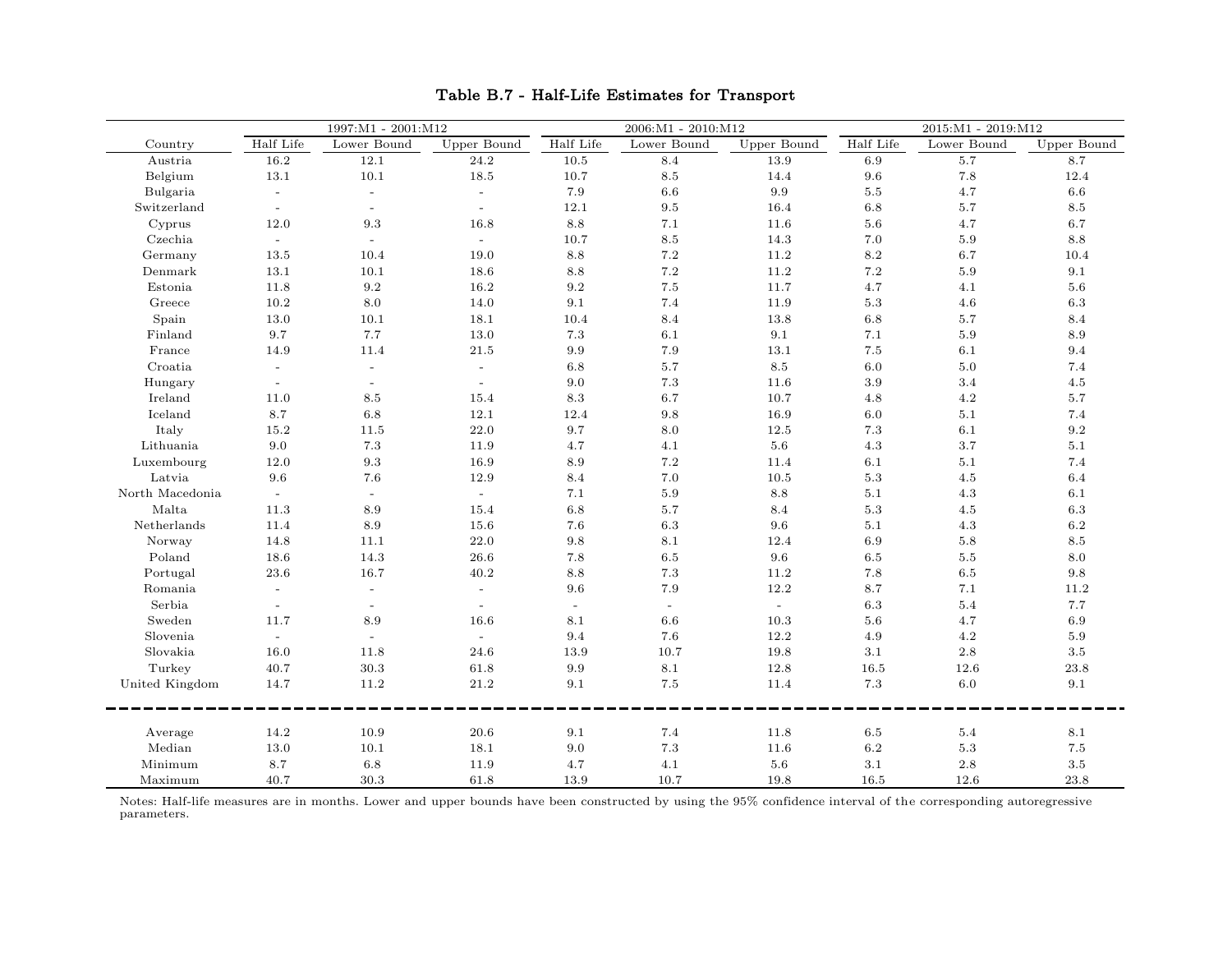|                 |              | 1997:M1 - 2001:M12       |                          |                          | $2006:M1 - 2010:M12$     |                    |                | 2015:M1 - 2019:M12 |                             |
|-----------------|--------------|--------------------------|--------------------------|--------------------------|--------------------------|--------------------|----------------|--------------------|-----------------------------|
| Country         | Half Life    | Lower Bound              | Upper Bound              | Half Life                | Lower Bound              | <b>Upper Bound</b> | Half Life      | Lower Bound        | Upper Bound                 |
| Austria         | 10.2         | $7.3\,$                  | 16.6                     | 7.1                      | $5.8\,$                  | 9.2                | 9.1            | 7.4                | 11.8                        |
| Belgium         | 9.9          | 7.2                      | 15.6                     | 8.1                      | 6.4                      | 10.8               | 14.7           | 11.3               | 20.9                        |
| Bulgaria        | $\sim$       | $\overline{\phantom{a}}$ | $\mathbf{r}$             | $6.8\,$                  | 5.6                      | $8.6\,$            | 10.9           | $8.8\,$            | 14.2                        |
| Switzerland     | $\equiv$     | $\equiv$                 | $\overline{\phantom{a}}$ | 11.1                     | 8.7                      | $15.3\,$           | 12.1           | 9.4                | 16.9                        |
| Cyprus          | 8.4          | 6.2                      | 12.9                     | 7.7                      | 6.2                      | 10.0               | $9.5\,$        | 7.6                | 12.7                        |
| Czechia         | $\mathbf{r}$ | $\omega$                 | $\omega$                 | 9.3                      | 7.3                      | 12.5               | 18.6           | 13.1               | 32.0                        |
| Germany         | 16.4         | 10.8                     | 32.6                     | 12.3                     | 9.4                      | 17.8               | 15.8           | 11.9               | $23.4\,$                    |
| Denmark         |              | $\overline{\phantom{a}}$ | $\bar{a}$                | $7.5\,$                  | $5.9$                    | 10.1               | 11.1           | 8.7                | 15.1                        |
| Estonia         |              |                          |                          | $\equiv$                 | $\omega$                 | $\sim$             | $13.7\,$       | 10.6               | $19.3\,$                    |
| Greece          |              |                          | $\overline{a}$           | 9.1                      | 7.1                      | 12.3               | $15.8\,$       | 11.9               | $23.1\,$                    |
| Spain           |              |                          | $\overline{a}$           | 12.0                     | 9.2                      | 17.2               | 17.0           | 13.0               | 24.5                        |
| Finland         | 12.6         | 8.8                      | 21.6                     | 6.7                      | 5.6                      | 8.5                | 13.8           | 10.7               | 19.1                        |
| France          | 10.5         | 7.5                      | 16.8                     | 6.8                      | 5.5                      | 8.6                | 10.3           | 8.2                | 13.7                        |
| Croatia         |              | $\overline{a}$           | $\overline{a}$           | 10.0                     | 7.9                      | 13.4               | 11.8           | $\rm 9.3$          | 16.1                        |
| Hungary         | $\sim$       | $\overline{\phantom{a}}$ | $\overline{a}$           | $\bar{a}$                | $\overline{\phantom{a}}$ | $\omega$           | 14.5           | 11.1               | 20.9                        |
| Ireland         | $\sim$       | $\overline{\phantom{a}}$ | $\overline{\phantom{a}}$ | $\equiv$                 | $\equiv$                 | $\sim$             | $\mathbb{L}$   | $\mathbb{L}^2$     | $\omega$                    |
| Iceland         | 15.6         | 10.1                     | 33.5                     | 23.5                     | 16.4                     | 41.1               | 32.1           | 22.6               | 55.0                        |
| Italy           | 12.1         | 8.5                      | 20.7                     | $7.2\,$                  | 5.8                      | 9.4                | 18.8           | 13.3               | 31.8                        |
| Lithuania       | 14.8         | 10.0                     | 27.6                     | 8.8                      | 7.0                      | 11.8               | 9.0            | $7.3\,$            | 11.7                        |
| Luxembourg      | 14.7         | 9.6                      | 31.0                     | 11.0                     | 8.5                      | 15.5               | 11.1           | 8.7                | 15.3                        |
| Latvia          | 11.5         | 8.1                      | 19.0                     | 9.0                      | 7.2                      | 12.1               | 13.5           | 10.3               | 19.3                        |
| North Macedonia |              | $\overline{a}$           | $\overline{a}$           | 14.0                     | 10.6                     | $20.5\,$           | 13.0           | 10.6               | 16.7                        |
| Malta           |              | $\overline{\phantom{a}}$ | $\overline{a}$           | $\bar{a}$                | $\mathbb{L}^2$           | $\sim$             | $\equiv$       | $\omega$           | $\mathcal{L}^{\mathcal{A}}$ |
| Netherlands     |              |                          |                          | $\overline{\phantom{a}}$ | $\sim$                   | $\omega$           | 13.5           | 10.7               | 18.2                        |
| Norway          |              |                          |                          | 7.9                      | $6.3\,$                  | 10.6               | $21.6\,$       | 14.8               | 39.4                        |
| Poland          |              |                          |                          |                          | $\blacksquare$           | $\equiv$           | $10.2\,$       | $8.1\,$            | 13.6                        |
| Portugal        | 11.5         | 8.1                      | 19.1                     | $8.5\,$                  | 6.7                      | 11.5               | 18.9           | $13.8\,$           | $30.0\,$                    |
| Romania         |              | $\overline{\phantom{a}}$ | $\overline{a}$           | 8.2                      | 6.7                      | 10.6               | 18.1           | 12.9               | 29.9                        |
| Serbia          |              | $\overline{a}$           | $\overline{a}$           | $\overline{\phantom{a}}$ | $\equiv$                 | $\equiv$           | 11.1           | 8.8                | 15.2                        |
| Sweden          |              |                          |                          | $\overline{\phantom{a}}$ | $\overline{\phantom{a}}$ | $\equiv$           | 11.6           | 9.2                | 15.7                        |
| Slovenia        |              | $\sim$                   | $\overline{a}$           | 8.9                      | 6.9                      | 12.5               | 9.0            | 7.1                | 12.0                        |
| Slovakia        | 33.3         | 18.3                     | 177.5                    | 6.2                      | 5.1                      | 7.9                | 9.9            | 7.8                | 13.3                        |
| Turkey          | 15.4         | 11.3                     | 23.8                     | 10.4                     | 8.2                      | 14.2               | 22.4           | 16.2               | $36.3\,$                    |
| United Kingdom  | $\sim$       | $\equiv$                 | $\overline{a}$           | $\overline{\phantom{a}}$ | $\overline{\phantom{a}}$ | $\sim$             | $\overline{a}$ | $\overline{a}$     | $\sim$                      |
| Average         | 14.0         | 9.4                      | 33.5                     | $9.5\,$                  | 7.4                      | 13.3               | 14.3           | 10.8               | 21.2                        |
| Median          | 12.3         | 8.6                      | 21.2                     | 8.8                      | 6.9                      | $11.8\,$           | 13.5           | 10.6               | 18.2                        |
| Minimum         | 8.4          | 6.2                      | 12.9                     | $6.2\,$                  | 5.1                      | 7.9                | 9.0            | 7.1                | 11.7                        |
| Maximum         | 33.3         | 18.3                     | 177.5                    | 23.5                     | 16.4                     | 41.1               | 32.1           | 22.6               | 55.0                        |

Table B.8 - Half-Life Estimates for Information and Communication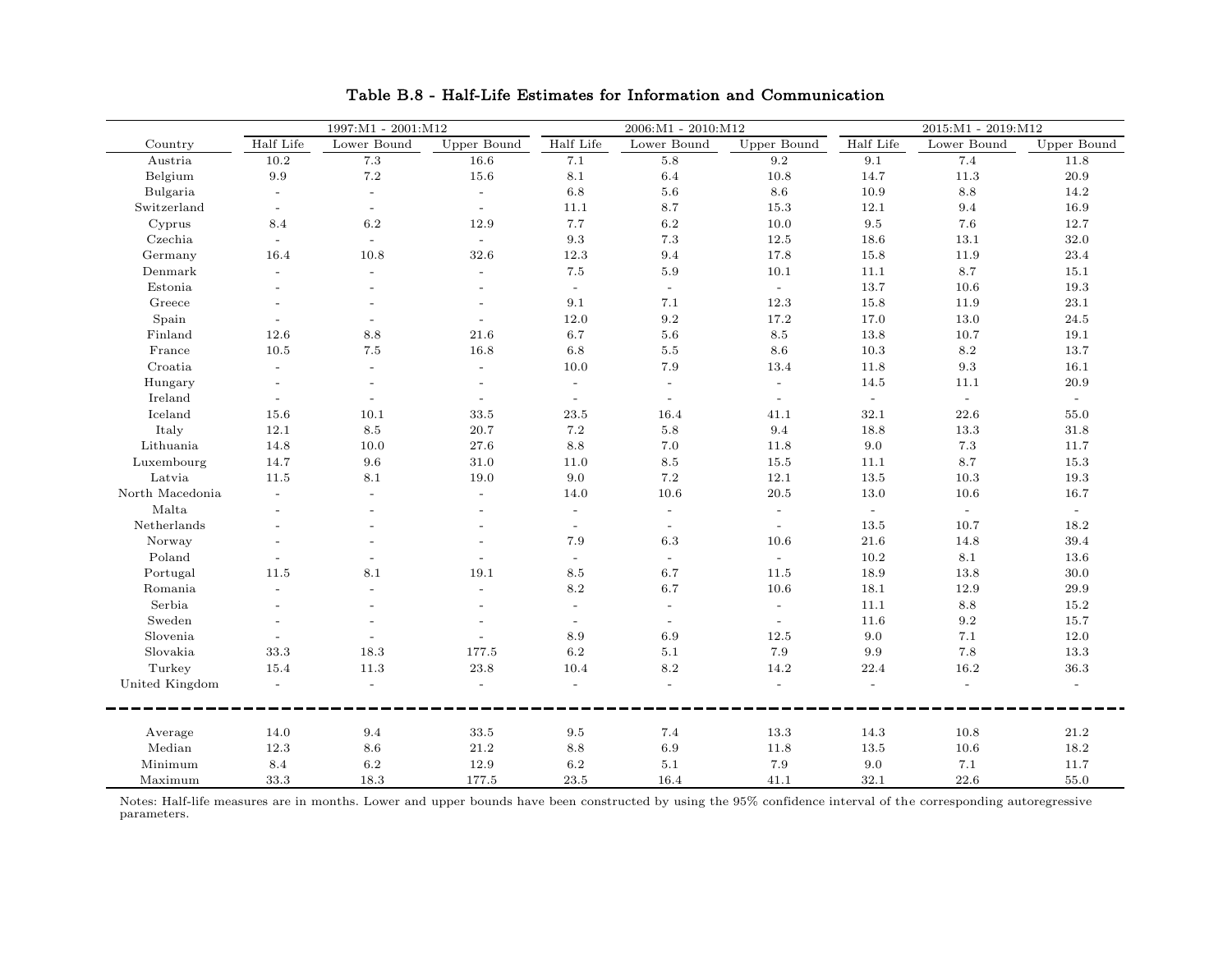|                 | 1997:M1 - 2001:M12          |                          |                          | 2006:M1 - 2010:M12 |                 |             | 2015:M1 - 2019:M12 |                           |                 |
|-----------------|-----------------------------|--------------------------|--------------------------|--------------------|-----------------|-------------|--------------------|---------------------------|-----------------|
| Country         | Half Life                   | Lower Bound              | Upper Bound              | Half Life          | Lower Bound     | Upper Bound | Half Life          | Lower Bound               | Upper Bound     |
| Austria         | 10.4                        | 8.1                      | 14.4                     | 6.9                | 5.7             | 8.7         | $5.4\,$            | 4.4                       | 6.8             |
| Belgium         | 12.0                        | 9.5                      | 16.2                     | 7.5                | 5.9             | $10.1\,$    | $5.5\,$            | 4.5                       | $7.0\,$         |
| Bulgaria        | $\mathbb{L}$                | $\sim$                   | $\omega$                 | 12.9               | 10.2            | 17.2        | 9.5                | 7.4                       | 13.1            |
| Switzerland     | $\blacksquare$              | $\equiv$                 | $\omega$                 | 13.3               | 10.5            | 18.2        | 11.8               | 9.3                       | 16.0            |
| Cyprus          | 10.2                        | 7.9                      | 14.1                     | $8.9\,$            | $7.3\,$         | 11.5        | $10.5\,$           | $\!\!\!\!\!8.5\!\!\!\!\!$ | $13.8\,$        |
| Czechia         | $\mathcal{L}_{\mathcal{A}}$ | $\sim$                   | $\sim$                   | 10.4               | $\!\!\!\!\!8.3$ | $13.9\,$    | $8.8\,$            | $7.1\,$                   | 11.4            |
| Germany         | 15.1                        | 11.6                     | 21.5                     | 10.1               | 8.1             | 13.2        | 7.4                | 6.1                       | 9.3             |
| Denmark         | 14.2                        | 10.7                     | 21.0                     | 7.2                | 6.1             | 8.9         | 6.9                | 5.6                       | 9.1             |
| Estonia         | 13.6                        | 10.7                     | 18.7                     | 14.0               | 10.9            | 19.3        | $8.1\,$            | 6.6                       | 10.4            |
| Greece          | 2.7                         | 2.4                      | $3.0\,$                  | 9.1                | 7.4             | 11.7        | 11.8               | $\rm 9.3$                 | 16.2            |
| Spain           | 16.8                        | 12.7                     | 24.7                     | 12.3               | 9.8             | 16.7        | $\rm 9.2$          | 7.4                       | 11.9            |
| Finland         | 10.8                        | 8.4                      | 15.2                     | 7.3                | 6.0             | $9.2\,$     | 10.4               | $8.2\,$                   | 13.9            |
| France          | 14.1                        | 10.9                     | 19.8                     | 10.4               | 8.1             | 14.3        | $7.3\,$            | 5.7                       | 9.8             |
| Croatia         | $\sim$                      | $\overline{\phantom{a}}$ | $\overline{\phantom{a}}$ | 9.8                | 7.8             | 12.9        | 9.0                | $7.3\,$                   | 11.7            |
| Hungary         | $\blacksquare$              | $\mathbb{L}$             | $\mathbb{L}$             | 14.2               | 11.1            | 19.6        | 8.1                | 6.6                       | 10.3            |
| Ireland         | 15.3                        | 11.3                     | 23.1                     | 10.5               | 8.3             | 14.3        | 11.1               | $8.9\,$                   | 14.8            |
| Iceland         | 12.4                        | $9.4\,$                  | 17.9                     | $9.5\,$            | $7.6\,$         | 12.7        | $7.6\,$            | $6.2\,$                   | $9.6\,$         |
| Italy           | $15.8\,$                    | 12.0                     | $23.1\,$                 | 8.2                | 6.7             | 10.6        | $5.6\,$            | 4.5                       | $7.3\,$         |
| Lithuania       | $8.9\,$                     | $7.3\,$                  | 11.4                     | 11.9               | 9.0             | 17.3        | $6.5\,$            | $5.3\,$                   | $\!\!\!\!\!8.3$ |
| Luxembourg      | 9.0                         | 7.1                      | 12.0                     | 5.9                | $5.0\,$         | 7.3         | 6.7                | $5.5\,$                   | 8.4             |
| Latvia          | 12.4                        | 9.8                      | 16.7                     | 16.5               | 12.5            | 24.0        | $5.1\,$            | 4.4                       | 6.2             |
| North Macedonia | $\sim$                      | $\sim$                   | $\sim$                   | 9.1                | $7.5\,$         | 11.7        | $\rm 9.2$          | 7.5                       | 11.9            |
| Malta           | 12.8                        | 9.9                      | 17.9                     | 10.2               | 8.2             | 13.3        | 4.6                | 3.9                       | $5.4\,$         |
| Netherlands     | 8.7                         | 6.9                      | 11.4                     | 6.9                | 5.8             | 8.6         | 5.4                | 4.4                       | $7.0\,$         |
| Norway          | 12.7                        | 9.8                      | 18.1                     | 9.1                | $7.3\,$         | 11.9        | 4.8                | 4.2                       | 5.6             |
| Poland          | 30.8                        | 23.3                     | 45.3                     | 10.6               | 8.6             | 13.8        | 10.5               | 8.4                       | 13.9            |
| Portugal        | 16.1                        | 12.1                     | 23.8                     | 7.6                | $6.3\,$         | 9.6         | $5.2\,$            | 4.4                       | 6.3             |
| Romania         | $\blacksquare$              | $\omega$                 | $\omega$                 | 14.0               | 11.3            | 18.5        | 11.4               | $9.1\,$                   | $15.5\,$        |
| Serbia          | $\equiv$                    | $\sim$                   | $\blacksquare$           | $\Box$             | $\equiv$        | $\omega$    | $8.6\,$            | $7.0\,$                   | $11.0\,$        |
| Sweden          | 11.4                        | 8.9                      | 15.9                     | 7.3                | 6.0             | 9.3         | $4.3\,$            | 3.6                       | 5.4             |
| Slovenia        | $\sim$                      | $\sim$                   | $\sim$                   | 6.5                | $5.2\,$         | 8.7         | $4.5\,$            | 3.7                       | 5.6             |
| Slovakia        | 17.5                        | 13.0                     | 26.7                     | 10.5               | 8.5             | 13.6        | 10.4               | $8.2\,$                   | 13.9            |
| Turkey          | 27.5                        | 19.4                     | 46.6                     | 8.6                | 7.1             | 10.7        | 17.9               | 13.5                      | $26.2\,$        |
| United Kingdom  | 15.5                        | 11.7                     | 22.8                     | 8.3                | 6.7             | 10.7        | $5.8\,$            | 4.8                       | $7.1\,$         |
| Average         | 13.9                        | 10.6                     | 20.1                     | 9.9                | 7.9             | 13.1        | 8.1                | 6.5                       | 10.6            |
| Median          | 12.8                        | 9.9                      | 18.1                     | 9.5                | 7.6             | 12.7        | 7.8                | 6.4                       | 10.1            |
| Minimum         | 2.7                         | 2.4                      | 3.0                      | 5.9                | 5.0             | $7.3\,$     | $4.3\,$            | 3.6                       | $5.4\,$         |
| Maximum         | 30.8                        | 23.3                     | 46.6                     | 16.5               | 12.5            | 24.0        | 17.9               | 13.5                      | 26.2            |

Table B.9 - Half-Life Estimates for Recreation, Sport and Culture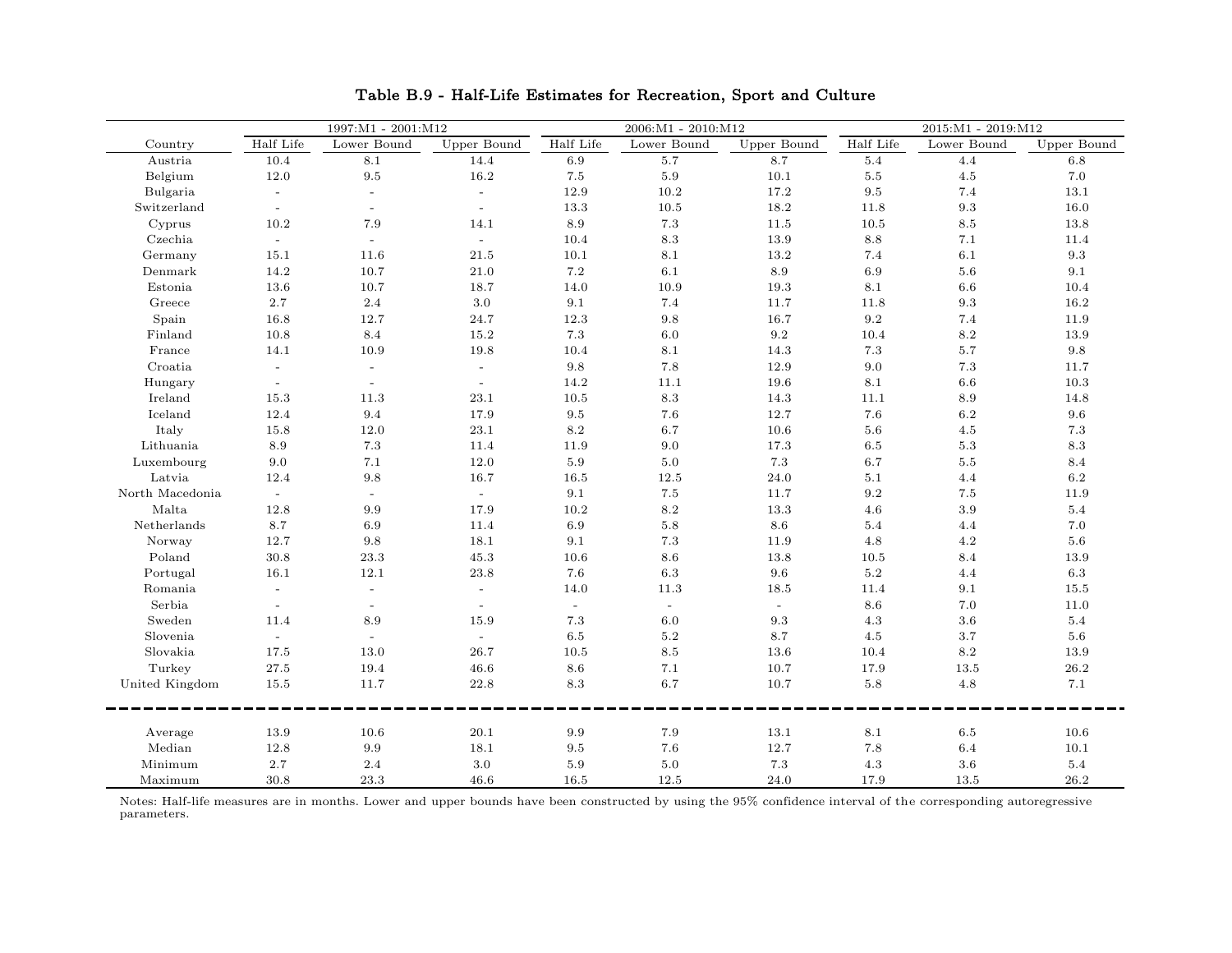|                 | 1997:M1 - 2001:M12        |             |                | $2006{:}M1$ - $2010{:}M12$ |             |             | $2015:M1 - 2019:M12$ |             |                |
|-----------------|---------------------------|-------------|----------------|----------------------------|-------------|-------------|----------------------|-------------|----------------|
| Country         | Half Life                 | Lower Bound | Upper Bound    | Half Life                  | Lower Bound | Upper Bound | Half Life            | Lower Bound | Upper Bound    |
| Austria         | 31.1                      | 23.0        | 47.8           | 35.1                       | 25.1        | 58.4        | 43.9                 | 29.6        | 84.7           |
| Belgium         | 34.8                      | 25.3        | $55.6\,$       | 32.6                       | 23.5        | 52.6        | 46.2                 | 30.4        | 94.9           |
| Bulgaria        | $\mathbb{Z}^2$            | $\sim$      | $\sim$         | 41.7                       | 29.7        | 69.6        | 20.0                 | 12.9        | 43.4           |
| Switzerland     |                           |             |                | 45.5                       | 32.2        | 76.9        | 44.6                 | 26.8        | 129.7          |
| Cyprus          | $20.5\,$                  | 15.7        | 29.6           | 19.8                       | 14.8        | 29.6        | 47.0                 | 31.3        | 93.7           |
| Czechia         | $\sim$                    | $\sim$      | $\sim$         | 22.0                       | 16.6        | 32.4        | 24.9                 | $18.3\,$    | $38.7\,$       |
| Germany         | $32.6\,$                  | 24.3        | 49.6           | 33.7                       | $25.2\,$    | 50.6        | 43.3                 | 28.3        | $92.0\,$       |
| Denmark         | 25.9                      | 19.7        | 37.6           | 24.4                       | 18.8        | 34.7        | 29.5                 | $20.3\,$    | 53.3           |
| Estonia         | 17.2                      | 14.5        | 21.3           | 35.6                       | 26.0        | 56.2        | 14.2                 | 11.1        | 19.4           |
| Greece          | 23.1                      | 16.5        | 38.4           | 24.6                       | 17.8        | 39.7        | 29.5                 | 21.2        | 47.9           |
| Spain           | 40.1                      | 28.1        | 69.6           | 32.2                       | 24.8        | 46.1        | 117.9                | 54.8        | $\omega$       |
| Finland         | 21.6                      | 16.9        | 30.0           | 22.1                       | 15.8        | 36.7        | 49.8                 | 29.3        | 162.4          |
| France          | 36.3                      | 26.1        | 59.2           | 41.0                       | 28.3        | 73.9        | 34.7                 | 20.4        | 111.7          |
| Croatia         | $\sim$                    | $\sim$      | $\sim$         | 24.8                       | 18.1        | 38.8        | 22.0                 | 16.2        | 34.1           |
| Hungary         | $\sim$                    | $\sim$      | $\sim$         | 24.9                       | 18.2        | 38.8        | $\sim$               | $\omega$    | $\omega$       |
| Ireland         | 41.3                      | 27.1        | 85.3           | 15.6                       | 12.1        | 21.7        | 35.7                 | 24.4        | 65.8           |
| Iceland         | 24.2                      | 16.8        | 42.6           | $23.5\,$                   | 17.1        | 37.3        | $20.3\,$             | 15.5        | 29.3           |
| Italy           | $27.7\,$                  | $21.0\,$    | 40.7           | 32.5                       | $23.9\,$    | 50.3        | 27.8                 | 18.9        | 51.9           |
| Lithuania       | 19.8                      | 15.3        | $27.8\,$       | 43.1                       | 30.3        | 74.5        | 80.0                 | $46.5\,$    | 280.4          |
| Luxembourg      | 23.8                      | 18.8        | 32.3           | 24.1                       | 18.1        | 35.7        | 20.5                 | 15.8        | 29.1           |
| Latvia          | 20.2                      | 16.3        | 26.7           | 47.3                       | 32.4        | 87.2        | 19.7                 | 14.9        | 29.1           |
| North Macedonia | $\sim$                    | $\sim$      | $\sim$         | 19.1                       | 14.3        | 28.3        | 35.7                 | 24.7        | 63.9           |
| Malta           | 21.3                      | 15.7        | 33.2           | 14.6                       | 11.3        | 20.5        | 8.0                  | 6.6         | 10.2           |
| Netherlands     | 29.2                      | 20.8        | 48.7           | 27.7                       | 20.4        | 42.7        | 52.5                 | 30.3        | 191.9          |
| Norway          | 20.8                      | 16.2        | 29.0           | 16.0                       | 12.2        | 23.2        | 17.9                 | 13.3        | 27.0           |
| Poland          | 30.3                      | 26.4        | 35.4           | 43.7                       | 30.6        | 75.8        | $\sim$ $^{-1}$       | $\sim$      | $\sim$ $^{-1}$ |
| Portugal        | 24.4                      | 18.1        | 37.5           | 26.8                       | 19.6        | 41.9        | 53.3                 | 32.3        | 149.6          |
| Romania         | $\mathbb{L}^{\mathbb{N}}$ | $\equiv$    | $\mathbb{Z}^2$ | 17.9                       | 15.0        | 22.1        | $25.0\,$             | 18.4        | 38.7           |
| Serbia          | $\omega$                  | $\omega$    | $\sim$         | $\omega$                   | $\equiv$    | $\omega$    | 32.4                 | $23.1\,$    | $54.0\,$       |
| Sweden          | 23.9                      | 18.2        | 34.8           | 22.3                       | 16.4        | 34.4        | 28.6                 | 19.9        | 50.1           |
| Slovenia        | $\sim$                    | $\sim$      | $\sim$         | 30.4                       | 21.5        | 51.6        | 44.3                 | 27.8        | 108.6          |
| Slovakia        | 41.2                      | 27.7        | 79.5           | 22.7                       | 17.2        | 33.2        | $\omega$             | $\omega$    | $\equiv$       |
| Turkey          | 90.8                      | 64.7        | 152.1          | 143.4                      | 85.2        | 449.0       | 118.4                | 75.5        | 273.4          |
| United Kingdom  | 30.6                      | 22.7        | 46.5           | 36.9                       | 25.2        | 68.4        | 57.1                 | 34.0        | 176.3          |
|                 |                           |             |                |                            |             |             |                      |             |                |
| Average         | 30.1                      | 22.2        | 47.6           | 32.3                       | 23.0        | 58.6        | 40.1                 | 25.6        | 87.8           |
| Median          | 25.9                      | 19.7        | 38.4           | 26.8                       | 19.6        | 41.9        | 34.7                 | 23.1        | 59.0           |
| Minimum         | 17.2                      | 14.5        | 21.3           | 14.6                       | 11.3        | 20.5        | 8.0                  | 6.6         | 10.2           |
| Maximum         | 90.8                      | 64.7        | 152.1          | 143.4                      | 85.2        | 449.0       | 118.4                | 75.5        | 280.4          |

Table B.10 - Half-Life Estimates for Restaurants and Accommodation Services